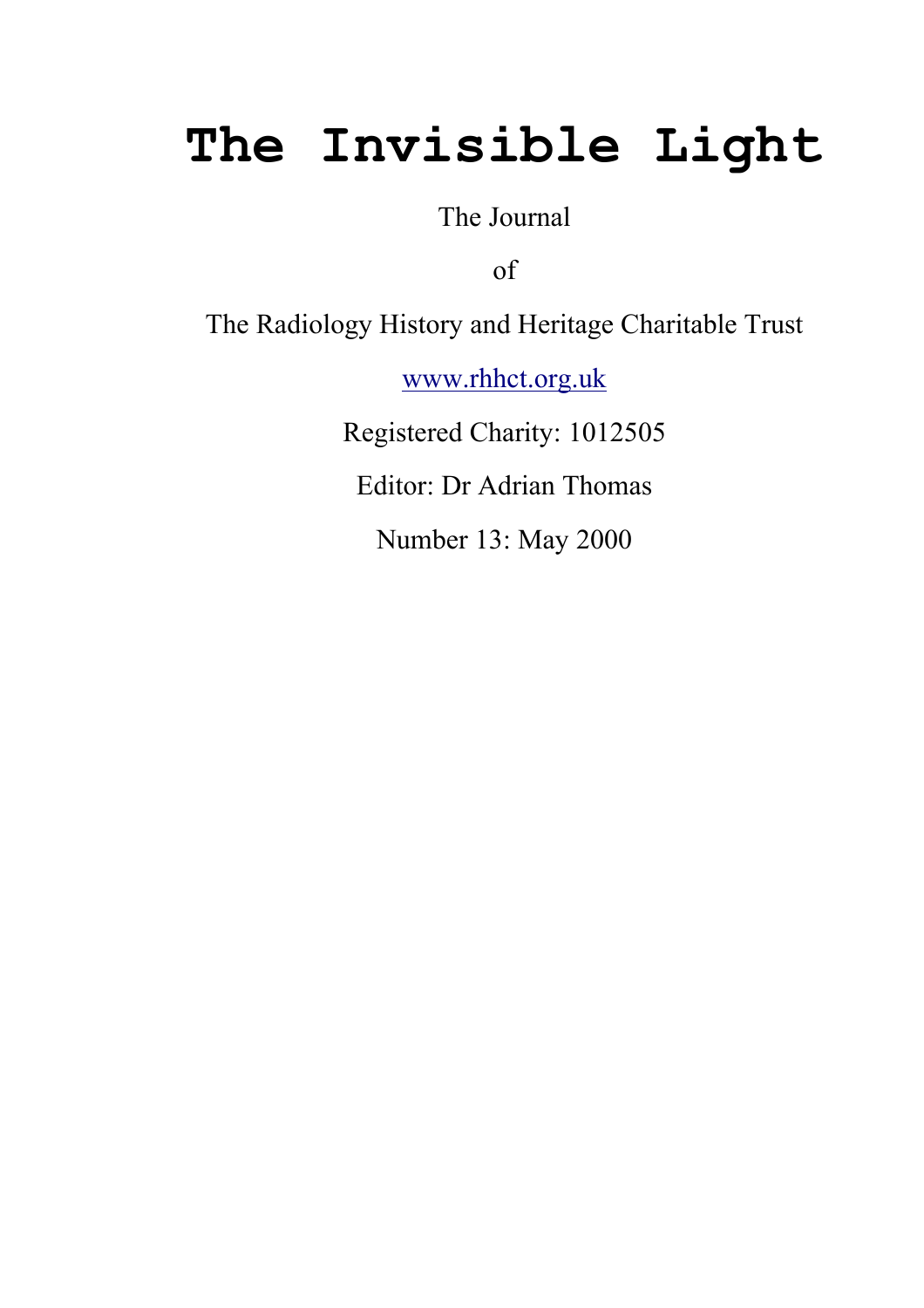

**Contents** 

|                                                   | Page           |
|---------------------------------------------------|----------------|
| Contents                                          | $\overline{2}$ |
| Officers and Committee Members of the RHHCT       | $\overline{2}$ |
| The RHHCT Web Site                                | $\overline{2}$ |
| <b>Editorial Notes</b>                            | 3              |
| Chairman's Report                                 | $\overline{4}$ |
| Honorary Secretary's Report                       | $\overline{4}$ |
| RSM Finzi Lecture 2000                            | 5              |
| International Society for the history of Medicine | 5              |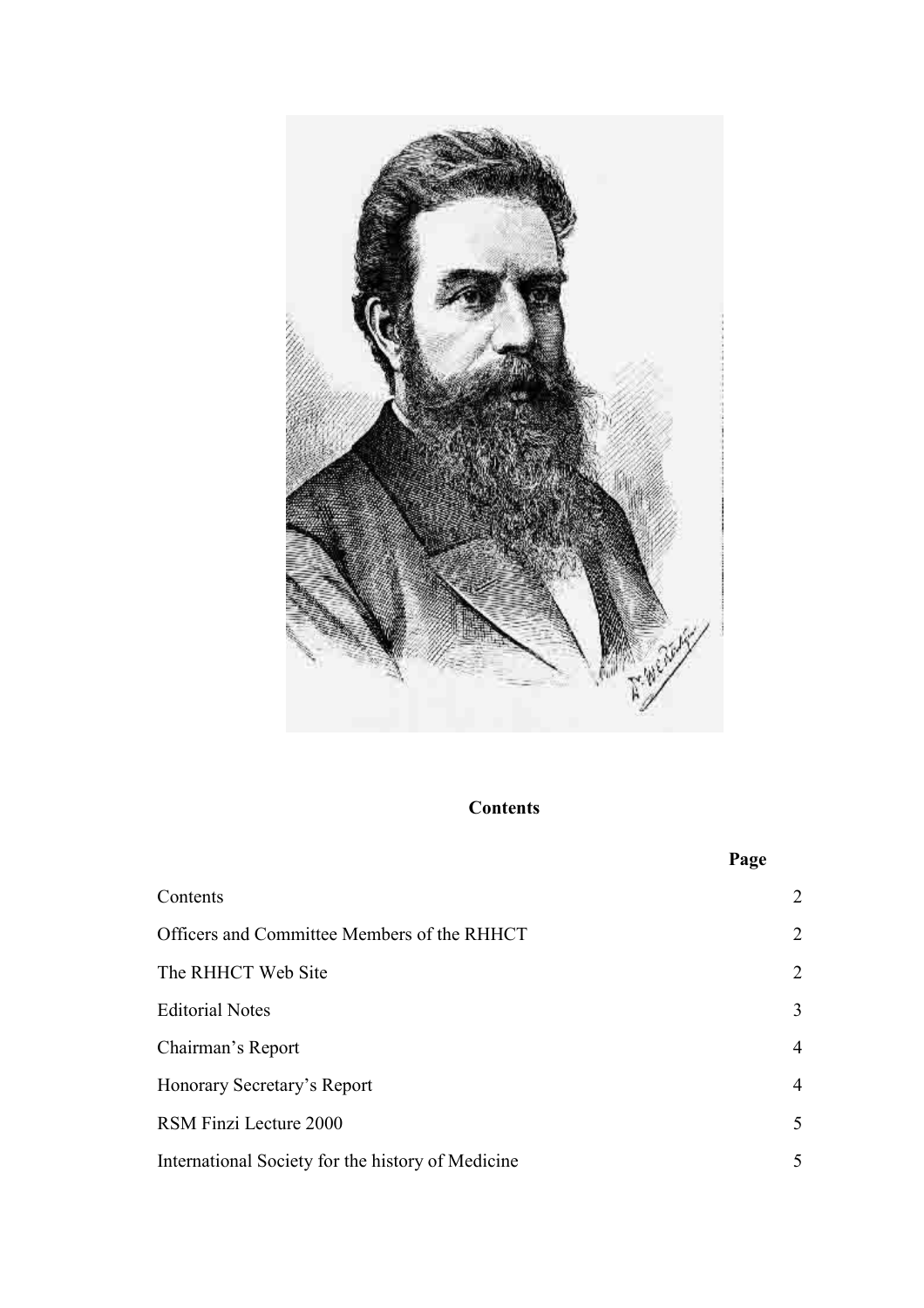| Friends of the Wellcome Institute                                                                                                                                                | 5      |
|----------------------------------------------------------------------------------------------------------------------------------------------------------------------------------|--------|
| Book notes                                                                                                                                                                       | 6      |
| <b>Recent Historical Articles</b>                                                                                                                                                | $\tau$ |
| Miss 'Katie' Clark (1898-1968)                                                                                                                                                   | 8      |
| Letter from Dulcie Staveley                                                                                                                                                      | 8      |
| Presentation of a collection of early X-ray tubes belonging to the<br>British Institute of Radiology to the Science Museum at the<br>President's Day 5 <sup>th</sup> April 2000. | 10     |
| A Life History with X-Rays by Henry Crooks                                                                                                                                       | 11     |
| Wilhelm Conrad Roentgen                                                                                                                                                          | 39     |
| Diagnostic Imaging of the Gastrointestinal system by Dr Arpan<br>Banerjee                                                                                                        | 40     |
| Lines on an X-ray portrait of a lady                                                                                                                                             | 49     |

#### Officers of the RHHCT

| Chairman                  | Professor Ian Isherwood                                                                                                                                                                       |
|---------------------------|-----------------------------------------------------------------------------------------------------------------------------------------------------------------------------------------------|
| <b>Honorary Secretary</b> | Dr Adrian MK Thomas                                                                                                                                                                           |
| <b>Honorary Treasurer</b> | Mr Grahame Mountford                                                                                                                                                                          |
| <b>Trustees</b>           | Dr T Desmond Hawkins, Sir Christopher Paine, Mr<br>Geoffrey Shindler                                                                                                                          |
| <b>Committee Members</b>  | Dr Arpan Banerjee, Mr Neil Brown, Mrs Jean Barrett, Miss<br>Marion Frank, Dr Jean Guy, Dr Keith Halnan, Dr Alan<br>Jennings, Professor Angela Newing, Miss Julia Sheppard,<br>Dr Nigel Trott. |

## The RHHCT Web Site

The RHHCT web site is to be found at:

# www.rhhct.org.uk

I am always interested in material for the web site, particularly related to radiotherapy and physics. There is also a hero's section. If you have a radiological hero then consider writing a short piece for inclusion with a photograph.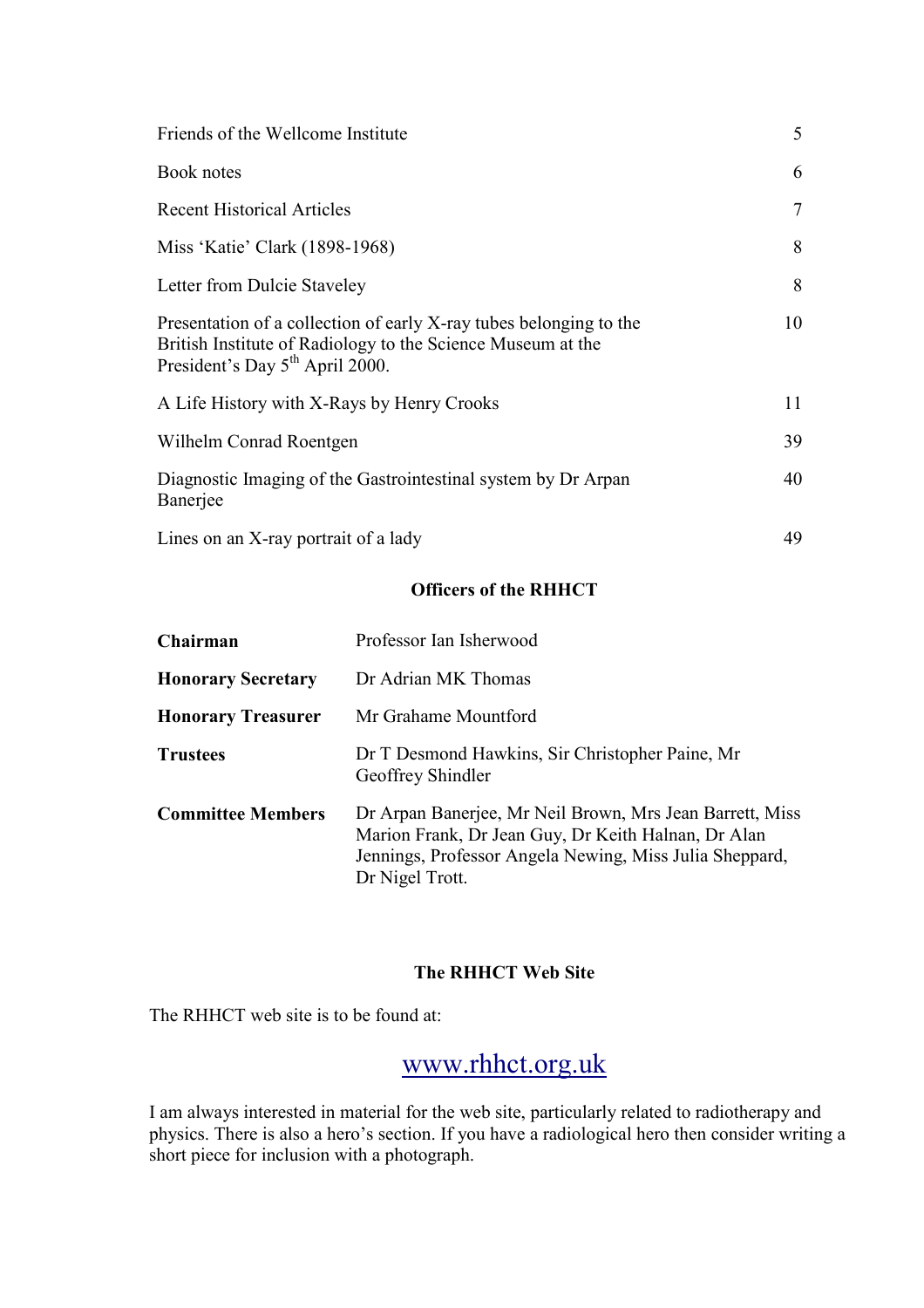#### Editorial notes

I have never been to a real auction before and found it hard to resist an auction at Christies when A rare collection of twenty-three early positive and negative glass X-ray plates were on the list. The details had been sent to Tony Hudson at the BIR and passed on to me so I decided to go along. The earliest plate was of a child's foot labelled Beatrice Harvey Age 7 28/11/96. There was also a plate *Living Frog Dec 1896*. As you might imaging I was keen to acquire these plates. I am actively collecting radiographic images and old examinations. The estimate for the collection was £500-800. Other items in the sale were several collections of Geissler tubes, an induction coil and various static electrical machines. There was also a wonderful collection of model locomotives. The bidding was rather dominated by a dealer who seemed to be bidding for most of the interesting medical items on the list. The auctioneer announced the lot by saying that there has been a great deal of interest in this item and that bidding would start at £1200 that had been my initial maximum! The bidding ended for me at £2500 at which point I felt that I should not go higher. The dealer had the plates for £2600 and at least I had the satisfaction of making her pay more then she had anticipated. I came away feeling slightly sad that the plates had gone to a dealer with no personal passion for early radiology.

I am pleased to include the letter from Dulcie Staveley. Bob Dick from the Royal Free Hospital has kindly provided some further details. He writes: ' She was born in 1898 the daughter of a Belgravia GP and died in 1995 aged 97. So much for the dangers of radiation especially as she practised in an age not noted for its radiation protection measures. She qualified at the Royal Free School of Medicine in 1922 and worked in a radiological practice in Bournemouth before joining the Royal Free. In the  $2<sup>nd</sup> WW$  Dulcie served as a Major in the RAMC in army hospitals in Belgium and Germany. She never married. Dulcie retired to Lincolnshire entering local life with great enthusiasm serving as council chairman and having a residential street in Alford named after her'.

I am delighted to include the long piece by Harry Crooks. It gives me a sense of privilege to be able to include this as the major item in the metamorphosed RHHCT Newsletter. Also thanks to radmagazine for permission to include the piece by Arpan Banerjee that first appeared in that excellent publication.

Adrian Thomas

Dr Adrian Thomas BSc FRCP FRCR Department of Clinical Radiology Bromley Hospital 17 Cromwell Avenue, Bromley, Kent BR2 9AJ UK

Tel: +44 (0)20 8289 7070 Fax: +44 (0)20 8289 7003 E-mail:adrian.thomas@btinternet.com

## Chairman's Report

AJP Taylor once said "History is about what comes next", emphasising the all important fact that history is not a dull and dusty catalogue of past events but a lively, vibrant account of where we are, how we got there how our successors will perceive us in years to come. The Radiology History and Heritage Charitable Trust (RHHCT) was established some years ago, as a multi-disciplinary body, to record and preserve wherever possible , the artefacts which represent the progress of radiological science from its origins in 1895 to the present day.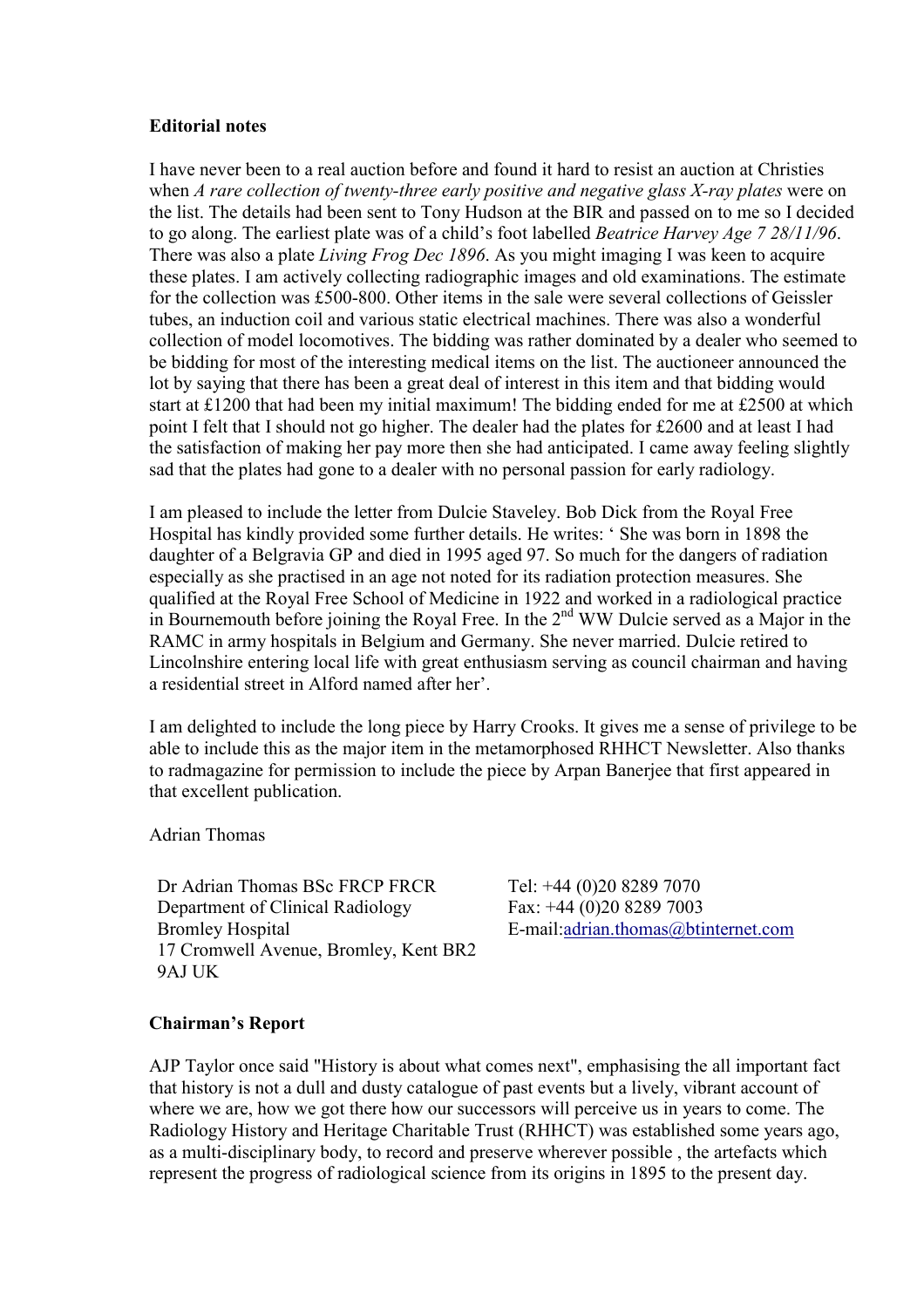Books, papers, obituaries, photographs, audio and visual recordings, three-dimensional objects are all relevant to future historians as a reflection of our collective heritage. Many important artefacts are often discarded as "out of date" or "too recent", particularly when central storage facilities cannot be provided. The RHHCT computer base, housed in the British Institute of Radiology, is meant, hopefully, to counter this problem and allow information on the existence and whereabouts of all relevant material in the British Isles to be collected and made available.

This new Journal of Radiology History – "The Invisible Light", is a tribute to the industry and enthusiasm of its Editor, Adrian Thomas. It is a natural development of an earlier and regular Newsletter recounting the activities of the RHHCT. The Journal is now the official organ of the Trust, available free to all "Friends of the RHHCT" and published two times a year. Why not become a "Friend" now and contribute to this worthy enterprise? The details are enclosed.

Professor Ian Isherwood CBE

Chairman RHHCT

#### Honorary Secretary's Report

I have taken over as Honorary Secretary of the RHHCT and my first duty is to thank Angela Newing for all of her hard work as the outgoing Honorary Secretary. Her work was invaluable and she will be difficult to follow.

The RHHCT remains active and involved in promoting the history of medial radiology in all of its aspects. A current concern is the recording of obituaries. Neither the British Journal of Radiology or Clinical Radiology/Clinical Oncology carry obituaries. This is not good. Obituaries are an invaluable resource and it is important that they are recorded in a cited journal. Desmond Hawkins and Ian Isherwood are tasking this forward and I will be making a presentation to the next Council Meeting of the British Institute of Radiology. Please write to me and let me know of your thoughts. The Royal College of Radiologists and the British Institute of Radiology has nor surveyed the membership over this important subject and our feeling is that there is considerable concern .

If you are interested in the history of radiology and want to get involved with the RHHCT then please do not hesitate to contact me.

Adrian Thomas

Honorary Secretary

#### RSM Finzi Lecture 2000:

This Eponymous Lecture of the Section of Radiology of the Royal Society of Medicine will be given by Dr Joel Howell from the University of Michigan at IOS 2000 on 22nd May at 11.15am. It is entitled: "A Century of Radiology in the US and UK". Joel Howell is interested in the history of medical technology and his book: 'Technology in the Hospital: Transforming patient care in the Early Twentieth Century' (Johns Hopkins 1995) is greatly recommended.

Abstract: Invented in 1895, the X-ray machine was applied to human health and disease on both sides of the Atlantic with astonishing speed, at least as reflected in the published medical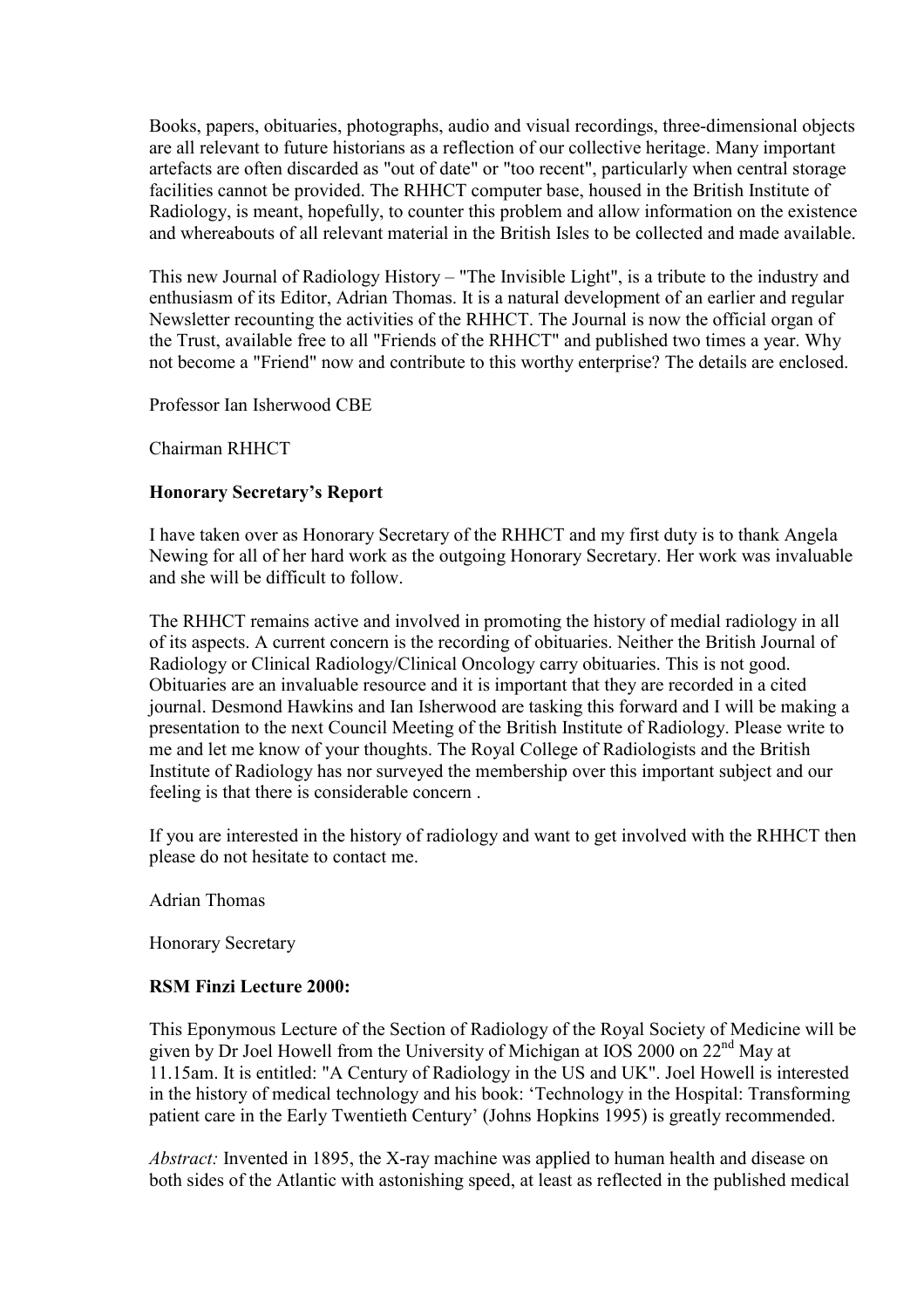literature. Actual clinical application for day-to-day use was much slower to become a matter of routine. When the X-ray machine was finally incorporated in standard clinical care, this transition reflected structural as well as scientific influences. Moreover, the machine was located and applied to clinical activity in very different ways in the US and the UK. This presentation will focus on early use of the X-ray machine. In both the US and the UK negotiations took place over almost every aspect of the machine. Who was to take charge of its use, medically or non-medically trained people? Where was it to be placed within the hospital structure? What was the relationship between diagnostic and therapeutic use of radiology? I shall explore these various choices for the early years of the century. I shall then trace the use of the X-ray machine during the 20th century, in both the US and the UK, and will show how answers to these same sorts of questions have continued to be negotiated and renegotiated. I shall also explore how differences in the cultures of the US and the UK shaped and will continue to shape the status of how X-rays and other imaging technologies are applied to patient care.

## The International Society for the History of Medicine.

Do consider joining the International Society for the History of Medicine. The cost of £25 is modest and there is an interesting journal called Vesalius. The International Congress this year is to be held at Galveston, Texas, USA from  $10-15^{th}$  September 2000.

If you are interested in joining the British membership of the ISHM than please contact me for details.

#### Friends of the Wellcome Institute

Also consider becoming a Friend of the Wellcome Institute. The subscription is £18.00 (£9.00 for pensioners and students). There is a magazine, events for friends and reduced subscription rates for Medical History and Current Works in the History of Medicine. Details from FWI, 183 Euston Road, London NW1 2BE UK.

There is an active History of Twentieth Century Medicine Group at the Wellcome Trust. There is an interesting newsletter. The Group's secretary is:

Mrs Wendy Kutner w.kutner@wellcome.ac.uk and details can also be obtained from the Wellcome Trust web-site at www.wellcome.ac.uk. The Wellcome Trust, 183 Euston Road, London NW1 2BE.

The Contemporary Medical Archives Centre (CMAC) and the Western Manuscripts Departments at The Wellcome Trust are merging to become Archives and Manuscripts with Julia Sheppard as Archivist and Richard Aspin as Deputy Archivist.

#### **Book Notes**

#### Light, Visible and Invisible and its medial applications.

By Angela Newing. Imperial College Press (1999) ISBN 1-86094-8 £19

This book which copies the title that Silvanus Thompson used for his book based on his Royal Institution lectures of 1896 is by our committee member Prof. Angela Newing who is Director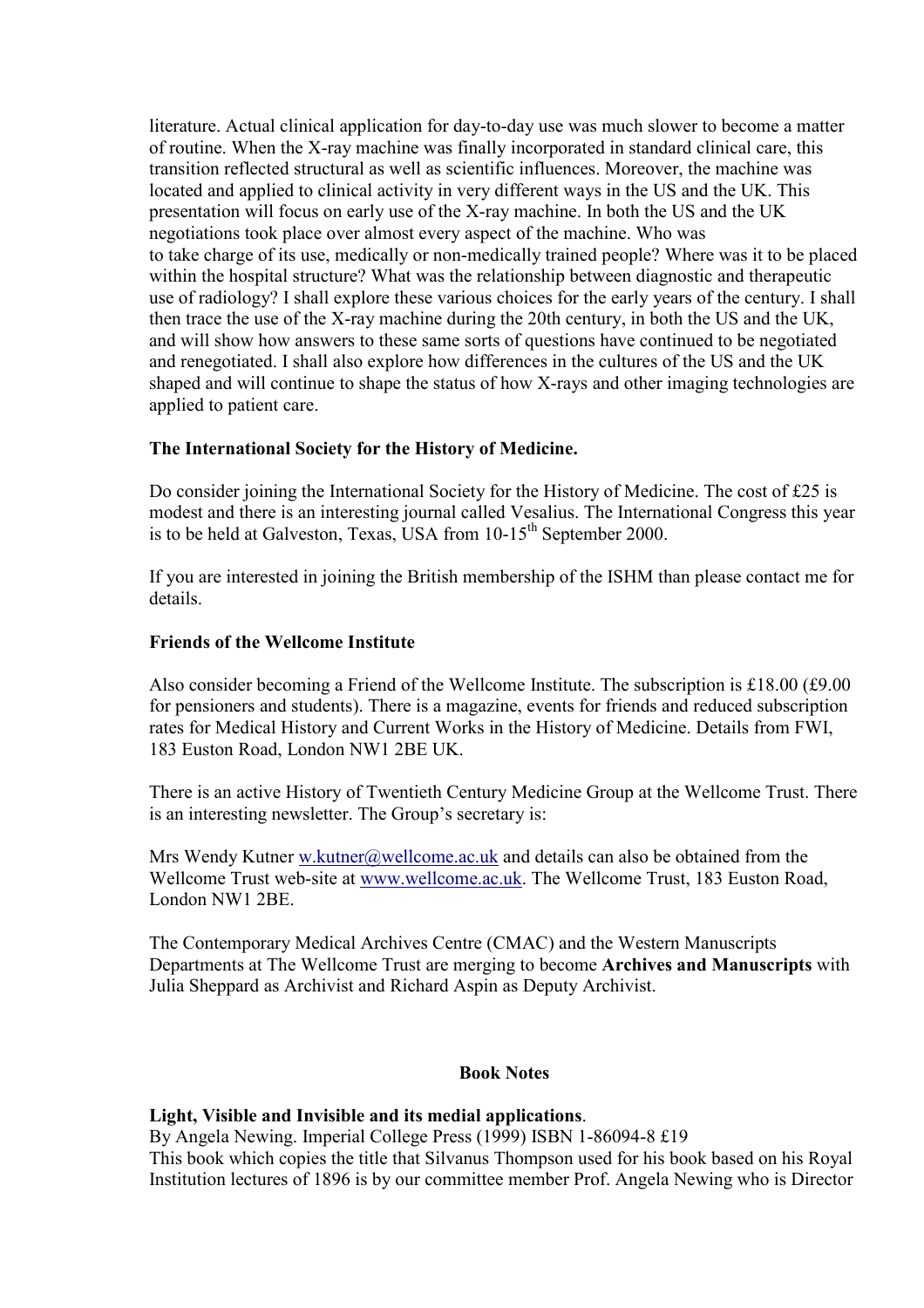of Medical Physics in Gloucestershire. The book deals with medical aspects of the various types of radiation used in modern diagnosis and therapy. I wonder what Silvanus Thompson would think of the changes in the last 103 years!

#### To Light Such a Candle.

Chapters in the History of Science and Technology. By Keith J Laidler. Oxford University Press (1998) ISBN 0 19 850056 4 £20

This is a very interesting book looking at the most important scientific discoveries over the last couple of centuries. There are chapters on James Watt, Daguerre and Talbot, Michael Faraday, James Clerk Maxwell, J J Thomson, the Braggs and Max Planck and Albert Einstein. There are not so many books on the history of technology and its relation to science. As a book it bridges this gap between science and technology and is recommended.

#### The New World of Mr Tompkins.

By George Gamow and Russell Stannard. Cambridge University Press (1999) ISBN 0 521 63009 6

I was brought up on George Gamov and his Mr Tomkins in Paperback (Cambridge 1967). The facts of modern physics were presented in a very amusing via the dreams of Mr Tompkins a bank clerk. Russell Stannard has now updated the book in a very entertaining manner. Russell Stannard is Professor of Physics at the Open University and author of the excellent Uncle Albert series (for example *Uncle Albert and the Ouantum Ouest* Faber and Faber 1994). If you only buy one book on physics this years this should be it!

#### A History of the Radiological Sciences: A Project of Radiology Centennial, Inc.

Raymond A. Galliardi, Editor-in- Chief. Diagnosis, by Bruce McClennan, Radiation Physics, by Peter Almond. Radiation Oncology, by J Frank Wilson. Available from: RCI PO Box 18001, Merrifield, VA 22118-0001 (web site www.arrs.org) \$99 for the 3 volumes. A definitive history of medical radiology. A must-have for anyone with a serious interest in the field.

#### The History News: Medicine.

Author: Phil Gates. Consultant: Ghislane Lawrence. Walker Books, London ISBN 0-7445- 6950-8 £5.99

Aimed at children and set in a newspaper format. There are two large pages devoted to X-rays. An interesting introduction to the history of medicine for young people. The consultant for the book is Ghislane Lawrence from the Science Museum in London, which says it all, so do find a young person, and to give them this book.

#### Looking at the Unborn: Historical Aspects of obstetric ultrasound.

Volume 5 of the Wellcome Witnesses to Twentieth Century Medicine Series. Editors: E M Tansey, D A Christie & L A Reynolds.

This volume is available at £5 from: Mrs Tracey Tillotson, The Wellcome Trust, 183 Euston road, London NW1 2BE tel: +44(0)20 7611 8486 e-mail: t.tillotson@wellcome.ac.uk ) It can be ordered on line at : www.wellcome.ac.uk/witness . It must be worth £5. Contributions from such luminaries as Prof. Peter Wells and Prof. Stuart Campbell.

#### A History of Radiotherapy at the London Hospital 1896-1996.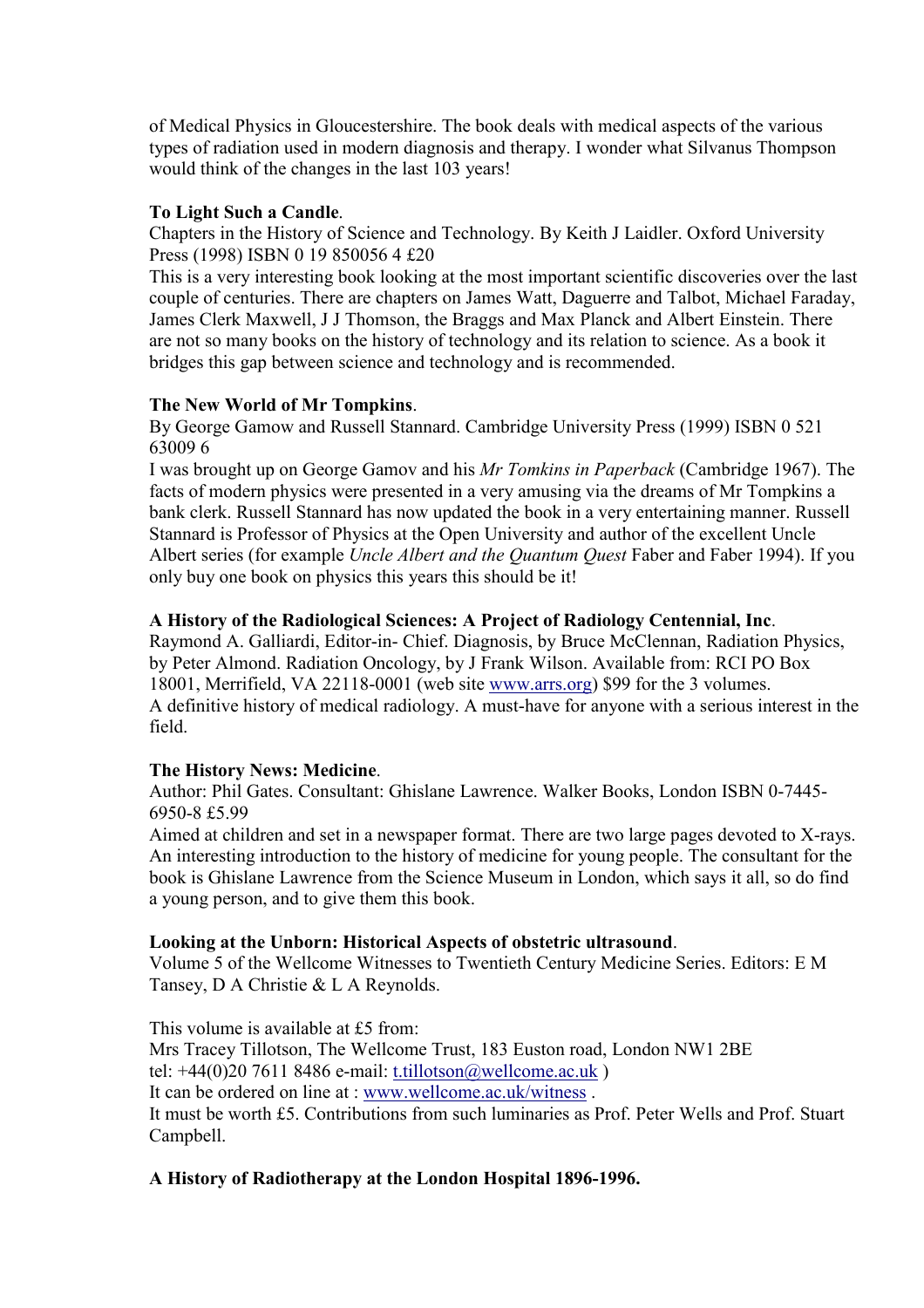(ISBN 0951 7976 1-3): by H.F.Hope-Stone. This has recently been published (October 1999) and is available from The Royal London Hospital Archives and Museum, Whitechapel, London E1 BB (Price £12.00 + £1.55 P&P UK adding £2.00 for overseas mail). Dr Hope-Stone was Consultant Radiotherapist and Oncologist, The London Hospital 1963- 1991.

A full review will appear in the next issue of this journal.

#### Chernobyl Record. The Definitive History of the Chernobyl Catastrophe.

By Richard F Mould (ISBN 0 7503 0670 X) £35.00/\$57.00 Institute of Physics Publishing. This is published in May 2000. The author's previous Chernobyl - The Real Story (Pergamon 1988) was quite fascinating in the coverage of this recent disaster. I am sure that this new book will be as interesting and is recommended.

#### Frankenstein's Children.

(ISBN 0 691 05952 7) Iwan Rhys Morus. Princeton University Press. Iwan Morus is Lecturer in the History and Philosophy of Science at Queen's University, Belfast. He is interested in  $19<sup>th</sup>$  century electrical science which had many medical applications. The book is a fascinating account of popular electricity and medical applications. The book deals with the early  $19<sup>th</sup>$ century and the author is working on a project looking at late nineteenth century electrotherapy and

electrical views of the body more generally. Electrotherapists performed much of the early work in radiology and in the United Kingdom at any rate most early X-ray work for example would have been done in hospital electrotherapy

departments. The book is greatly recommended and he is now working on a book on late  $19<sup>th</sup>$ century electrotherapy.

## Recent Historical Articles

Centennial Dissertation: "A Sound Perspective". George R Leopold AJR 2000 :174, 9-15. This is an interesting journey through the history of ultrasound from a personal perspective by an American ultrasound pioneer. The text can be downloaded from the ARRS web site, which is linked to the AJR (www.arrs.org).

Historical Perspective: "Europe contributes much to early evolution of MRI". Peter Rink Diagnostic Imaging Europe (December 1999) 29-35

Peter Rinck is senior lecturer at the University of Mons-Hainaut in Mons, Belgium and in this article gives and interesting chronology of the contribution made by workers in Europe to the development of MRI. It includes a nice picture of Paul Lauterbur.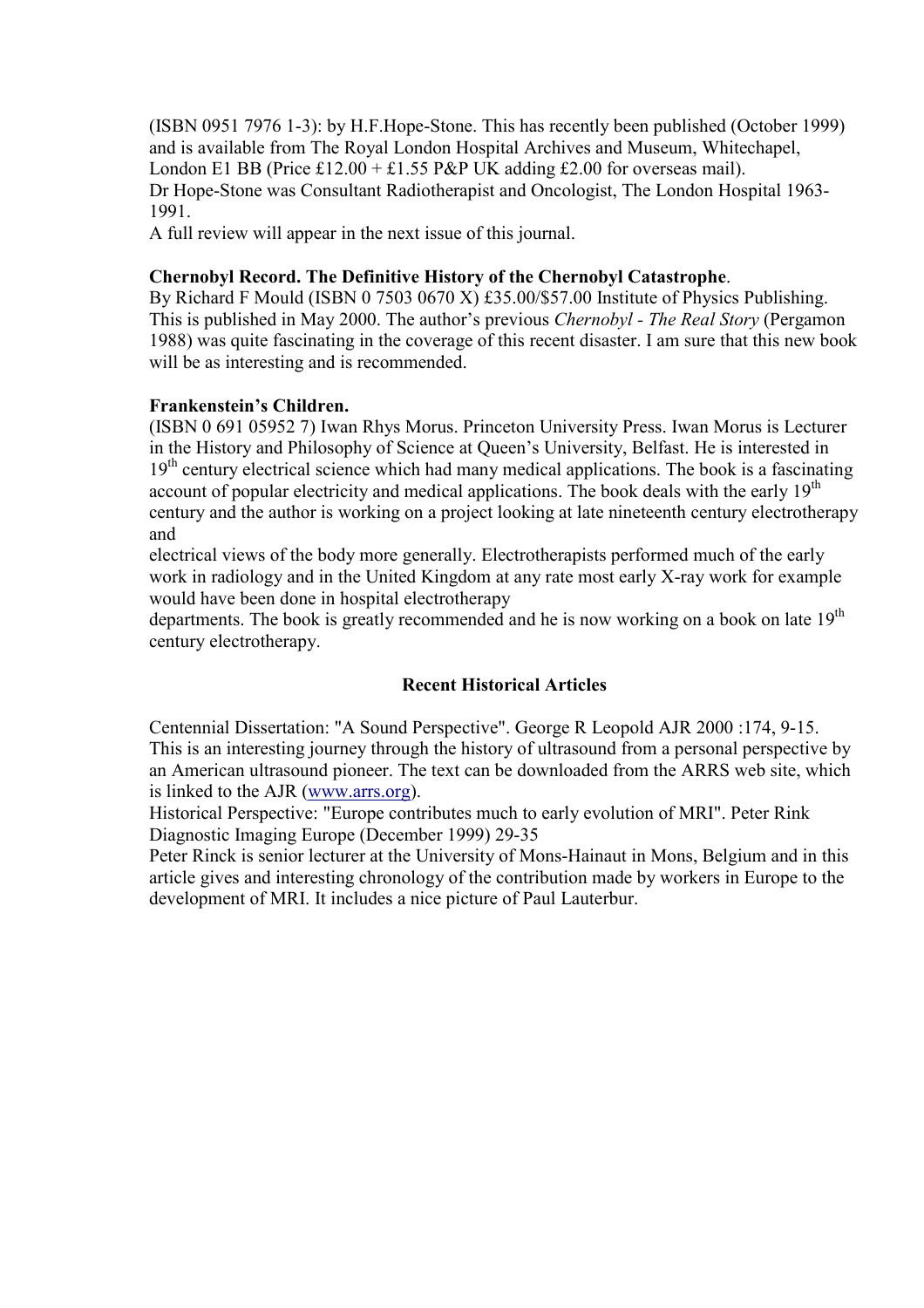

Miss 'Katie' Clark (1898-1968) the pioneer Radiographer and editor of Positioning in Radiography (1938) the standard textbook for Radiographers. She passed the first examination ever set by the Society of Radiographers in 1921. She founded a school of radiography at the Royal Northern Hospital in London (1927) and led the way for the establishment of similar schools elsewhere.

She was Principal of the Department of Radiography at Ilford Ltd. (a photographic company) and under her leadership the department acquired a world-wide reputation.

Letter from Dr Dulcie Staveley

7<sup>th</sup> August 1987

Alford, Lincs.

I was qualified in 1922 and joined the staff in 1926. In the 14-18 war the R.F.H. 2nd and 3rd year medical students used to do short spells of war work in the summer vac. One year, I think 1918, I went with various friends to the Endell St (Covent Garden) military hospital, which was run by the redoubtable two women Flora Murray and Margaret Garret Anderson (daughter of Elizabeth). We were shot into various jobs and by chance I went to the X-ray dept which was pretty primitive. I took over from another R.F.H. student, who was able to spare the afternoon of that day to show me how to use the machines and so forth (no radiographers of course). The radiologist, whose name I have forgotten, came in the subsequent afternoons on  $2/3$  days – I was expected to take the X-rays of anything that turned up except skulls (? why). When screening you used to "switch on the intensive" whatever that meant, and take care to stand on a rubber mat, or else you would take a shock off the table. This did indeed happen one day when we took in a Canadian soldier who had jumped out of a  $3<sup>rd</sup>$  floor window (he was tight) into the Strand in order to avoid arrest. As far as I remember he was uninjured except for a dislocated hip. Miss Murray wanted him screened and came down with various assistants. Of course one of these did step off and everyone in the room took a shock. I don't think the patient took much notice. No films of course in those days. The glass sheets were developed in dishes and were very fragile and also sharp around the edges. No gloves of any kind and I seem to think that you made up the necessary developer and fixer liquids yourself.

I don't think I was inspired to take up radiology until much later but I certainly enjoyed the fortnight I had in Endell St. I got a D.M.R.E. as it was in those days, and was trained this at U.C.H. where I was when an appointment to the R.F.H. came up. At that time there was only one radiologist – Ulysses Williams, no registrar or clinical assistant for that matter, and no clerk.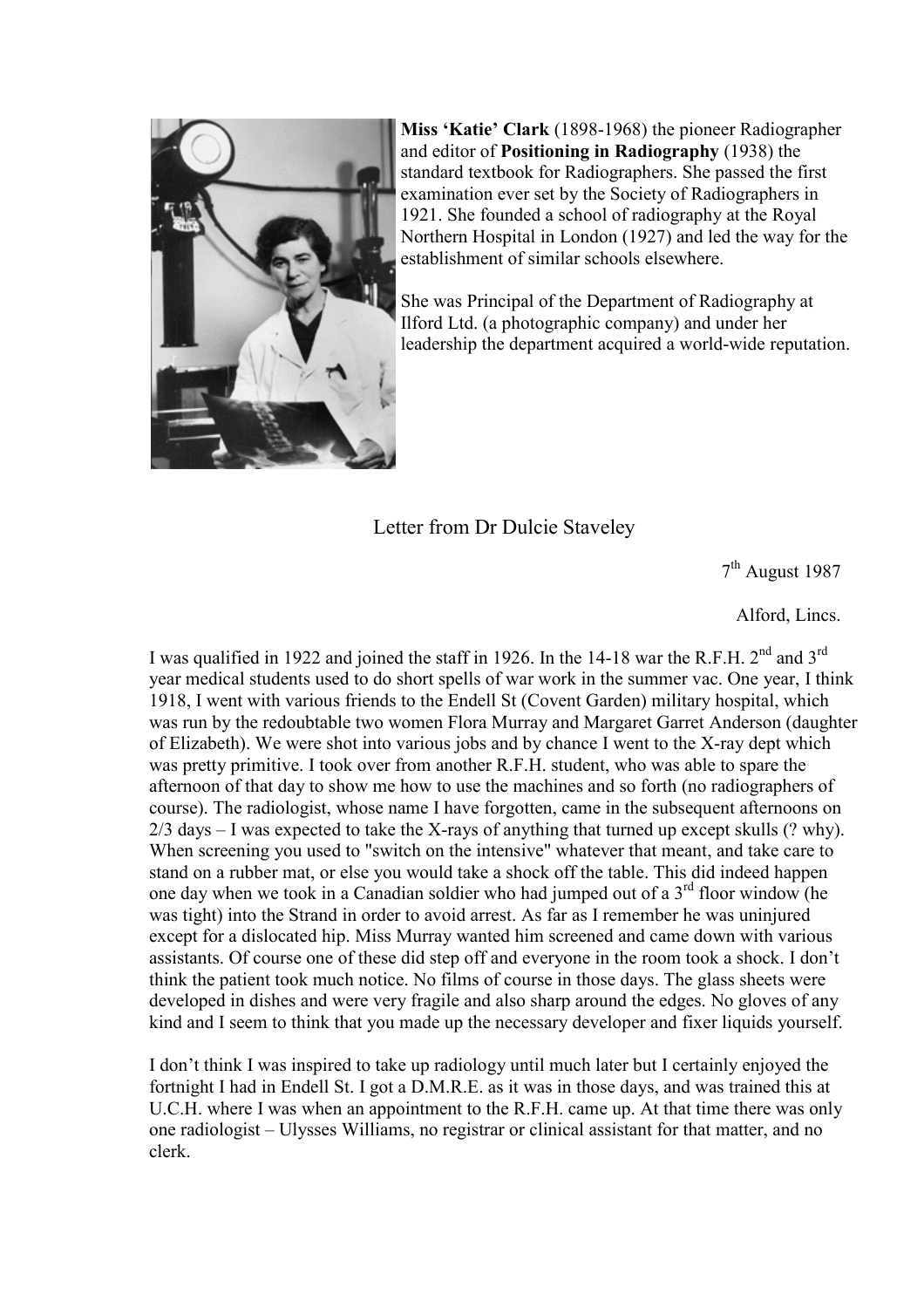Cecil Joll (surgeon) was not in favour of me because he said that no one knew anything about X-rays who had not been trained at the London Hospital. I knew various people there and without difficulty got taken on as a clinical assistant and was able to produce a testimonial. Of course there was no pay in this pre N.H.S. period in fact the consulting staff were generally known as "the honoraries". We all had private practices and I took a room in Portland place and installed the necessary machine etc. My colleagues sent me work so I did not starve. I gained an unmerited popularity because my senior radiologist had a totally illegible handwriting.

We did therapy as well as diagnostic. Things were progressing. Joe Cunning was the senior surgeon and he was interested to ask me about the method and use of barium meals as they were only just coming in. Emily Kate Lewis was interested in renal surgery. IVPs were only just coming in and she started asking for them.

Frances Gardner similarly was a cardiac expert. One day she was introducing an intravenous catheter and I was screening it with her. She was beginning to withdraw the catheter whet it appeared to have tied itself into a knot in the auricle. Neither she nor I said anything but I heard her catch her breath as she pushed it on a little further after all went well.

Time went on and the 1939 war started. The R.F.H. was evacuated into the three counties at Shenlegh and the Oster House at St Albans. I was sent to the latter which was an ex workhouse alive with ants. We got an X-ray plant from a children's hospital, which had been closed for the duration, and this was erected and came into use at once. I went into the R.A.M.C. and the Oster House people got busy of course as time went on.

I had two rules when I was teaching; -

- 1. When looking at an X-ray force your eye to go round it as thought you were doing a tracing, or looking at a landscape.
- 2. Don't get a radiographer up at night unless the result is for immediate emergency and the result of the X-ray affects treatment.

(My great niece, Catherine S, who has recently qualified from the R.F.H. tells me that I was remembered as being "a Tartar". Quite unwarranted!)

The apparatus in early days was primitive. Gas tubes which were highly unreliable and needed constant attention. "Coolidge tubes" were an immense improvement.

When Ulysses Williams retired and I was the senior I never had a waiting list – everyone did overtime when required. Portable machines appeared. Protection from radiation progressed. With the advent of the N.H.S. we were actually paid.

I hope that some of this rigmarole is of interest to you. I have enjoyed doing it.

Best wishes

Yours sincerely

Dulcie Staveley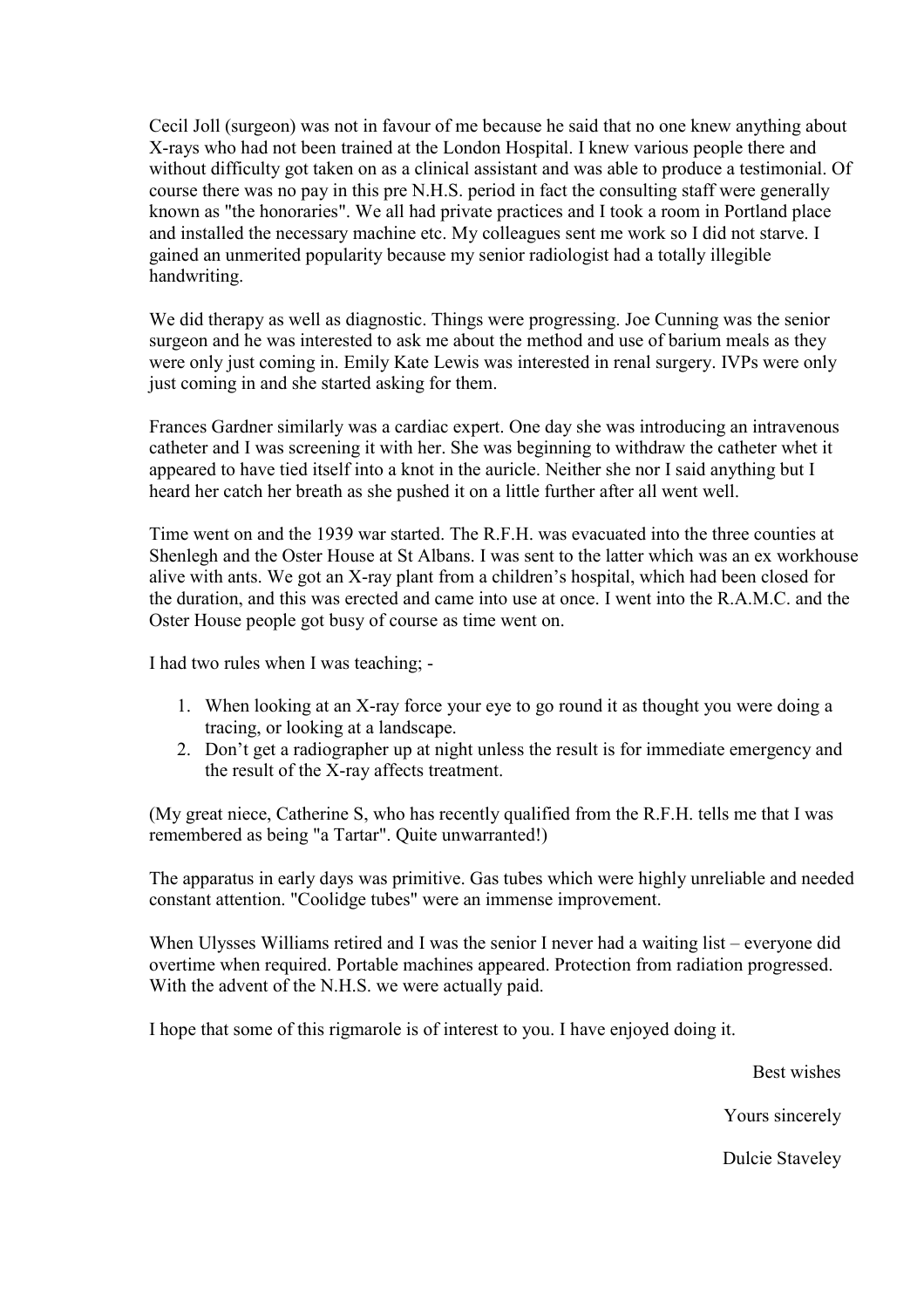Presentation of a collection of early X-ray tubes Belonging to the British Institute of Radiology To the Science Museum At the President's Day 5<sup>th</sup> April 2000.

The British Institute has a collection of very early X-ray tubes and other material that has been on a long-term loan to the Science Museum. The collection is priceless and records the major contribution made by British scientists to the discovery and development of X-ray equipment. The British Institute of Radiology originated as the Röntgen Society and members of that Society had the foresight to bring together a collection of X-ray tubes so that they "may be studied freely by those who are anxious to trace the development of X-ray bulbs". The President of the Röntgen Society signed a loan agreement with the Science Museum on the 15th December 1908 and the collection was displayed in the South Kensington Museum on the 20th February 1909.

Professor Wilhelm Röntgen had discovered the X-rays on November 8<sup>th</sup> 1895 using a vacuum tube designed by Sir William Crookes. The BIR collection contains several tubes used by Crookes personally including one made in 1879, which he used in his experiments on radiant matter. In 1896 Crookes investigated the penetration of X-rays through different substances and the lattice of metal strips that he used and an original radiograph are preserved. The collection contains many early examples of therapy and diagnostic X-ray tubes including Herbert Jackson's first Kings College focus tube, experimental tubes used by A. A. Campbell Swinton and C. H. F. Müller's 'Gold Medal' tube of 1901.

In the spirit of the Röntgen Society that the tubes should be studied freely, it is now very appropriate that they are presented to the Science Museum as guardian of our national heritage as a gift.

Adrian Thomas Tuesday, 04 April 2000

## A Life History with X-Rays

by Henry Crooks FSR, FCR

Part 1

#### Preamble

A family relationship commenced in 1898 when the newly acquired X-ray equipment at the General Hospital, Nottingham was used to diagnose a fracture of my father's right elbow. While not related to Sir William Crookes *(the creator of the means to produce x-rays)*, there are peripheral connections. Our names are homophonetically the same, we both did work at the Oxford Radcliffe Observatory, were one time professional photographers and worked with xrays – although at the time, Sir William was not aware of this. Thus it is natural that a keen interest should be taken of Sir William and his many scientific achievements. Experiments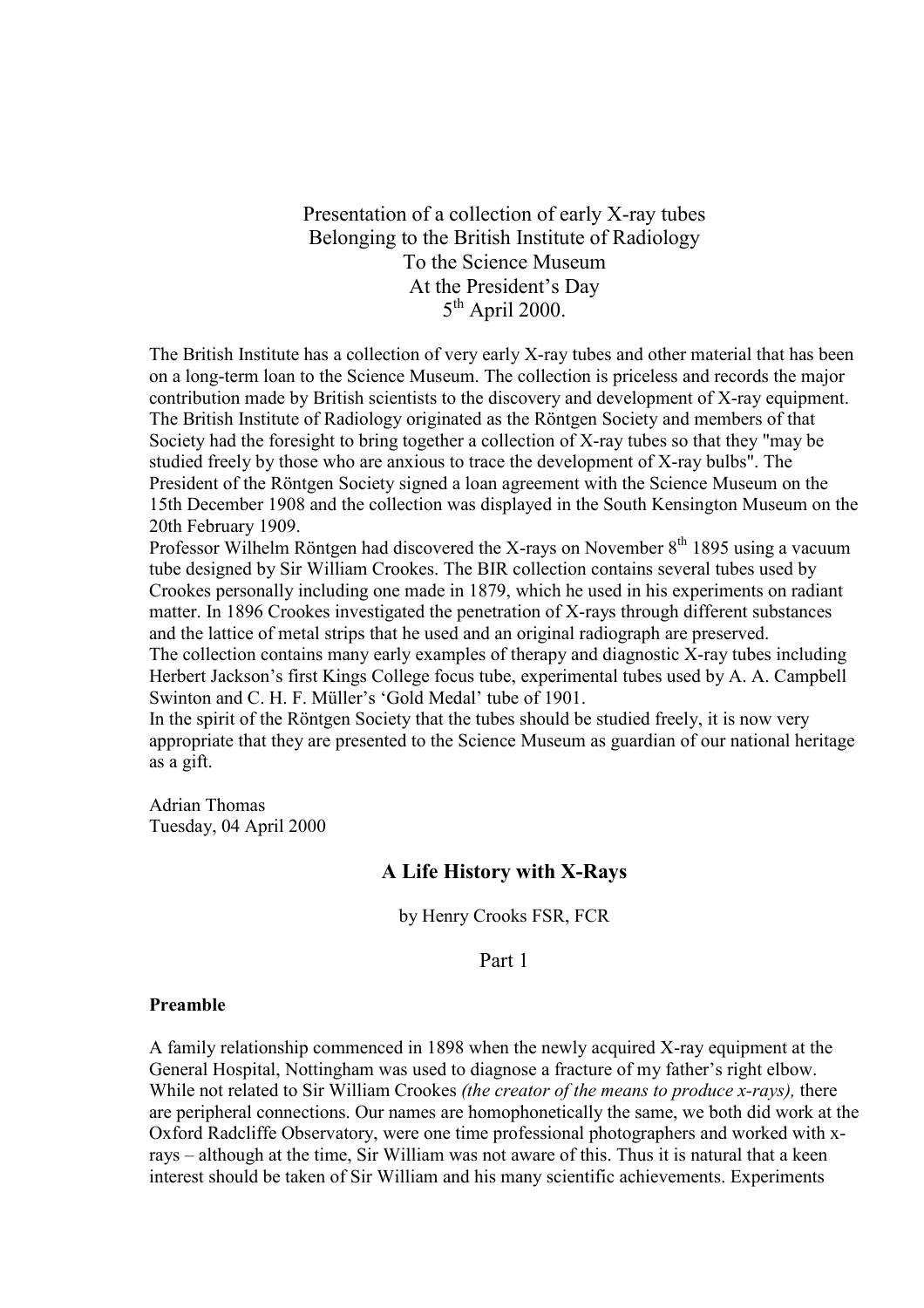with Crookes Radiometer and Crookes Tube *(circa 1876)* enabled him to recognise cathode rays, which he assumed to be a fourth state of matter. This discovery led some 20 years later on November  $8<sup>th</sup>$  1895 to the discovery of X or Röntgen Rays by Wilhelm Röntgen. Crookes also demonstrated that cathode rays could be diverted by a magnet, the principle of which is used in the present day Television Tube. Also in the early days of photography (1855) Crookes obtained a beautifully sharp 11/4" diameter photograph of the moon. Research into the electric light bulb allowed Crookes to be the first in Britain to use electric bulb house lighting.

Soon after the introduction of the Crookes Tube, scientists all over the world began to investigate the properties of cathode rays (later called electrons). On hindsight, A.W. Goodspeed in America suspected that on November  $22<sup>nd</sup> 1890$ , using a Crookes Tube, he had unknowingly produced an x-ray image; a repeat experiment under the same conditions proved to be correct – others may have had a similar experience. In December 1895 Röntgen obtained a radiograph of his wife's hand, he was therefore the first to take a radiograph – and was the first radiographer.

He announced his discovery in Germany in December 1895 and it became world wide at the beginning of 1896 and there was a rush to use the new rays in medicine. During this time, Sir William Crookes was on a working holiday in South Africa and on his return in April 1896 there is no record that he followed up Röntgen's discovery.



One of the first doctors to use x-rays in diagnosis was Dr. Hogarth of the General Hospital, Nottingham *(my hometown)* when a broken needle was located in a lady's hand. *(Fig. 1, Nottingham )* above.)

The Lancet March  $28<sup>th</sup> 1896$  reported this and we must presume that the work was carried out as early as the end of February 1896.

The report is interesting and read as follows: -

"In order to locate a broken needle, Mr. Simpson, FRMS Senior Demonstrator, University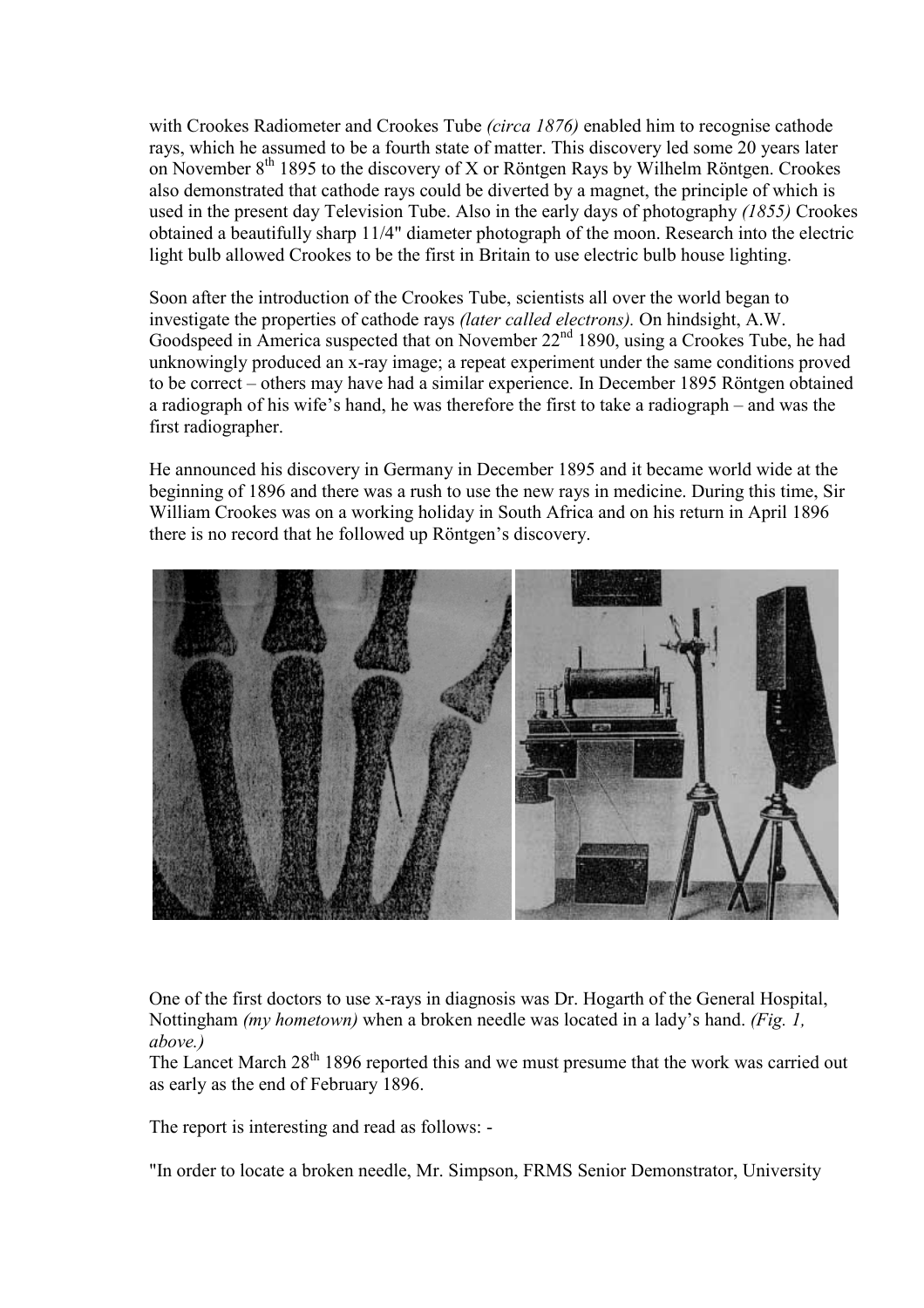College, Nottingham, kindly offered (Dr. Hogarth) to take a photograph of a hand, which was done… and a needle was discovered lying parallel to and along the inner side of the metacarpal bone of the ring finger. The conditions under which the photograph was taken were as follows: A five inch spark gap induction coil was driven to give a two inch spark and one of Newton's Focus tubes was used with Ilford extra rapid plate, under a thin plate of vulcanised film. The exposure was given at two-and-a half minutes at six inches distance. The Nottingham General Hospital obtained more advanced x-ray equipment in November 1898 (Fig. 2, right) and my father was one of the first to be examined using this when a fracture of the right elbow was revealed.

## First Encounter with X-rays



(Fig, 3, Nottingham Children's Hospital)

1921 at the Nottingham Children's Hospital, I at the age of three, while seated on a table was bemused watching a man manipulating a strange object some 20" above my left foot. My mother held me still while a radiograph was taken. Later, in a large white ceramic panelled room orthopaedic specialist Mr. Crooks *(again no* 

relation) surrounded by many white-coated persons, carried out a manipulation of my left foot.

This was my first encounter with x-rays, followed in 1935 in the now well equipped Nottingham General Hospital (Fig. 3: bottom of previous page) when with my head held in clamps, three sinus exposures were made, presumable the O.M.O.F. and lateral projections.

The radiographs revealed extensive frontal sinus osteomyelitis due to a 6-month previous cricket ball injury. Mr Tweedie ENT Specialist had earlier established that something was out of order when, after dark adaptation, he pressed a small tubular torch into the orbital sinus area, presumably to detect opacity, then with the torch in my mouth was able to check for any opacity in the antra. He then ordered the x-ray examination and after seeing the radiographs, arranged an emergency operation in the afternoon of the same day when a considerable portion of the frontal sinus area was removed. The following day Mr. Tweedie told my mother that she was a very lucky woman.

When recovering from this operation, I again visited the x-ray department when an impacted wisdom tooth was diagnosed; this was later extracted painfully after the anaesthetic had become ineffective.

While in hospital, I acquired knowledge of hospital practice and once, exploring the building, I came across a large iron safe at the head of some stairs. I was inspecting this with some curiosity when a staff member rushed up to warn me not to get close to the safe because it contained radium and was dangerous – my first introduction to radioactivity. After recovery I returned to apprenticeship in commercial photography. During this time I obtained a good knowledge of the photographic process – proving very useful in later radiography. I had a photograph printed in the September 1937 issue of the Nottingham Evening Post and in 1938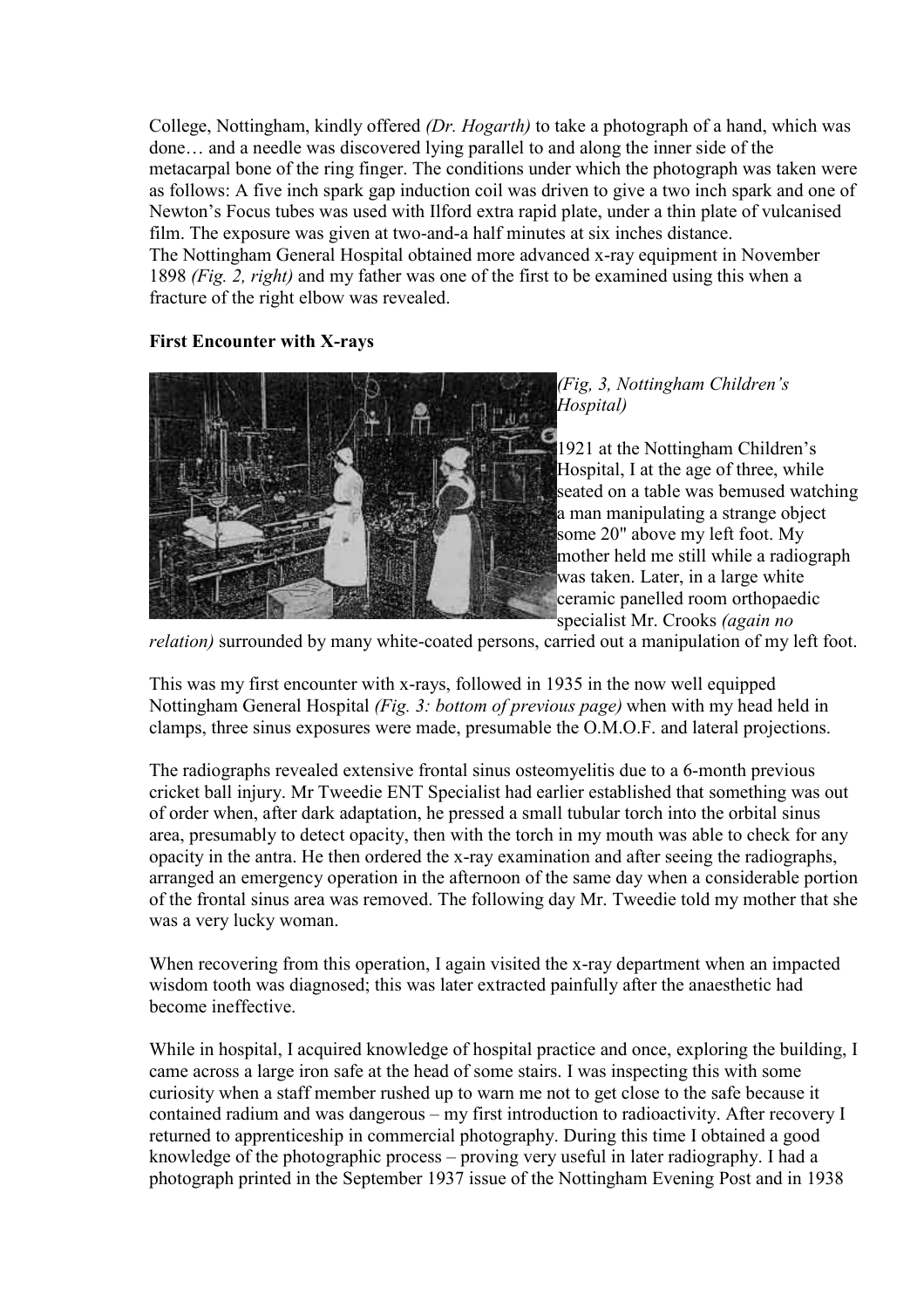winning first prize in a photographic competition. (Interestingly, Sir William Crookes and Röntgen took an interest in Landscape photography).



Goodwood House November 1939 – August 1940 With six years of commercial photography behind me. I had hoped to enter the RAF in November 1939 but was rejected on medical grounds (sinus operation healing not complete) and thus was enlisted into the RAMC where hospital and photographic experience would qualify me to become a radiographer. Thus, I was detailed to obtain basic military and medical orderly training at the temporary  $27<sup>th</sup>$  Company Military Hospital housed in Goodwood House, Chichester.

During eight months at Goodwood, I was able to obtain some knowledge of radiography when Radiographer Corporal John Twose explained the function of various items of his x-ray equipment. He also allowed me to develop photographic films taken with my Zeiss Nettar camera – several photographs were taken of colleagues and staff to be printed by my previous employers (Marshall & Co. Commercial Photographers, Nottingham). Company Officer Captain Potter (Fig. 4, right) countersigned my request to take photographs at Goodwood. He also steered me into 39 years of radiography.

#### North London August 1940 – November 1940

In August 1940 I was transferred via Boyce Barracks (where a one-week stay was spent digging trenches!) to a medical post in Broomfield House, Broomfield Park, Palmers Green, North London preparatory to joining the next course of radiographer training at the Royal Army Medical College, Millbank.

The Blitz had just commenced and during the three months a Broomfield House saw much ambulance duty, including a hazardous visit to blazing Poplar during very heavy bombing to assist the evacuation of a hospital.

During the stay a Broomfield House the then head of London Medical Services (later director GENERAL RAMC) inspected us (on parade). Brigadier General Alexander Hood; this Imposing man asked where I came from "Nottingham Sir" and "What was your work" "Commercial Photography, Sir".

## R.A.M.C. College Millbank November 1940 – March 1941

The Blitz was now at its height in November 1940 when the next course commenced at Millbank. Training continued with occasional clearing up bomb damage. Once there was all out effort to control fire in the Museum wing until the auxiliary fire service arrived to save the College.

The first lecture was given by Brigadier McGrigor, Commanding Officer of the College when we were told to standardise techniques in order to produce radiographs of unvarying first class quality.

Towards the end of basic training, the unit was kited out for the Middle East. When I was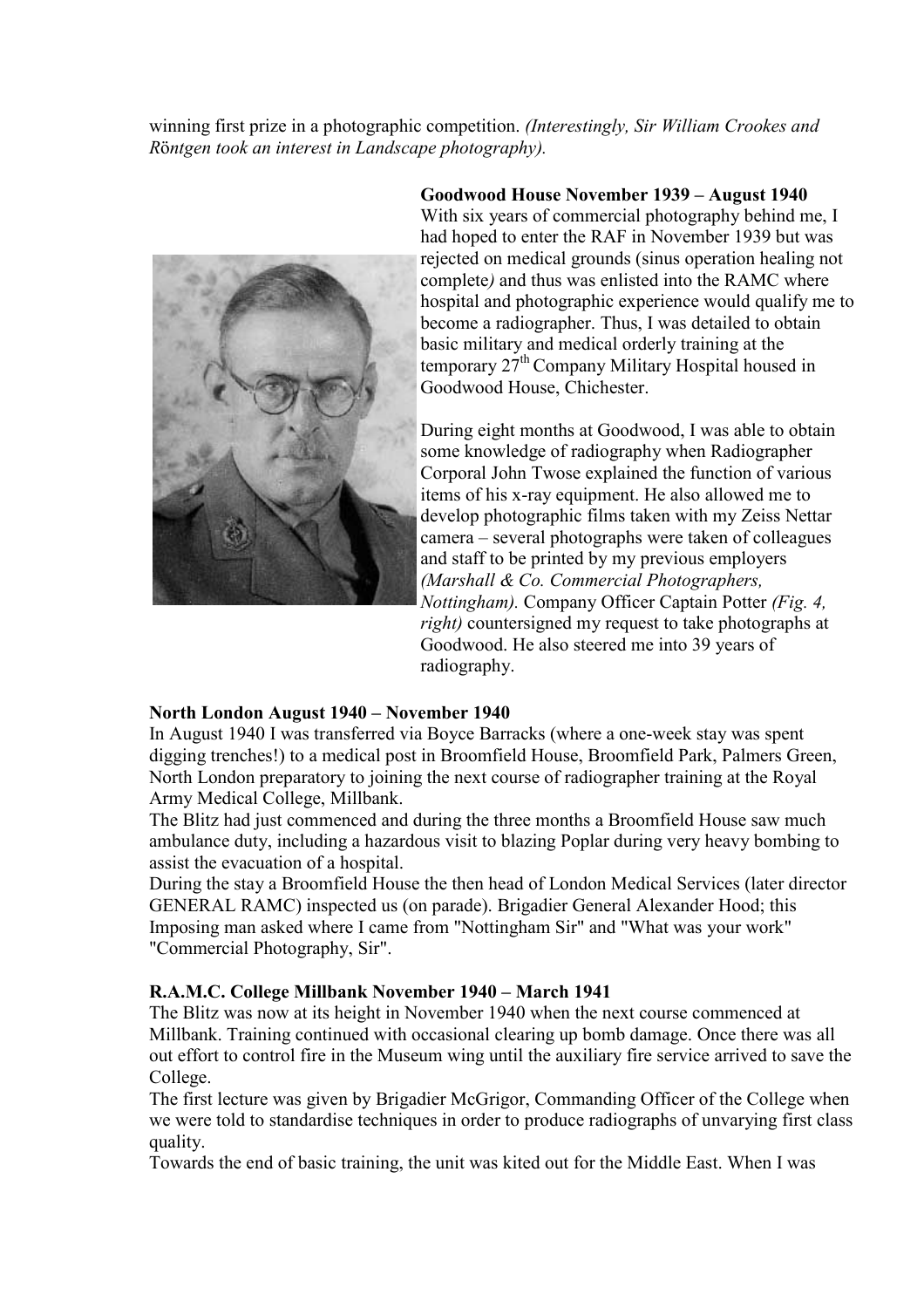called before the Company Officer "Crooks, you have a choice of going to London for radiography training or go with the unit – there is someone willing to take your place and your kit, what do you want to do?" The adventure of going abroad was hard to resist and said, "I don't know Sir, what would you do?" Without hesitation he said, "train to be a Radiographer. Sergeant Major Fairless gave lectures on x-ray equipment – he obligingly took me aside to give me an explanation of the mysterious line focus. Lt. Booker was responsible for x-ray physics and his description of 4-valve rectification was impressive. Sergeant Denley lectured on opaque media and I particularly remember having to write down the tongue twister Tetraiodophenalphalin – Sergeant Denley later became for many years Secretary of the society of Radiographers. An elderly civilian gave lectures on Anatomy and Physiology. The X-ray equipment included a Cuthbert Andrews portable unit and a Schall 4 valve generator and Potter-Bucky table.

Having struggled with the first preliminary examination, I obtained (with two others) top marks in the final examination – amusingly during the examination, I was asked to give the constituents of developer Metol Hydroquinine 'Carbonate', 'Sulphite' and 'Bromide'. The examiner (Capt. X) was not satisfied and asked "and what else?" "That is all, Sir", "What about Water!".

#### Royal United Hospital, Bath March 1941 – June 1941

It was necessary to have practical radiographic experience in a civilian hospital and thus, after being posted to Shaftesbury Military Hospital in Dorset, I was immediately sent to the Royal United Hospital, Bath, where Corporal Gay was in charge of a contingent of three trainee radiographers (Cpl. Gay later became President of the Society of Radiographers). Mr. Spedding was the principal radiographer and it was interesting that he not only conducted Barium Meal examinations but also gave the diagnosis.

Regretfully we were not allowed to do much radiography and once, in the absence of Cpl. Gay, an officer turned up for a pelvis x-ray, there was minor argument among the three trainees to take the radiograph. I was given the privilege and produced a quite satisfactory radiograph. Other duties included loading up electro-cardiograph cylinders and processing the resulting films. During the stay in Bath, the town was bombed and we helped to treat the casualties. As we had little practical work to do, I requested the Company Officer that I may be returned to Shaftesbury, where I knew there would be plenty of activity, this request was immediately granted.



#### Shaftesbury Military Hospital June 1941 – March 1946

Training now complete and five raw radiographers (privates) had to cope with running a fully equipped Shaftesbury Military Hospital X-ray Department, the sergeant in charge having been posted elsewhere. Two of my colleagues were soon posted to other establishments and Radiologist Major Baird gave me responsibility of Room 1, which was virtually the senior position. Room 1 was equipped with screening facilities and Potter-Bucky

table.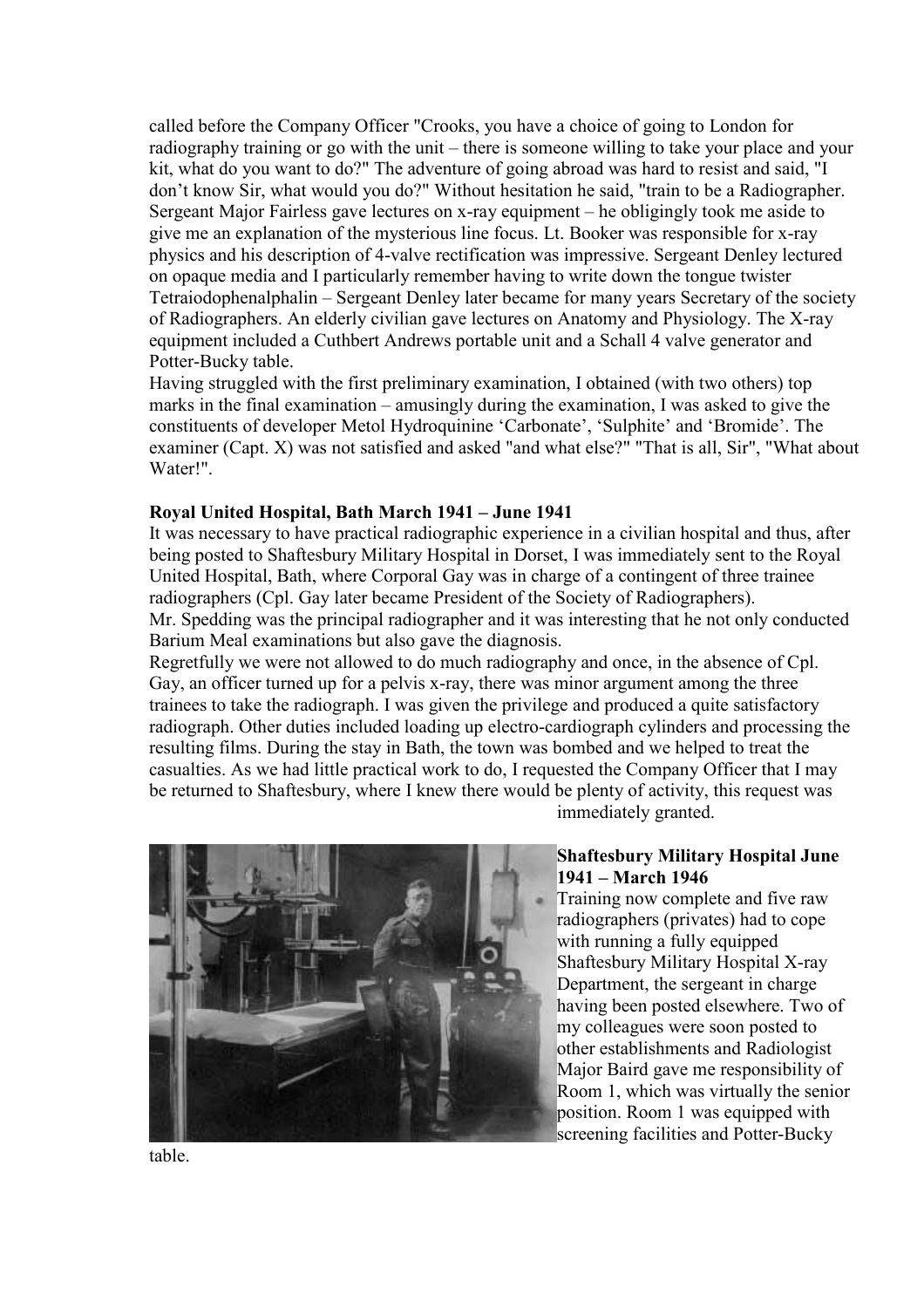We soon became inundated with requests for x-ray examinations, these included Barium Meals and Enemas (using Horlicks Barium Meal from a large circular tin), Chest Radiography including Bronchography, also Myelography, Arthrography, Intravenous and Retrograde Pyelography, Complete Skeletal Radiography and foreign body localisation.

Fig 5. (immediately above) shows Room 1. Room 2 was mainly used for extremities being equipped with a Watson portable. Table 1 (next page) gives the range of techniques used in the two rooms – interestingly, 90kV for P.A. chest radiography was an innovation 75-80 usually used elsewhere.

I was also able to construct a printer and enlarger. This small photographic unit (with my own cameras) was able to supply many hospital needs; including passport photography, copying radiographs for lecture purposes and medical photography – Major John Charnley often asked me to photograph his cases to aid his research. Some 20 years later he perfected hip replacement technique.



Table 1: range of techniques (Click on the image for a bigger picture)

Portable radiography was conducted using a Watson 90kV – 30mA apparatus frequently for ward and operating theatre work. Thankfully the corridors were level but even so; a great deal of strength was required to move the heavy apparatus.

On one occasion I had to take a portable x-ray of the chest of an RAF serviceman. His face was unrecognisable and a sister was carefully treating his injuries assisted by a tearful VAD. The sister told the girl to pull herself together which she did and helped me to position the film behind the patient. Another patient was the sole survivor (pilot) if a nearby plane crash. His mother was present at the bedside and assisted me during radiography of his chest.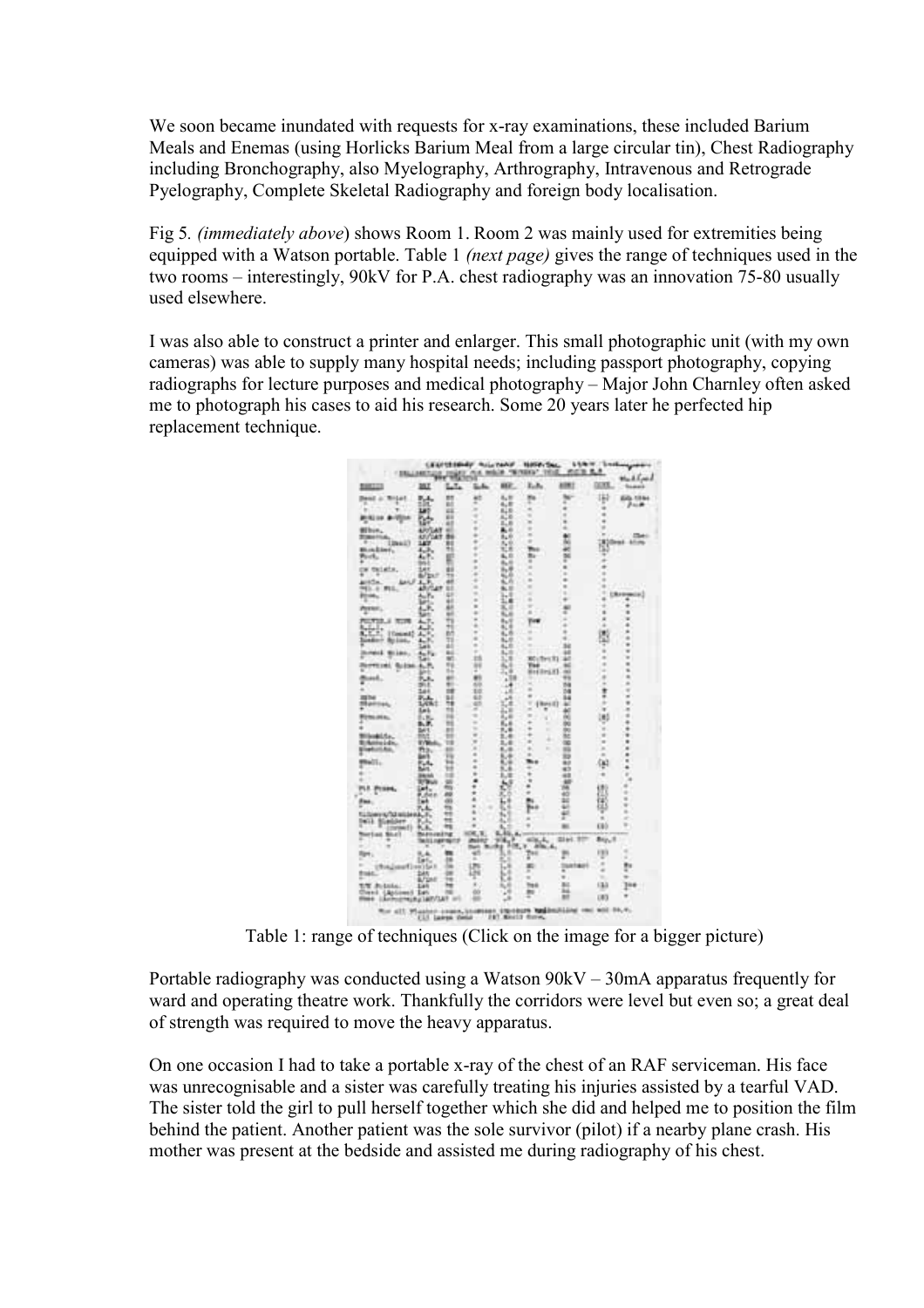On another occasion, on entertainment duty, I was operating a 16-mm projector giving an evening hospital ward film show to patients (and staff) when I was called urgently to x-ray a badly injured hand. Risking a possible projector breakdown, I dashed to the x-ray department, produced the radiograph and was back in my position in twenty minutes with the projector running 'perfectly'.

After a 'Friendly Fire' tragedy on Salisbury Plain in April 1942, all departments were heavily involved dealing with some 87 casualties, night and day, when a great deal of radiography was conducted both in the theatres and casualty ward. I later researched this episode which appeared in Sir Martin Gilbert's 1995 book 'The Day the War Ended' published by Harper-Collins and also in 'The Countryman' July/Aug 1998.

There was a steady flow through of radiographers. These included Sgt. Denis Wilkinson who in 1942 brought with him a photographic detail printer which was quickly adopted, he also later like Cpl. Gay became President of the Society of Radiographers. Sgt. (Bill) Stripp later earned a reputation for his work as principle radiographer of the National Orthopaedic Hospital. My earlier meeting at Goodwood with John Twose was renewed when he gave a very useful service at Shaftesbury. He later became Principle Radiographer at the Chichester General Hospital. Sgt. Pike, a qualified radiographer, gave me useful guidance in my quest to become a civilian radiographer.

Radiologists were Major Baird, Major Gaskell, Major Brocklebank, Major Wearing, Major Blaikie and Major Webster, the latter three gave me references for my future occupation, but Captain Reid had obtained my address for further reference, and they proved not to be necessary.

Fig 6 (overleaf) is Maj. Webster's reference.

Commanding Officers Release Remarks:

Release Leave Certificate March 26 1946

Colonel Williamson, Commanding Officer 21<sup>st</sup> company RAMC writes:

"Conduct Exemplary. He has been 5 years here as NCO i/c X-ray Department. He is a first class radiographer, a hard worker and a good organiser. I shall be sorry to lose his services2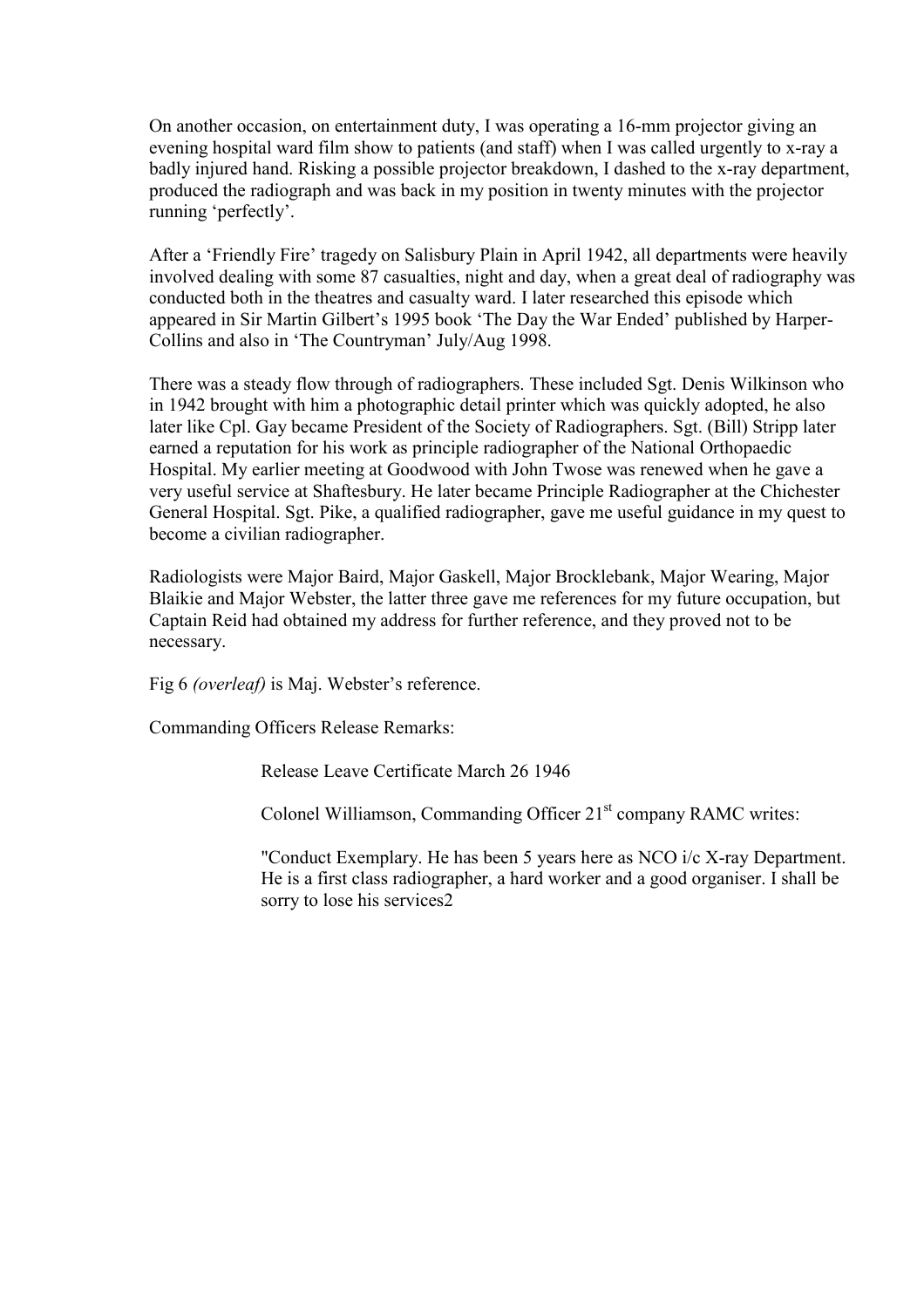|                          | Don't Department,<br>Eiliters Bouttal.<br>Shaftenbury,<br>Download C.                                                                                                                                                                                                                                              |
|--------------------------|--------------------------------------------------------------------------------------------------------------------------------------------------------------------------------------------------------------------------------------------------------------------------------------------------------------------|
|                          | 4/3/44                                                                                                                                                                                                                                                                                                             |
|                          | Bit, Grooks has been mering with this unit for several<br>years and has proved askinfectory in overy ver.                                                                                                                                                                                                          |
| he make his life's work. | In it as excellent rediugrator, sitiled out knowledge-<br>who in his work. He alsoys turns out radiographs of the first<br>quality and is keepiy interested in the auklest, which he wonte                                                                                                                         |
|                          | In in quite a good afternion and the personnels runs.<br>mut amouting under him, despite the willes of the work shock<br>in done have and which kners on all boxy.                                                                                                                                                 |
| seightsuring units.      | In also plays a big part in the social oide of the unit.<br>is runs the bookey teas, of which he is not only the noring<br>mortt but also can of the boat dispute. He also runs the<br>a wine Bonivey, arranging and claying in many condersa, not<br>only in the hospital but in the surrounding villages and in- |
| Lines to the light.      | I certain say mary than that I shall be very servy to lose.<br>his on demobilisation and that his departure will be a great                                                                                                                                                                                        |
|                          | I wish him every necess in the future and shall be<br>always glad to do anything for his that lies in my prove.                                                                                                                                                                                                    |
|                          | I can meridently resonant his lighty.                                                                                                                                                                                                                                                                              |
|                          | J.S. MESTRE,<br>Capta)<br>Major, R. A. C.C.                                                                                                                                                                                                                                                                        |
|                          | Banzenngart,<br>Millary Hospital,<br>Dhafterhary.                                                                                                                                                                                                                                                                  |
|                          |                                                                                                                                                                                                                                                                                                                    |

(Click on the image for a bigger picture)

Fig 6:

Maj. Webster's reference.

On one occasion I was "on the mat" before the then rather stern radiologist, for positioning a lumbar spine patient PA without pressure band instead of AP with pressure band. This alternative technique was described in our 1938 K C Clark's Positioning in Radiography – the radiographers bible. My reasoning was that a better radiographic imaging would be obtained of the vertebral spaces and pressure band would not be used, also exposure would be less and centring would be more accurate. This common sense view was not shared by the radiologist – although the radiograph was accepted for diagnosis. Some 15 years later this technique was described in the British Journal of Radiology, stressing the many advantages but even today (1999) with general use of the fine focus this technique is not routine.

When an American counterpart of our commanding Officer visited the department, I mentioned that our x-ray darkroom was rather small, to which he replied in broad American "The proof of the pudding is in the eating".

We did very many Pyelograms using Pyelectan and I was permitted on two occasions (under supervision) to perform the injection. Myelography and Bronchography examinations using Lipiodol were often performed.

Several Italian P.O.W's were x-rayed and on one occasion a rather important German Officer who, while I conducted the x-ray of his pelvis, was watched by two heavily armed Red Caps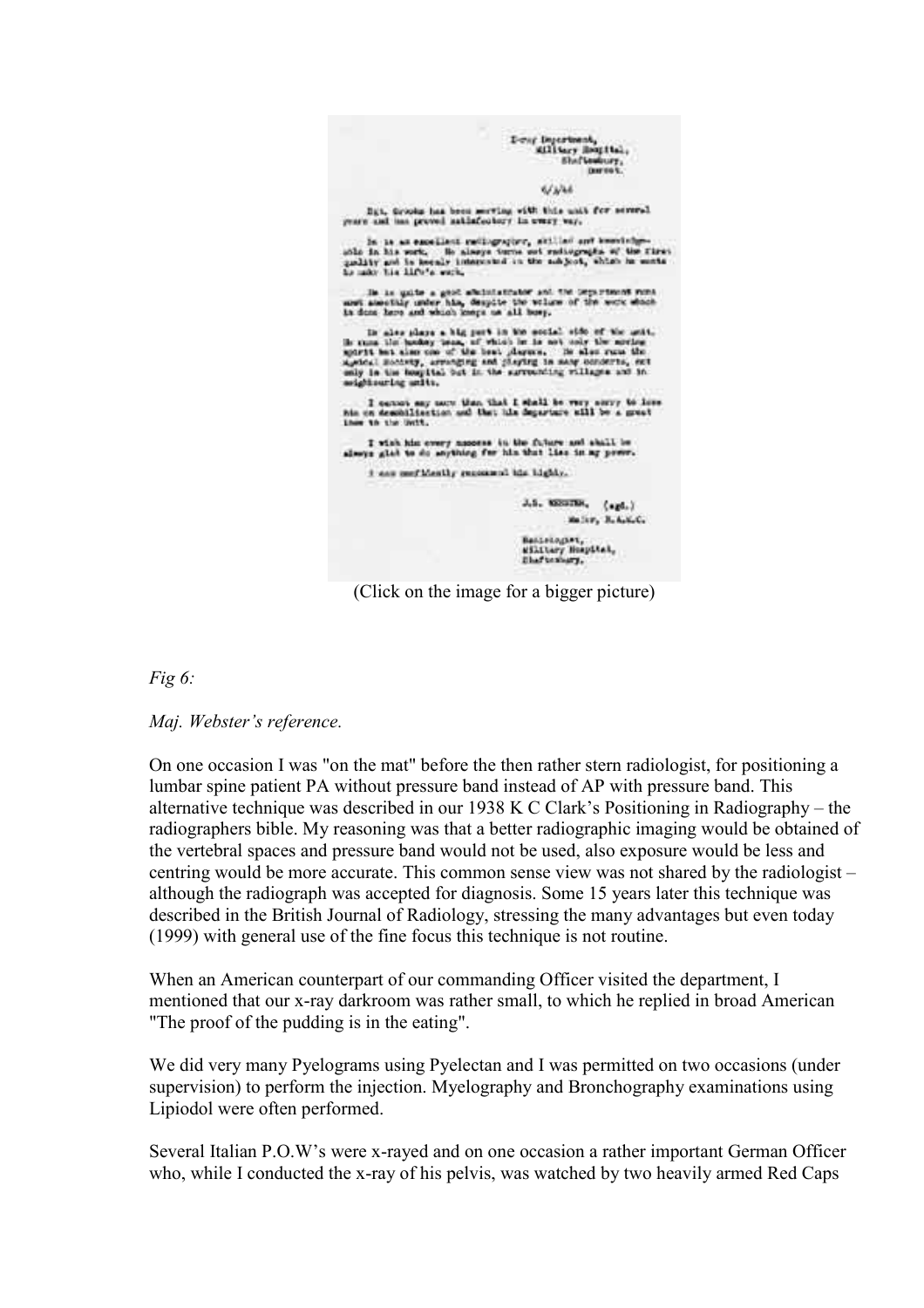(Military Police Officers). Our initiation into basic foreign phraseology always came in useful in these cases.

Female patients always wore gowns with the exception when our radiologist objected to parts of the gown showing during chest radiography; this practice was quickly discontinued.

On one occasion I x-rayed the knee of a stocky sergeant whose name was Alan Feeney. I told him that in 1936 I saw a Notts. County Footballer of his name pick the ball up on the half-way line, beat four men and score a brilliant goal "Yes, that was me, we beat Port Vale 2-1"!

There were many colourful colleagues and patients at Shaftesbury including John Veale who wrote the music to the film 'Purple Plain' – with Gregory Peck, also the son of one of the Elgar Enigma Variations characters and Sydney Fawcett, a brilliant pianist who, when he was a scholar at Christchurch College, Oxford had the distinction of being clipped around the ears by William Walton the Composer.

Among the VAD staff was a niece of the then Queen (now Queen Mother) and Colonel-in Chief of the R A M C.

It was inevitable that there would be equipment breakdowns and on one occasion the heavily used x-ray to be of Room 1 expired. During the wait for a replacement the portable unit was positioned over the Potter-Bucky table and examinations continued with some difficulty. On one occasion during an Intravenous Pyelogram the patient and I noticed that the sound emitted by the portable unit exposure (3.0 seconds) was like a passage in the Finlandia Overture of Sibelius -we were both musicians!

On one occasion I had to do follow up portable radiography during the night to check the passage of a tube, via oesophagus, inserted by Colonel Edwards a then eminent gastrointestinal surgeon.

On one occasion I did relief duty at Tidworth and Bovington Barracks Hospital. I did not know that Lawrence of Arabia had died in this hospital after his fatal accident on his Brough Superior motor cycle. (I was fortunate to meet George Brough in 1935 when I delivered proof photographs of his lately produced motor car).



Towards the end of my days at Shaftesbury, I contemplated my peace time future and decided not to return to commercial photography where my position was kept open for me but to train to be a peace time radiographer. At the end of hostilities, opportunity was given to service personnel by the London County Council to train to obtain peacetime employment in their chosen medical profession. After an interview in the LCC Town Hall (opposite the Houses of Parliament) I was accepted to work, for a salary, for 3 days at St. Mary's, Harrow Road Hospital (now demolished) and train at Lambeth Brook Green Hospital and Hammersmith Hospital for Part II of the MSR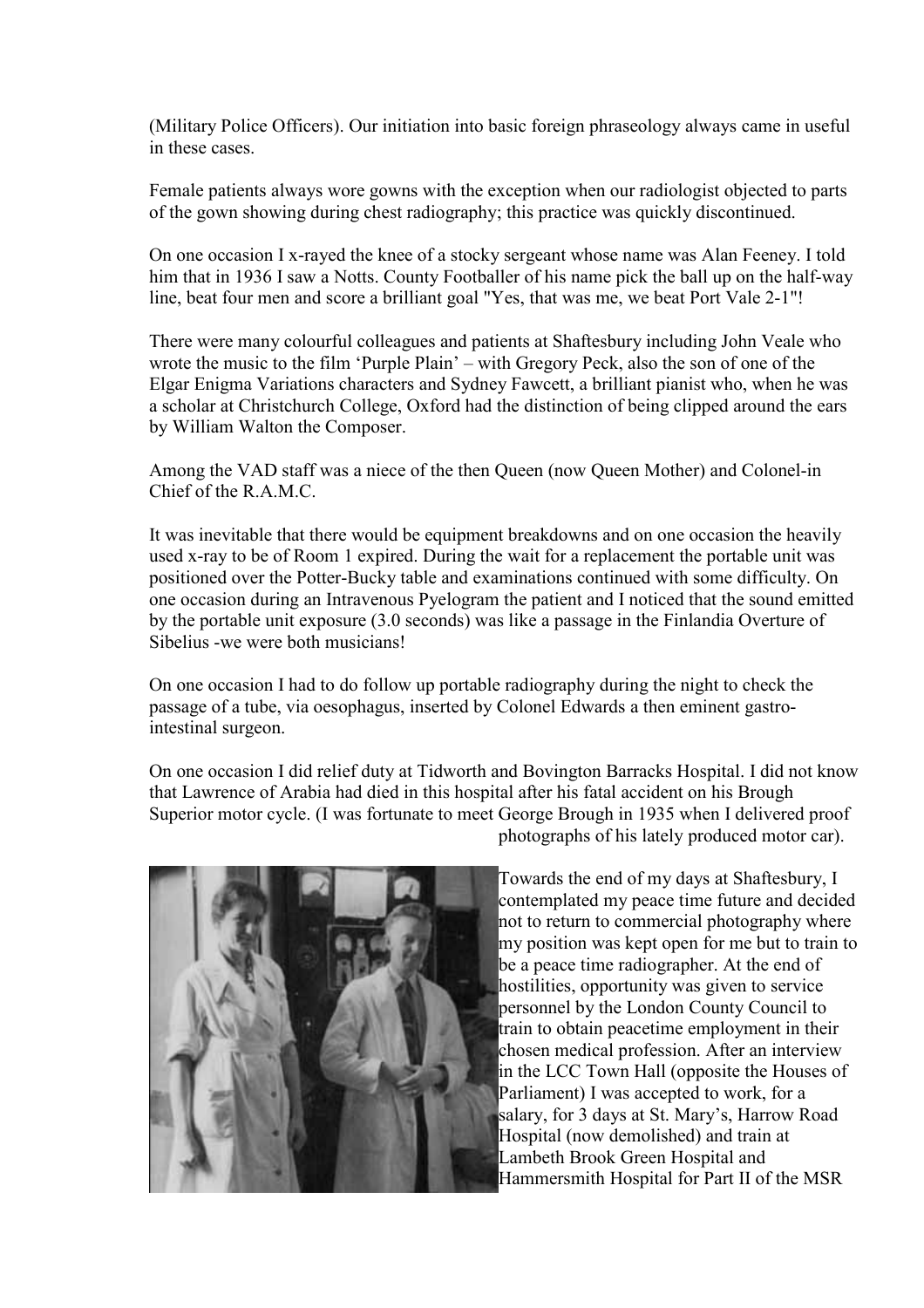diploma requirements – which included Radiotherapy, operating the Cobalt Bomb and other radiotherapy apparatus. Fig. 7 (right) shows Hammersmith colleagues Miss Hymen and Mr Gorill.

Work at St. Mary's was interesting including theatre portable work. Gastro Intestinal work radiography, much extremity work and a technique devised by Dr. Jacob, Obstetrician, where by placing a metal wedge with 1cm indentations between the legs of the expectant mother during lateral radiography, this gave an indication of the relationship of the pelvic brim and the foetal skull. On one occasion during portable radiography of an old lady's hip, the patient must have been impressed and said she was going to leave me all her money!

Lectures at Hammersmith were supplemented by detailed therapy sessions given by Dr. Walters in the Operating Theatre. Dr. Clark the eminent x-ray physicist gave fascinating lectures and demonstrations.

During the MSR examination in December 1946, I remember doing a diagram of the three main Sinus projections and described 4 valve rectification and the viva voce, when Mr. Spedding (Principle Radiographer, Royal Berks. Hospital, Reading) asking me to describe the technique of ringworm radiotherapy and also the proportion and constituents of barium meal, regretfully this was made up by the St. Mary's dispensary and mentioned this to cover my inadequate knowledge. The other examiner was Mr. Ferrier (Radiographer to King George VI). One of his questions was the constituents of x-ray developer which I answered not forgetting water!

I duly passed the examination and intended staying in London having acquired several interesting social and musical interests. But towards the end of the MSR course, a letter arrived from a previous Shaftesbury radiologist Dr. (Captain) frank Reid to apply for position of radiographer in the Medical division of the newly formed Atomic Energy Research Establishment, Harwell. I duly applied and on being accepted told the administration of St. Mary's, Harrow Road Hospital who strongly suggested that I should stay there where new opportunities would soon present themselves.

However, Harwell was an adventure I could not miss and on January  $17<sup>th</sup> 1947$  commenced 32 years of radiography, x-ray research and a unique social life and marriage.

#### Acknowledgements

I have to thank Mr. Brian Spencer of Nottingham Health Care NHS Trust for information and for the Figs. 2 & 3 and to History & Heritage Charitable Trust for the information concerning a radiograph produced by A.W. Goodspeed prior to Röntgen.

## Part II

#### The Atomic Energy Research Establishment, Harwell

#### Preliminary

Harwell (the description used throughout) was founded in April 1946 with the eminent scientist Professor John Cockcroft as first Director (later Sir). The foundations of GLEEP were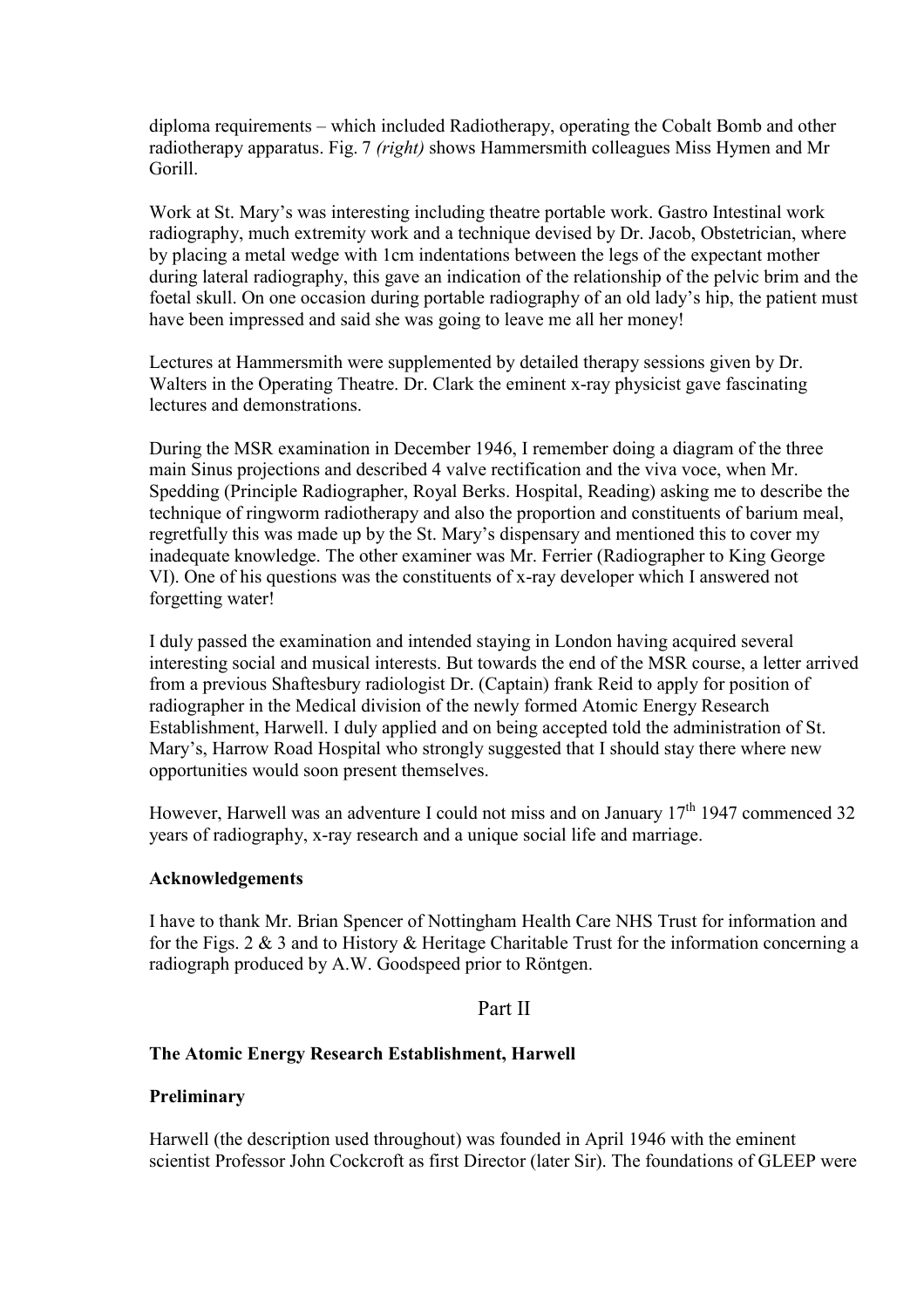laid, when, during its construction I made visits to see a friend engaged in the construction and often saw Professor Cockcroft checking the progress of his brain child. Harwell quickly became a thriving industry.

The Medical division was soon in operation with Dr. Katherine Williams as Principal Medical Officer. The basic medical services were gradually implemented with others, including Haematology and X-ray departments.

Extramural help was essential in order that advance into the various disciplines would be thorough. Thus a healthy liaison was established with Industrial, Government and University **laboratories** 

In the case our X-ray department, in addition to Radiologist Dr. Frank Reid and Consultant Dr. Frank Kemp, contact was made with other leading figures in Radiology and associated practices. Dr. Reid worked 3 days per week and Dr. Kemp visited us as and when required.

#### Building 166

First class equipment was ear-marked when the Medical Division became firmly established, until then, Radiographer Crooks on February  $27<sup>th</sup>$  1947 had to build up a department in Building 166 with one room (darkroom), several vulcanite tanks and other essentials. The Xray unit was a pedestal Solus 70-30 portable unit only suitable for extremities. Nevertheless adequate radiographs of a hand and ankle were produced on the second day.

#### Building 152

X-ray and Haematological sections of the Medical Division moved to a larger building (152) and a more sophisticated Solus Portable together with Potter-Bucky table enabled a wide range of x-ray examinations to be carried out.

At this time the Industrial X-ray Department had not been formed and I was asked to x-ray a suspect graphite block. The radiograph showed a large iron bolt embedded in the centre! This was the first of many occasions when the x-ray department was used for non-medical purposes.

A wide range of routine and diagnostic radiography was required from the better-equipped department and, after meetings with the Director, Principle Medical Officers, radiologist and Consultant, measures were put into operation to reduce the x-ray exposure to Harwell employees to an absolute minimum. In order to accomplish this the fastest available x-ray films (Ilford Red Seal) and Intensifying Screen (Patterson Par Speed) were obtained and, at the instigation of Dr. Kemp, the x-ray tube was fitted with a 2mm Aluminium filter, which effectively removed a considerable amount of soft unuseful radiation. Crooks with extensive knowledge of the photographic process increased the temperature of the developer a few degrees to obtain further reduction; this made the films more contrasty and balanced the loss of contrast using the filter.

These combined measures reduced the radiographic exposure required to produce a good quality radiograph to 25% that given in most General Hospital X-ray Departments.

The volume of work required a second radiographer and Miss Jean Lyon was recruited to give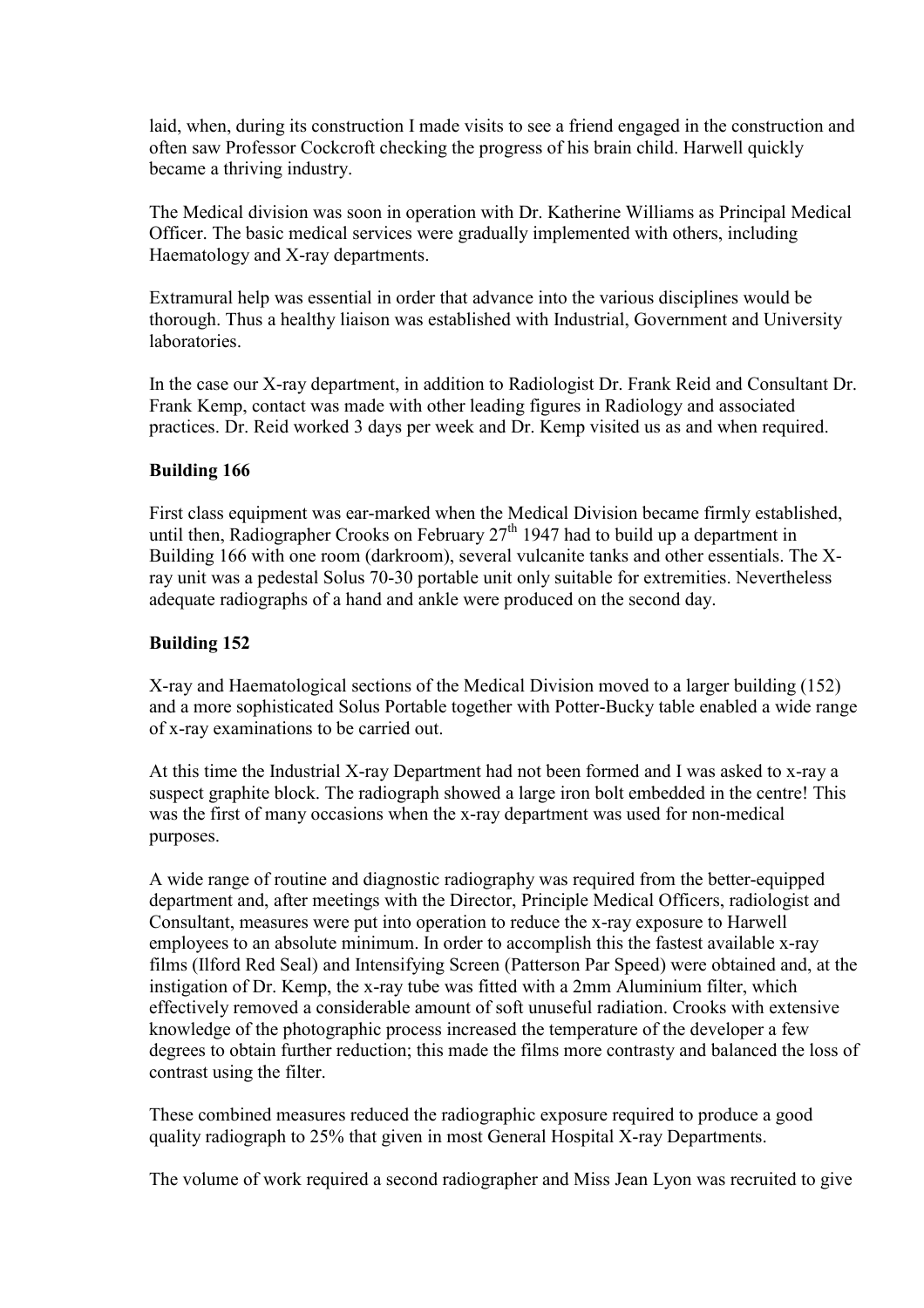20 years valuable service.

As part of the radiation protection programme, routine radiography was carried out on staff exposed to radioactive material, these included pelvis and shoulders, this carried on for a limited period when it was thought that the high degree of safety measures made X-ray exposure to these individuals unnecessary.

During the occupation of Building 152, the then Foreign Secretary Mr. Ernest Bevin, MP visited Harwell and when inspecting the X-ray department he, referring to the x-ray table said, "We've all been on one of them".

# Building 166 A

In early 1948 the X-ray department was moved back into an adjacent of building 166, for a 3 year stint and to be equipped with the latest General Radiological apparatus with screening facilities. Fig.8 *(overleaf)* shows some of this equipment with Crooks positioning a patient for a routine examination.



 $Fig.8$ 

In 1949 a method was devised to monitor the bone density of some radiation workers. This involved taking a radiograph of the hands alongside varying thicknesses of ivory when using an EEL densitometer a comparative measure of bone density of metacarpal shafts could be obtained and stored for future reference. This programme involved a tightening up of x-ray processing and a multiple automatic timer was devised (AP2 see list of articles published) also a method of developer replenishment AP7 this enabled unvarying

density quality to be obtained – likewise the x-ray exposure factors were standardised. (kV, mA, Exposure, Filtration, focal distance and x-ray beam alignment) This experience was to prove valuable for a future penetrameter exercise.

During this time Dr. Kemp (with Radiographer and X-ray engineer Alan Nicholls) had used a lead putty X-ray tube insert to reduce unwanted and detail destroying radiation which was produced from the anode surface beyond the x-ray focus. Experiments using a 1/8" lead ring with hole in the centre proved to be equally satisfactory and was adopted when radiographic quality was improved, also leakage radiation eliminated.

It was always necessary to improve existing equipment and devise other items. Just prior to his arrest Klaus Fuchs attended for his annual chest-x-ray. During this session he asked me about the research we were doing. I of course divulged everything to this famous scientist – After his arrest my Theoretical Physics friend Philip Preston, out of respect for his chief, said that he (Philip) was not fit to clean his superiors shoes.

Bruno Pont also attended for X-ray examination –this very friendly character was once invited to join our chess team, he played board 5 (of 6) in the second team and lost his game.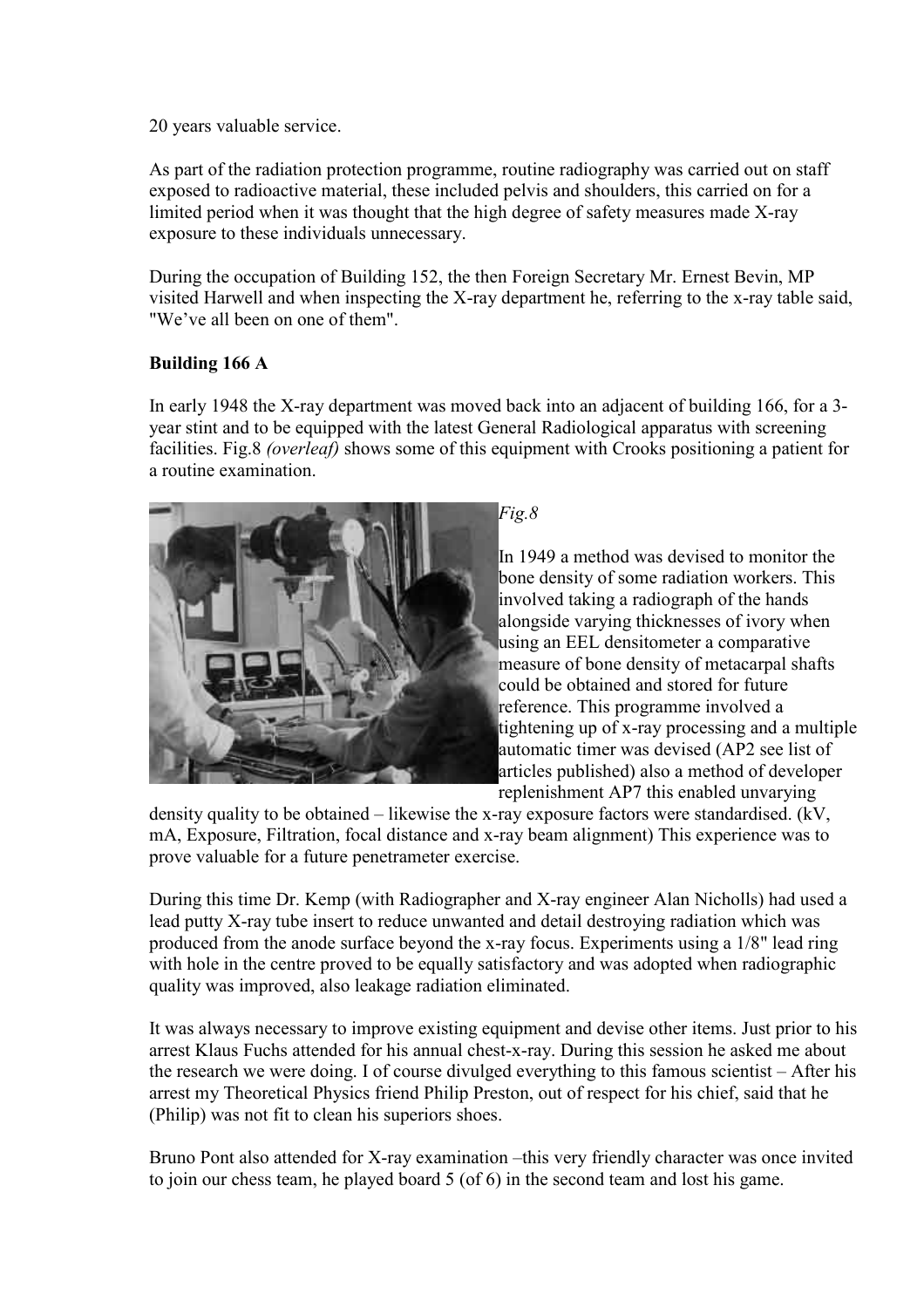It was policy to encourage local GP's to send their diagnostic x-ray requests for Harwell employees to be examined in our department when the patients would receive a very low radiation exposure and be monitored, including Sir John Cockcroft, Sir Basil Schonland, Dr Vick, Dr Spence, Sir William Penney and all other senior ranks.

Barium Meals were frequent and it was considered wise to measure the screening time and determine by dosimetry and a special timer, the radiation received during Fluoroscopic Screening.



During occupation of Building 166a a visit was made by local radiographers *(Fig.9: below)*. Dr Reid can be seen in the centre with, to his left is Miss Robbins (senior radiographer of the then Wingfield Memis X-ray Department – now Nuffield Orthopaedic Centre). Alan Nicholls is on the extreme left.

# Building 364



In 1951 the department moved to the service built Building 364, and, after being involved in designing the new X-ray department, Dr Reid left Harwell to have a practice in Harrogate and his place was taken by Dr Gordon Ardran as both Radiologist and consultant. He was then in charge of X-ray section of the Nuffield Institute for Medical Research housed in 'The Tower of the Winds' building adjacent to the Oxford Radcliffe Infirmary. Dr Ardran visited three days per week and also had a liaison with the

Radcliffe X-ray department, and other disciples. He was also university lecturer helping several DMR students to 'obtain their degree. He also had earned a reputation for special radiological studies (including cine-radiography of the throat which he described in a television programme) and other radiological studies.

## Fig. 10 : Dr Ardran reporting at Harwell.

For several reasons Dr Ardran refused Professorship of Oxford. He was always willing to give help both private and professional and once advised that "It is an unfair world".

On his first visit, Dr. Ardran listed 12 items of research that he thought worth while pursuing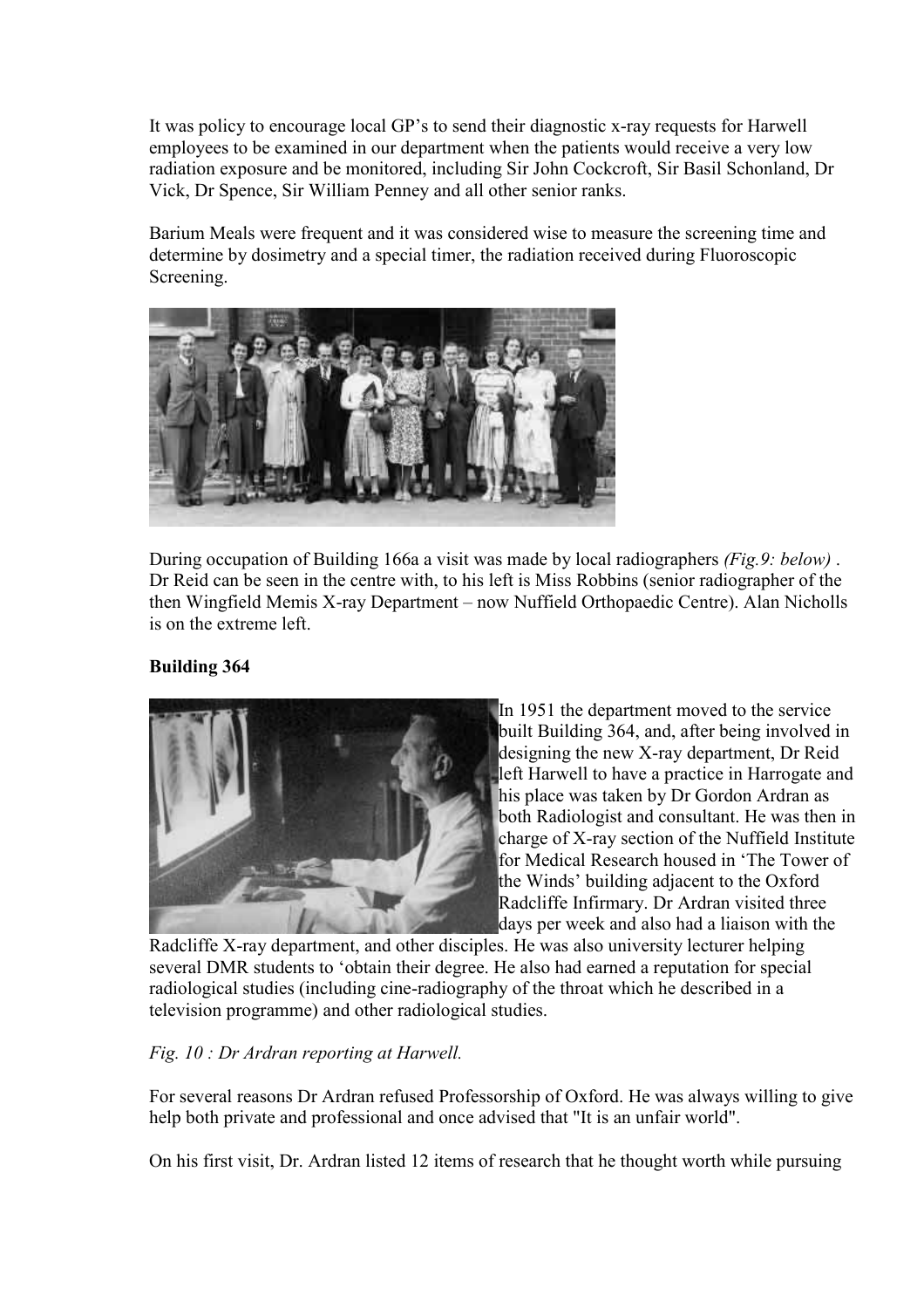and asked that if at any time I thought any ideas were suspect, I was to tell him without fear or favour. Thus we commenced an association which produced 53 joint papers in national and international journals which earned international notice and for radiographer Crooks the Fellowship in 1974 of the Society of Radiographers (FRS), later altered to College of Radiographers (FCR). A few months before Ardran died in 1996 I asked his advice on which of these to use in my correspondence, he replied both, so hence I use FSR-FCR. Fig. 10 (overleaf) shows Dr Ardran reporting at Harwell.

Before moving into Building 364 plans for the new X-ray department were drawn up by Dr Reid and myself and there was much toing and froing transferring the various items of equipment into the new building before final occupation.

The work load increased to require further members of staff, the first was David MacDonald-Brown who finished his MSR diploma training while working in the department, he later joined the Harwell industrial x-ray testing department and finally emigrated to Australia where he was engaged as radiographer until retirement. The third Radiographer was Miss Muriel Hitchin, who was later appointed radiographer to the Atomic Weapons Research Establishment, Aldermaston, a department which helped to design.

The staff finally consisted of Radiologist, three Radiographers, one general worker and one clerk.





Fig. 11 *(above)* shows four of these members, Fig. 12 *(above)* shows Miss Hitchen also the film filing racks, which included a system of colour coding.

positioning a patient before the Hills automatic exposure timer.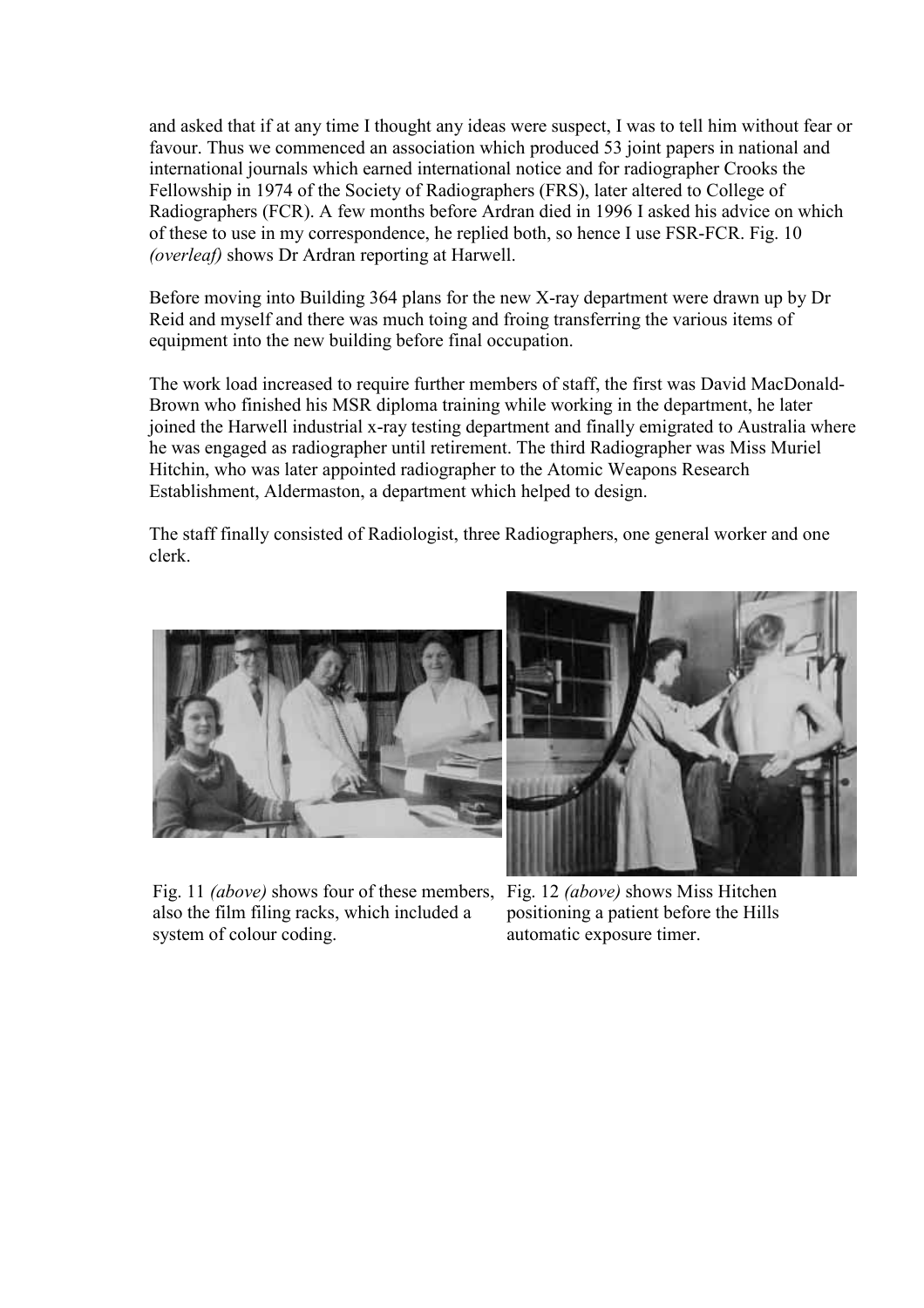

Fig. 13 shows Crooks engaged with Mr Peter Holt during a dosimeter test.

It was policy for research papers first published as an AERE Report, for major work and an AERE Memorandum for minor work. Afterwards, providing there were no restrictions, the authors were allowed to publish their material in appropriate journals.

The first report in November 1952 concerned the chest technique used at Harwell followed at regular intervals, others, sometimes jointly often with other workers and occasionally solely. Dr Ardran being the senior member naturally was named first, but occasionally he preferred that he should not head the list. The total of joint papers at Harwell was 53 and sole author Dr Ardran 18 and H Crooks 15. Details of these are given in the list of publications.

At this time I was suffering from re-occurrence of my 1935 cricket ball injury and Dr Ardran mentioned this to Radcliffe Hospital ENT specialist Mr Macbeth and he decided to do an osteo plastic operation – removing all the offending sinus regions and replacing according to Mr Macbeth's recently introduced osteoplastic technique. Before the operation, an ex Shaftesbury colleague, Mr Tugwell (who was now senior photographer of the hospital) took photographs. Later in the X-ray department, markers were fitted to my forehead to indicate radiographically the sinus edges prior to drilling of the sinus wall before being removed. A perfect operation completely eradicated years of discomfort and brought lasting normality.

On one occasion Dr Ardran suggested I make a phantom to simulate a body from which measurements could be made to indicate the x-ray radiation delivered to various parts of the body. Later I travelled to London (Cork Street) to collect an outfitters dummy which proved more satisfactory.

An important finding was in regard to radiation received by the gonads during pelvic radiography – new information indicated that pelvic exposure during normal diagnostic procedure could have a damaging effect to the gonads.

A Swedish answer to this problem was to enclose the testes in lead foil and a pilot test at Harwell showed that by merely placing a piece of lead sheet over the gonad areas was a better and more convenient protection than the lead foil. The lead sheet had to be cut to shape in order not to be included in any bony structure. This information was communicated to the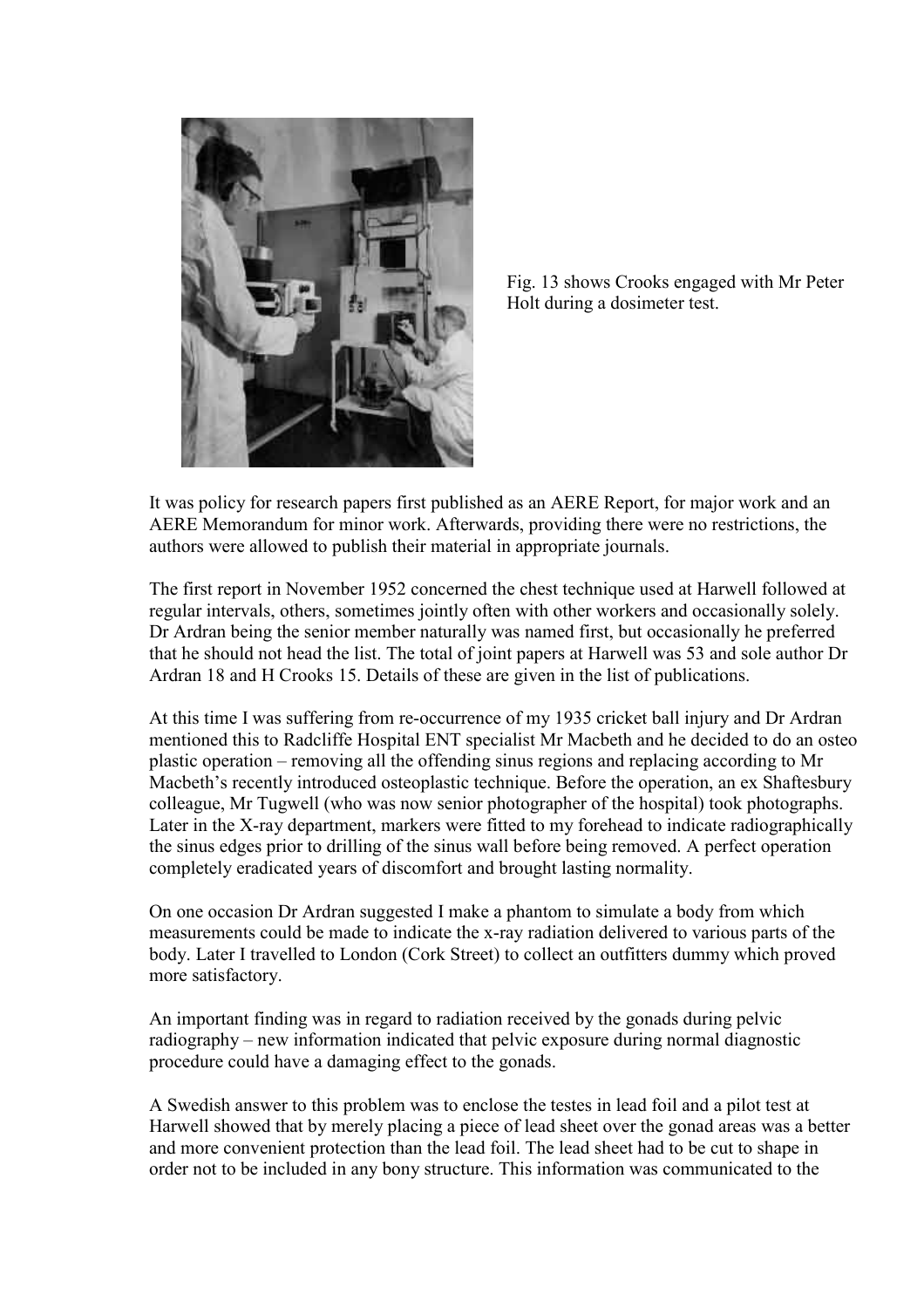Radcliffe Hospital when Alan Nicholls made up several gonad protectors to be used in the Oxford Hospitals. The device thus became known as 'The Oxford Fig Leaf' and was soon to be used world-wide. The first description of this was in AP30 and later in AP88.

Tests using an air gap to improve x-ray quality were carried out and showed that by using a 6" air gap, increasing the focal distance to 12 feet, and increasing the kilovoltage to 96 and mA to 400, filtration (a combination of copper and aluminium) and collimating the beam to restrict the beam within the film boundaries, a very good radiograph was produced with low radiation received by the patient especially in the gonad area. This technique is described in AP90.

It had long been known that kilovoltage value varied considerably in X-ray departments world-wide. It was also well known that patient exposure could be unnecessarily high. The eminent Ilford Ltd. Radiographer and Researcher Miss Kathleen C Clark (author of the radiographs bible - Positioning in Radiography), emphasised this in a lecture which Crooks was fortunate to attend when she hoped that researchers should concentrate to correct this irregularity.

Calibration by manufacturers (if regularly carried out) usually ensures a degree of stability but x-ray quality change due to changes in target angle and x-ray tube condition and other reasons, would not be considered during this procedure, which was time consuming and expensive.

Thus a programme of inferential testing was staged employing a Victoreen dose meter using different values of filtration. A method used by Newel & Henney (see AP66 and 69) showed promise of being very accurate and involved using a low sensitive ionisation chamber exposed simultaneously with a more sensitive ionisation chamber covered by a metal filter, the differential reading between the two chambers when kilovoltage was changed were dramatic and gave (after suitable calibration), a good indication of the kilovoltage value. This method was time consuming, expensive and involved a high possibility of overloading of the x-ray tube and generator; operator protection was another important consideration.

During my day (and night) musings my knowledge of photography, sensitrometry, densitometry and radiography came together on February  $20^{th}$  1965 to form an idea using a fast intensifying screen superimposed by a penetrameter and a slow screen intensifying (the standard) lying alongside not covered. Then, films taken at various kV levels should show a different step density match the standard, which simply means that when the penetration of the penetrameter at any point reaches the same ratio as the screens (in this case 1-4) then the density is the same, is held, and will not be varied by the vagaries of processing and x-ray exposure time. A quick test using surplus materials proved that a simple cheap and accurate xray measuring device had been created for which x-ray physicists had been searching since 1895 which allowed, with 1.5mm Cu beam filtration, accurate measure of kilovoltage peak to be obtained, but also, without the 1.5mm Cu filter, the X-ray tube inherent filtration.

I realised that this new penetrameter was 'hot' so continued for some weeks to refine the system before divulging the details.

Eventually after refining, I explained the new pentrameter to Dr Ardran who thought it was too similar to previous pentrameter with all their drawbacks and would not be used or made with the only possible exception being tested in a University department.

A similar view was entertained from colleagues employed in x-ray spectroscopy and my idea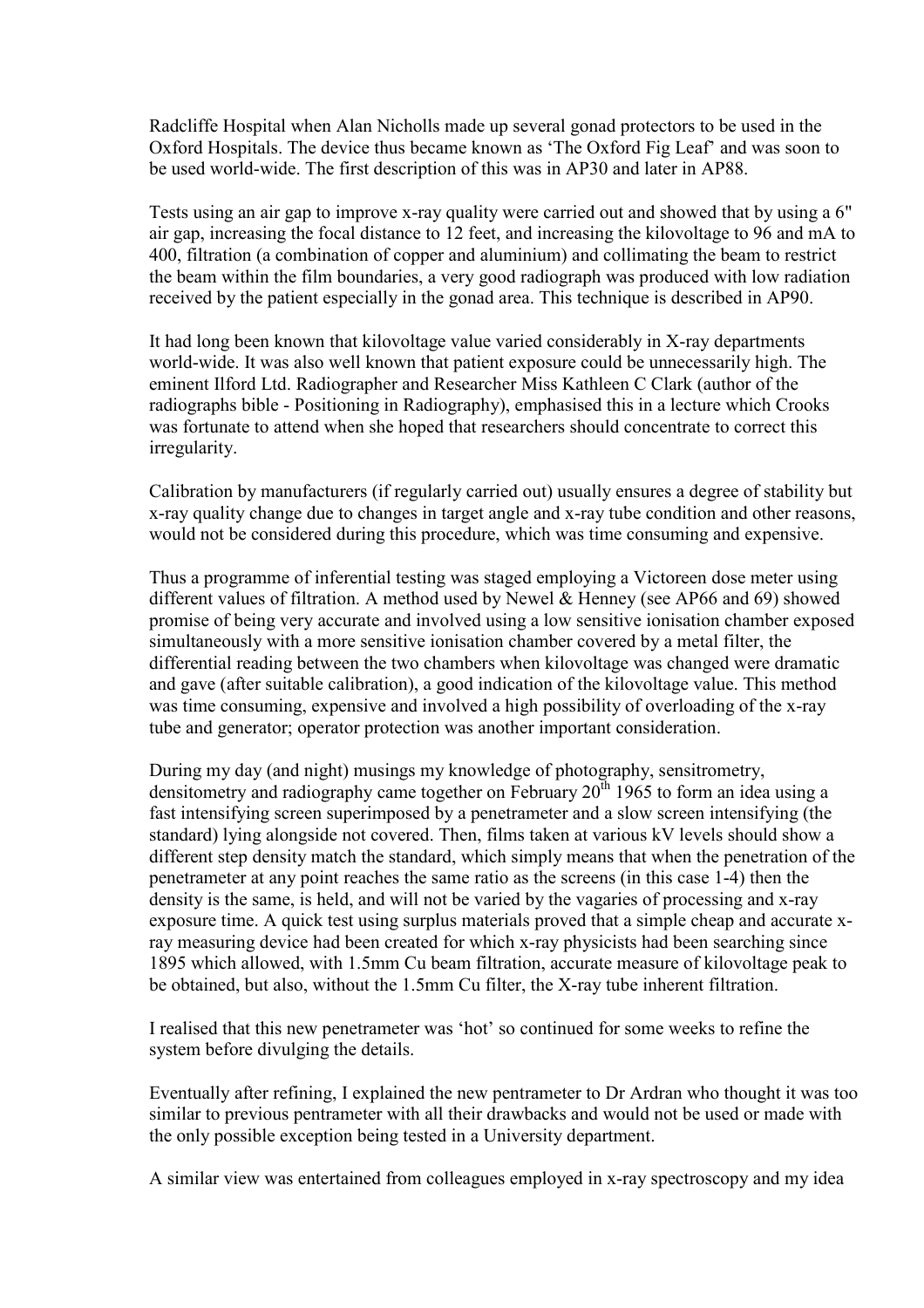of using varying amounts of filtration to give an indication of spectral measurements was met with derision

After using the penetrameter for a few months, I decided to publish a paper on my own account and thus showed the draft to Dr Ardran for comment – who by then had second thoughts and rightly suggested the calibration in kV was not accurate enough and duly advised a visit to the National Physics Laboratory (NPL) for calibration, which I duly carried out.

In the meantime I described the penetrameter to a Harwell scientist friend who suggested that the standard should be known as the reference, thus (now being made of pure copper) the name Copper Reference Number Penetrameter was given after the thickness number in 1/1000 of copper to obtain a density match.

After being demoted from a report to a memorandum the paper was published June 1967 (AP66), request for patenting was rejected even though I forecast that a considerable sum could be made by its manufacture (in due course, with a modification, Wisconsin of America marketed their version and was sold world wide). Later the paper was rejected by the British Journal of Photography but eventually published in March 1968 (AP69).

Work continued to reveal unknown aspects of x-ray production and the penetrameter was calibrated up to 400kV. (AP96)

Some years later a Swedish physicist made up a penetrameter to our specifications and wrote to Dr Ardran to say how delighted he was that the penetrameter principle was sound. Dr Laws of Edinburgh then also tested the penetrameter and visited Harwell for consultation. The penetrameter was now accepted on a scientific basis and soon used internationally

I gave lecture demonstrations of the penetrameter to the local Oxford, Berks. and Bucks section of the Society of Radiographers also the Ilford Radiography course and in 1974 the European and African Society of Radiographers in Madrid. A paper (AP87) is composite of this lecture.

Experiments continued throughout this time in a wide variety of interests as shown in AP and a 0.6 focus z-ray tube was in general use, that allowed extensive use (without the overloading problems experienced at St Mary's Hospital where a water cooled tube had to be regularly recharged to prevent heating). We also had a 0.3mm focus, which enabled enlargement techniques to be evaluated and used.

A light beam diaphragm was an added facility when in order to do low tube filtration experiments the existing glass mirror was removed to be replaced by one of aluminium foil and an aperture was made to allow added filters to be used as required.

Particular reference should be made of a dental cone we devised which reduced patient and operator dramatically in dentistry AP 68, this cone was recognised by the Code of Practice and its use was advised and widely used in America. Also an air gap technique for mammography was devised which produced good radiographs for  $\frac{1}{4}$  the usual radiation received by the patient. A pilot test at Harwell of 100 cases discovered several cases of abnormality and 6 patients were operated within two days. The apparatus was transferred to Oxford but used only little abandoned within a few months and was not published.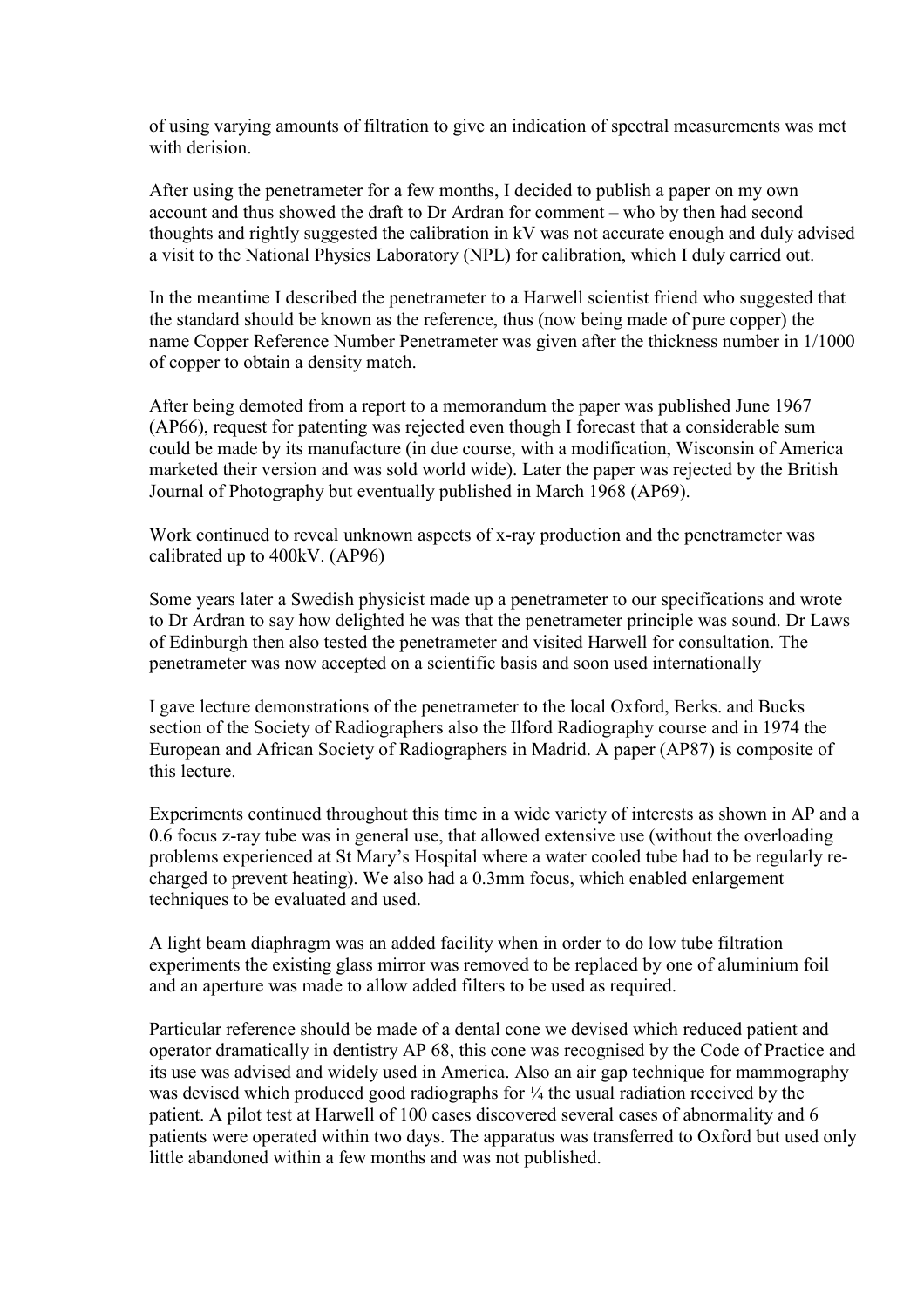Experiments (AP 82) to establish if plastics swallowed by children revealed surprising facts when at certain kV's it was shown that the plastic would be invisible. Other research revealed an unsuspected irregularity in the waveform of electrical input especially 3 phase.

During experiments to show that X-rays were produced below the surface of the tungsten anode, it was established when measuring 45 scatter from succeeding thicknesses of 1/1000 tungsten that scatter increased as the tungsten was increased, thus proving the phenomena.

Being curious to see close up the anode focus being bombarded by cathode stream, I obtained a fibre glass flexible tube which enabled me, without being exposed to radiation to observe an intensive blue/white scintillation.

A 2" air gap was applied to extremity radiography when, with the part to be radiographed in contact with film cassette, radiography was easier and radiographs better for a lower exposure dose. kV was increased and focal distance increased from 100cms to 120cms. This technique was not published and not used beyond Harwell, although the film quality was noticed when films were sent to other establishments.

While at Harwell, I made up 6 penetrameters for Agfa Ltd earning £1,000 for the UK Authority and with surplus pieces was able to make up a seventh which I now use occasionally to check earlier data and to note its response to background radiation which is off scale to indicate 400 kV plus). I have to thank the Wantage Health Practice for use of their x-ray facilities for this information.

Much other work done and published as shown in the list of publications.

After retirement, chest, hips, shoulder, knees, feet and teeth and urinary system were x-rayed and CTR revealed a plaque in my upper chest wall. I was glad however that the Oxford Fig Leaf gonad protector was used as and when necessary.

Whilst being exposed to direct and scattered x-radiation throughout a career lasting 38 years 1941 – 1979 with additional post retirement visits to X-ray departments, blood counts have not shown any deleterious affects and am grateful to have been engaged in such a fine practice which brought me into contact with some first class people, both on and off the X-ray table.

Photography has always had a leading part in both professional and private life.

While at Harwell, I devised a polyphase photographic system to allow photographs to be taken of several anatomical surfaces simultaneously AP18. This unit was used to produce a record of the fingers of certain radiation workers; a companion technique was devised to check the finger ridge capillaries. Fig. 14 (below) is a typical example. A Voigtlander 35mm camera with close up lens facility was used for medical photography as required including a staff photograph on the occasion of the retirement of Principal Medical Officer in 1963 and also Fig. of X-ray staff.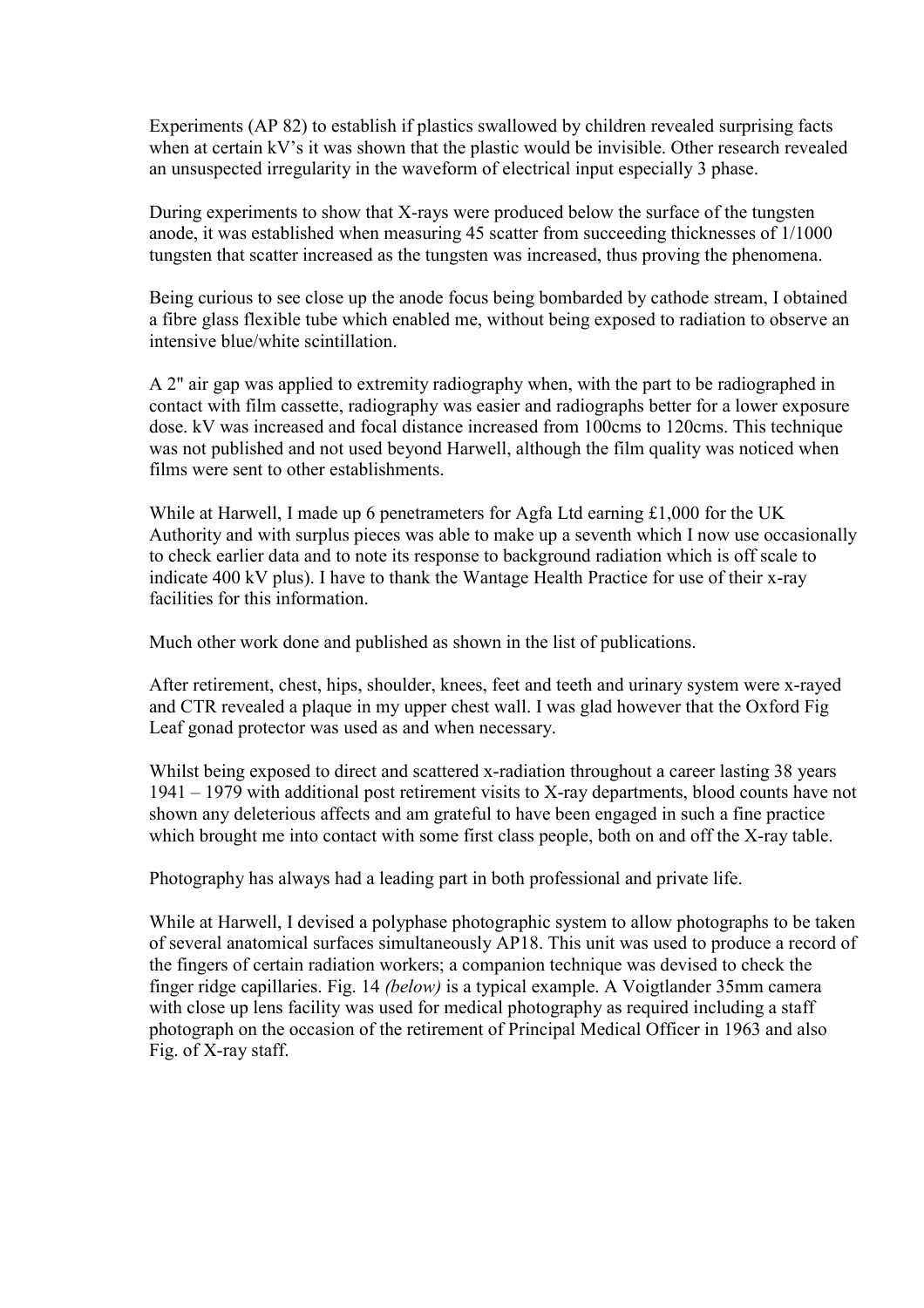

Cameras were constant companions during my private life, the first 3½ x 2½ Zeiss Nettar be substituted by a Zeiss Super Ikonta (Fig. 15, right) and this earned two first prizes - Didcot Open competition in 1953 and UKAEA competition in 1963 – two Scottish studies. First prize was also obtained in the Wantage Photographic Competition in 1953 and the first AERE competition in 1948, both using the Nettar cameras. Several photographs were used in the AERA staff magazine 'Harlequin'.

Retirement saw no abating in photography and with excellence of the colour slide and then colour print, two exhibitions of photographs were shown at the Wantage Vale and Downland Museum in 1982 and 1985.

Photographs have also been used to illustrate the Wantage Guide and other minor publications associated with Wantage, also two in the Oxford Mail to illustrate a fine tree on the Wooley estate before and after it had been felled during the 1991 hurricane.

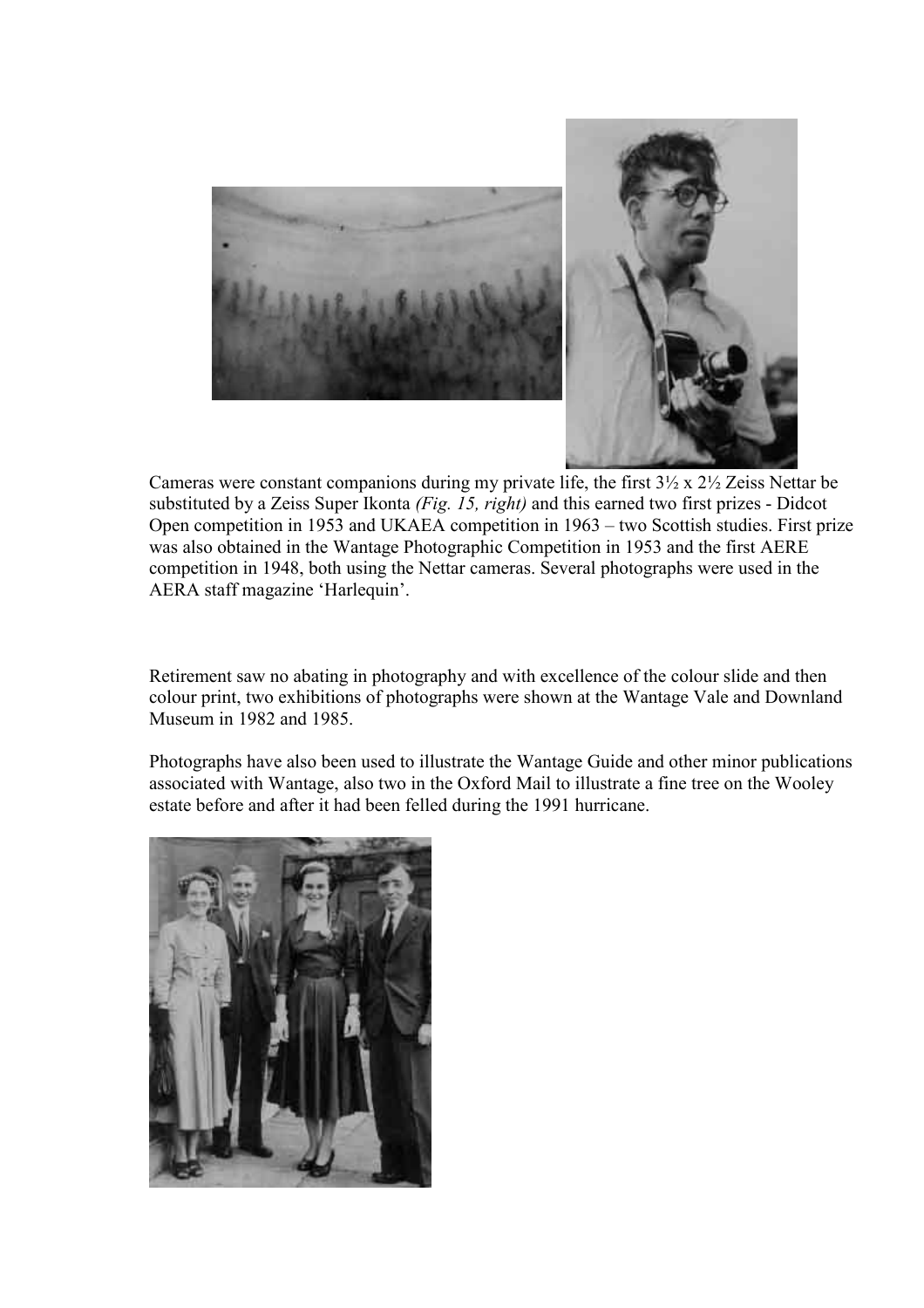The camera in present use is a Canon F1000 which offers a wide range of facilities. A photograph taken with this of nearby Lockinge Church earned commendation at the 1997 UKAEA photographic competition.

Fig. 16 (right) shows Joan and Gordon Ardran (left) and Marian and Harry Crooks taken by delayed action photography at a 1953 Buckland house Garden Party hosted by Sir John and Lady Cockcroft.



Fig. 17 (above) shows Sir John Cockcroft speaking at a A.E.R.E. Sports Day with Lord Burghley waiting in the wings.



Fig. 18 (below) is a section of

my first publication in radiography.

This was taken at the Second Annual conference of the society of Radiographers at Leamington Spa showing the principal figures of Mr Denley (then Assistant Secretary) is seen with hands clasped. Editor T.A. Longmore is top right and X-ray manufacturer Cuthbert Andrews can be seen in the foreground (bald headed).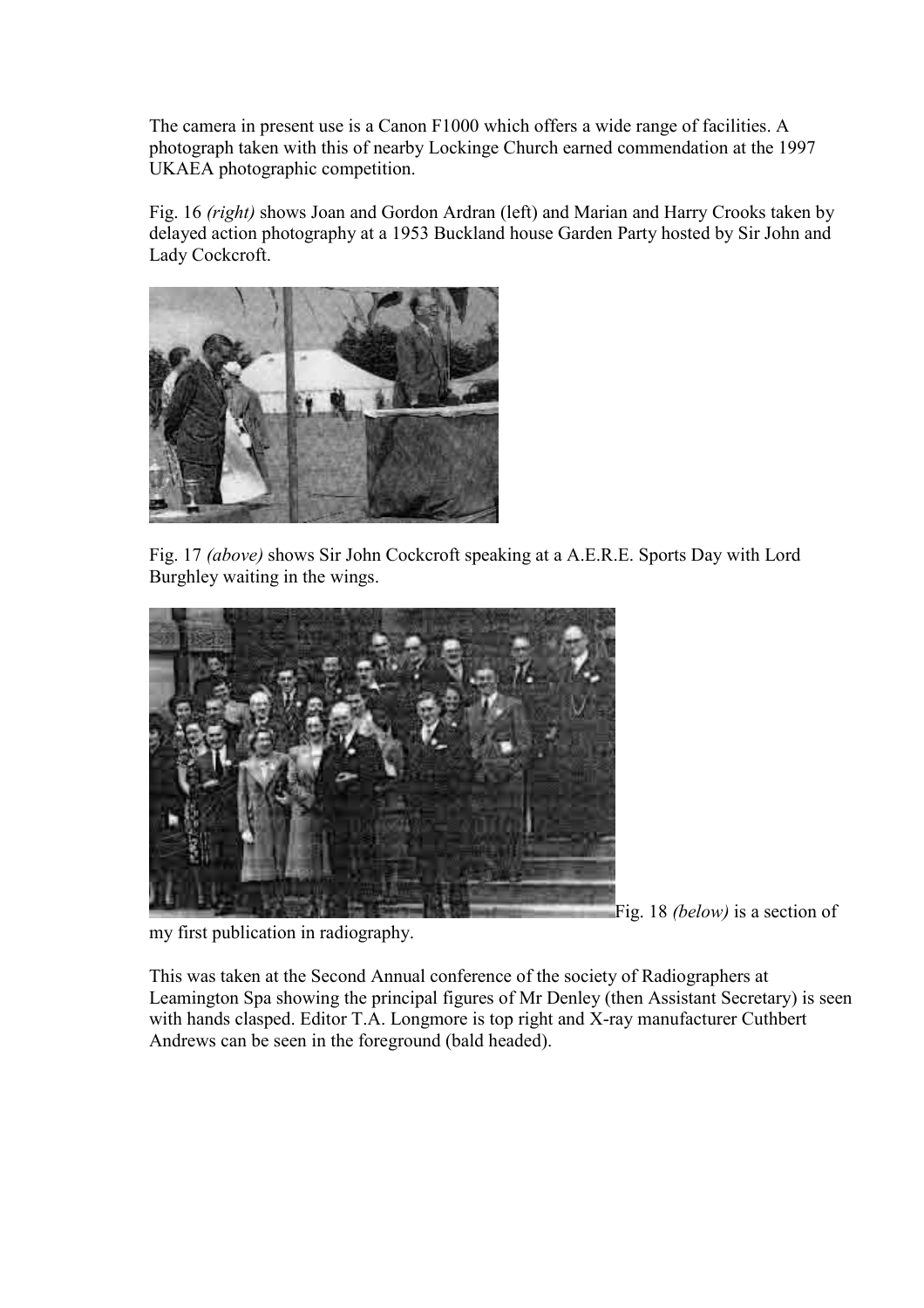

Fig. 19 (above) was taken in April 1957 when the Queen opened the Harwell Training Centre, Sir John Cockcroft strides in the rear – demonstrations were regularly given to the students in the X-ray Department of exposure dose measures used.

## Postscript

This Life with X-rays would not be complete without sincere thanks to my mother (who took me and helped with my first x-ray) and father (who introduced me to photography with his box camera and daylight printing). Major Hayden, Major Baird (Radiologist) and Capt. Potter at Goodwood who all had a hand in my RAMC Millbank radiographic training.

Dr Boulton-Myles at Millbank and Dr Duncan White who later ensured my installation in the LCC training scheme (during County Hall interview) and overlooked my training at the Hammersmith Hospital therapy Department, also Dr Gross, radiologist at St Mary's Hospital, Paddington with whom I had gained a firm friendship and who wished me to stay at St Mary's.

I would also like to mention x-ray associates Mr K.C. Denley, Miss Rogers, Miss Ohanlon and Grace X (Radiographers of St Mary's Hospital), John Twose, Bill Stripp, Dennis Wilkinson, Les Pike, Dr Webster, Dr Wearing, Dr Reid and Dr Winteler of Shaftesbury Hospital also Dr Katherine Williams and colleagues at AERE, Barbara Willoughby (clerk), Mrs Wood (general worker) and radiographers Jean Prouse-Lyon, David Macdonald-Brown, Miss Muriel Hitchen all who in one way or another played a part in 'A Radiographers Life With X-Rays'. And finally to my wife Marian who has been involved for some 46 years, in the proceedings.

But principally Dr Frank Reid who had the perspicacity (after our work together in Shaftesbury) to invite me to apply for the AERE Harwell position, and Dr Ardran whose enthusiasm and encouragement led to so many opportunities to explore adventurous studies into the science of X-rays.

June 1999

Addenda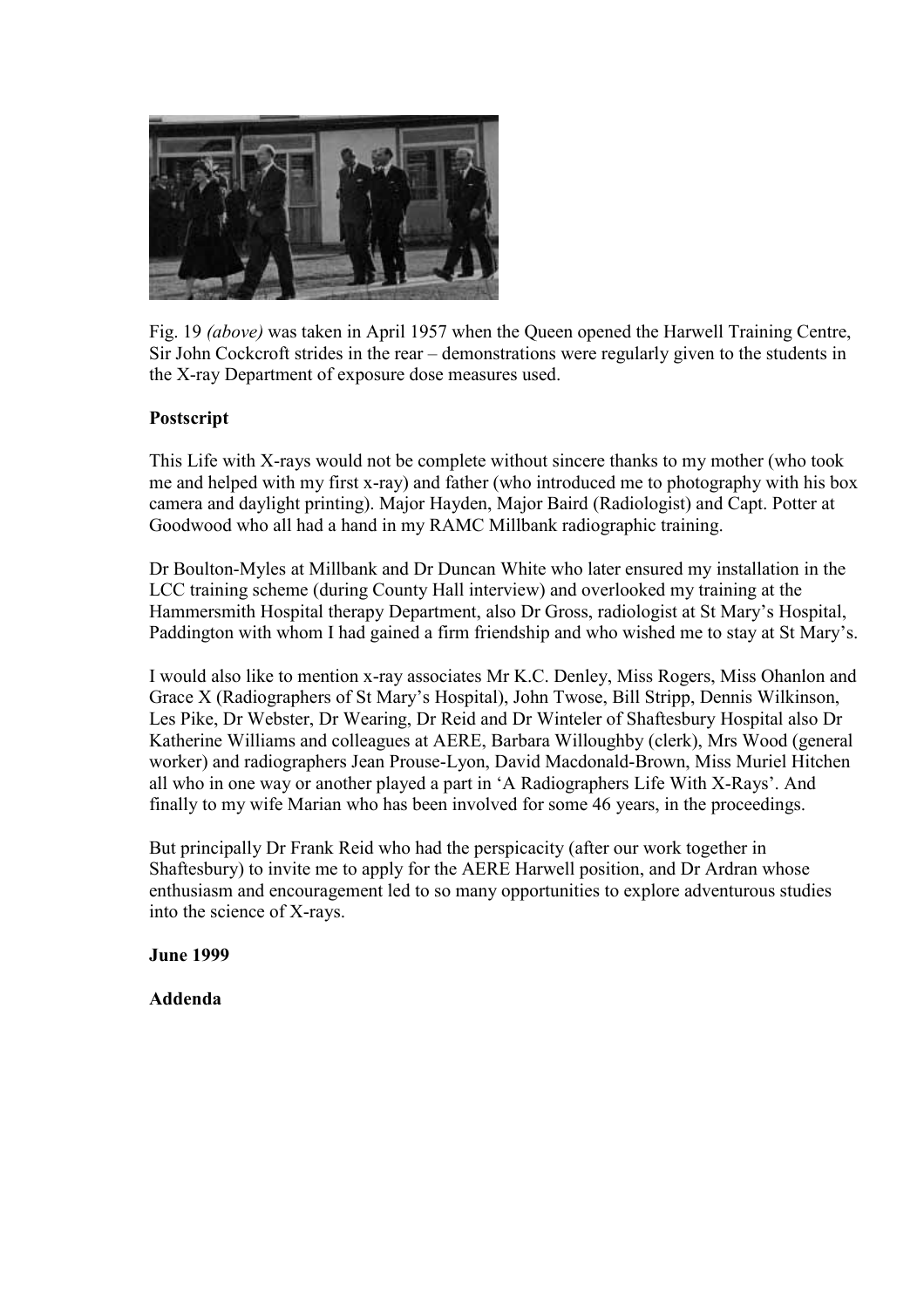$\begin{array}{c} \texttt{PHE} & \texttt{DHE} & \texttt{DHE} & \texttt{DPE} \\ \texttt{DHE} & \texttt{BDF} & \texttt{DHE} & \texttt{DFE} & \texttt{DBE} & \texttt{DBE} \\ & \texttt{DHE} & \texttt{DBE} & \texttt{DBE} & \texttt{DBE} \\ \end{array}$ 26:1 Jun 1954. their Mr. Ardness and Mr. Greene. Thema you for conding to me<br>your report on the "estention of redisting<br>done in obtain redispracing". now it can evaluate that the reduction<br>in gradity of the redusgraph will prevent<br>any general simples of the higher<br>filtradium specially this has been as<br>expressions your more peak that source and the special of the source<br> Tours winnerwir.  $p_{\text{target}}$ 9, 8, ardraf, 186, , sao<br>H.B. Crocks, 196, ,<br>A.E.R.Y.,

1. Use of additional x-ray tube filtration to reduce patient x-ray exposure effectively 'hardens' the x-ray beam and lessens the radiographic contrast (sometimes referred to as quality) proportionately with the amount and type of filter employed. This had been recognised for sometime as Professor Mayneord's letter Fig 20 (right) will illustrate.



2.Photography is an art allied to Radiography and 6 years in this profession was a boost to may career as a Radiographer, and I am grateful to Director, H E Marshall and Manager, F W Symons for much help and encouragement at 'Marshall's', the letter (Fig 21, above. Click on the image for a larger picture) after my army release, is confirmative of this.

Both during and after hostilities, Marshall printed from my photography of people and places. Sometimes runs of 100 (thanks to X-ray association with Kodak Ltd) Kodak Ivory Fine Lustre photographic paper which gave excellent gradation with a pleasant 'off-white' to landscape and architectural work.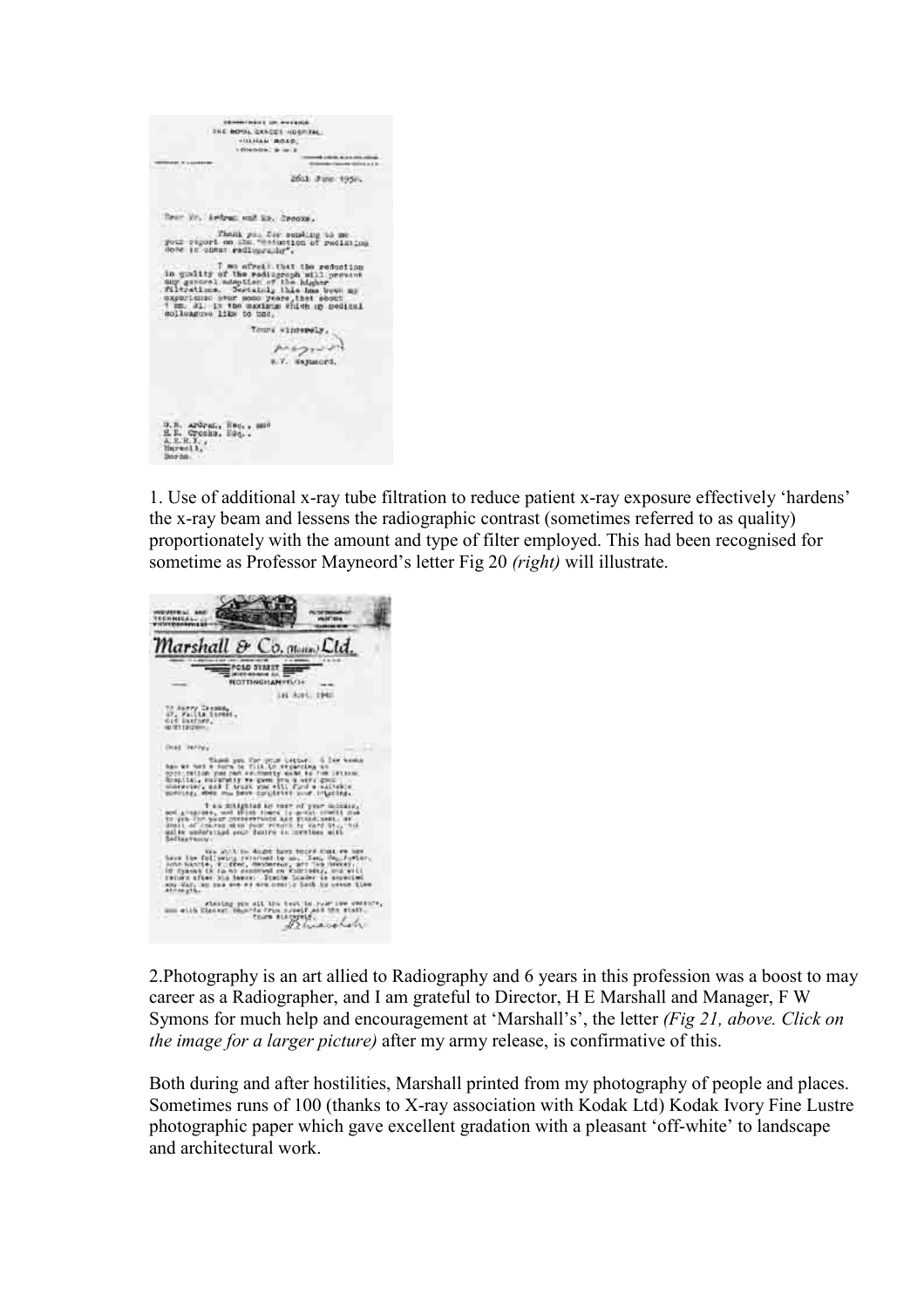3. I have cause to have a very high regard for Sir John and Lady Cockcroft, who I met socially and at work. John Cockcroft and T S Walton earned lasting fame when in April 1932 they were the first to obtain disintegration of the atom (splitting the atom).



Thus I felt very honoured to receive from this famous man (Fig 2, above 2. Click on the image for a larger picture) written to a somewhat lowly member of his staff.

The relative examination was to obtain the civil service grade of Experimental Officer and conducted strictly on scientific lines with little reference to my medical radiographic research. However, no doubt on Cockcroft's instigation, Dr Howlett (who later built the Atlas computer) visited my department and examined what I had done and what I was in the progress of doing – the rank Experimental Officer followed shortly afterwards.

4. More details of Shaftesbury Military Hospital and the Copper-Reference Penetrameter are held in the archives of the Wellcome Institute.

5. Of topical interest (written July 29, 1999) is the following: Sir William Crookes took a photograph of the partial solar eclipse in 1860, but in December 1870, he travelled to North Africa to take photographs of the complete in order to study the corona. Extraordinary preparations were made to achieve this object but they were thwarted when a cloud obscured the eclipse at the vital moments.

Crookes did however observe that during a storm in the Bay of Biscay that the ship heeled over to 40°!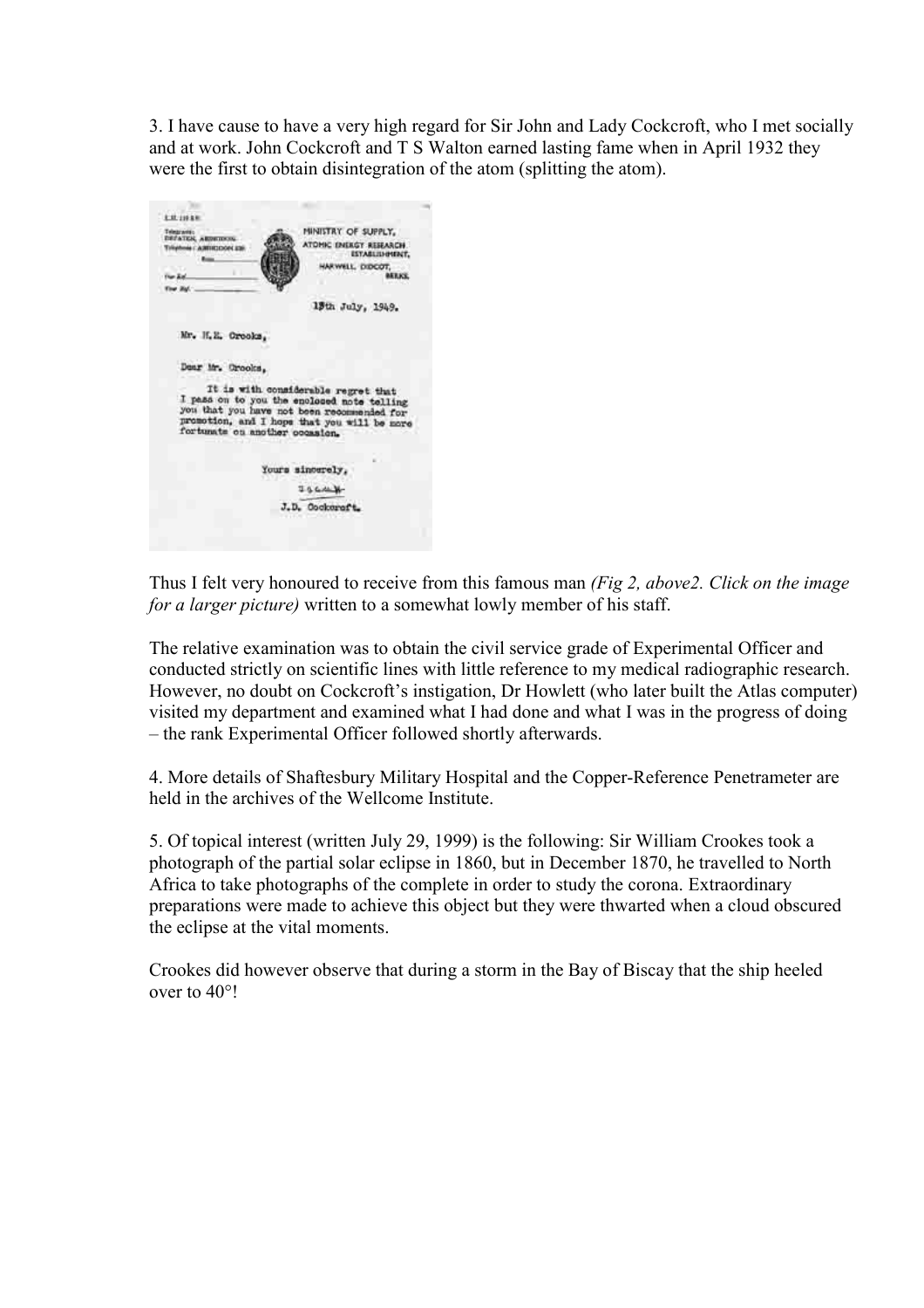

# Wilhelm Conrad Roentgen

from

Roentgen, A Brief Biography, by Percy Ghent, Toronto 1924

Presented to members at the 15<sup>th</sup> Annual Meeting of the RSNA 1929

# Diagnostic Imaging

of the

Gastrointestinal System

## A historical review

Dr. Arpan K. Banerjee FRCP (Lond), FRCR

Consultant Radiologist

Birmingham Heartlands Hospital

Birmingham, B9 5SS, UK

The history of radiology began on November 8, 1895, in Wurzburg with Roentgen's discovery of the new phenomenon of x-rays, named by Roentgen after the algebraic term for the unknown. Six weeks later the first paper on the subject was produced entitled "Uber eine neue Art von Strahlen" (On a new kind of ray)<sup>1</sup> and within one year a further thousand articles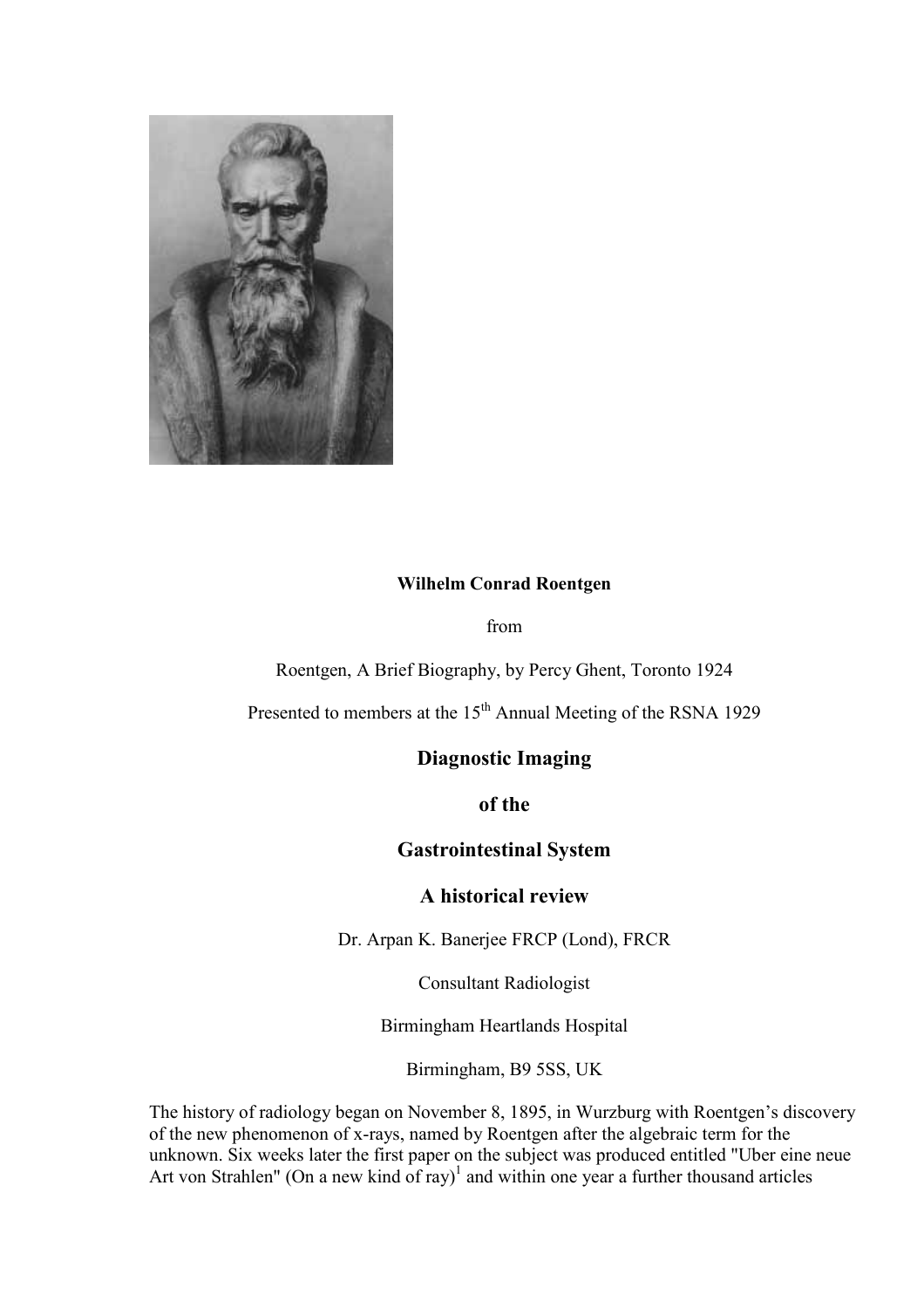related to this finding were published.

Early attempts to image the abdomen were unsuccessful because the weak x-rays produced were unable to penetrate the soft tissue. However, Wegele suggested that a stomach tube should be placed in the patient with a wire placed through it and by this means, the dimensions of the stomach would be obtained. $2$  The first published pictures of this technique, however, were produced by Lindemann a year later in 1897.<sup>3</sup>

The real major breakthrough in gastrointestinal radiology came with the discovery of bismuth as a suitable contrast agent. A Philadelphian, G. E. Pfahler (1874-1957) noted in 1897 that a photographic plate of a patient's abdomen showed bismuth in the stomach.<sup>4</sup> Bismuth used to be a remedy for gastric ulcers at the turn of the century. The observations were followed up by another pioneering radiologist from Philadelphia, Charles L. Leonard  $(1861-1913)^5$  and also by two Frenchmen, Roux and Balthazard who mixed bismuth with liquid and solid food to study the movements of the stomach.

Around this time a first year medical student at Harvard Medical School (later to become a professor) named Walter B. Cannon began a research project with a fellow student, Moser. The project had been suggested by Bowditch who was a Professor of Physiology at that time. The students performed experiments studying deglutition with x-rays using bismuth capsules. They studied deglutition in dogs, frogs and cats and presented their work before the American Physiological Society. They studied gastric movements and Cannon observed

"The stomach movements are inhibited whenever the cat shows signs of anxiety, rage or distress"<sup>7</sup>

Cannon eventually studied gastric movements in humans and collaborated with Francis H. Williams in the study of oesophageal and stomach movement in children. Williams was a respected Boston physician who in 1901 produced an important 658 page textbook 'The Roentgen Rays in Medicine and Surgery'.

Pioneering work in gastrointestinal imaging was also being conducted in Europe. In Germany, Hermann Rieder (1885-1932) published a paper describing the bismuth meal and advocated rapid serial filming, a forerunner of the modern barium meal.<sup>8</sup> In Vienna in 1905, G. Hotzknecht (1872-1931) a future radiation martyr advocated fluoroscopic examination of the gastrointestinal tract.

Back in New York, Lewis G. Idle (1874-1954), the innovative American radiologist, built up a vast experience using the Rieder method, whereas at the Mayo Clinic, Russell D. Carman (1875-1926), a follower of the Viennese School built up a vast experience of fluoroscopic investigations resulting in probably the first book on gastrointestinal radiology.<sup>10</sup>

British pioneers included A. E. Barclay (whose name has been given to a medal awarded by the British Institute of Radiology) preferred a combination of screen and plate methods in the investigation of the upper gastrointestinal tract.<sup>11</sup>

A review of the radiology literature would be incomplete without mentioning the pioneering, Swedish School of Radiology. Radiology began in 1905 in Sweden thanks mainly to the pioneering anatomist Gosta Forsell who undertook scientific studies on the stomach and duodenum. In addition, he was founder editor of Acta Radiolgica , was involved in the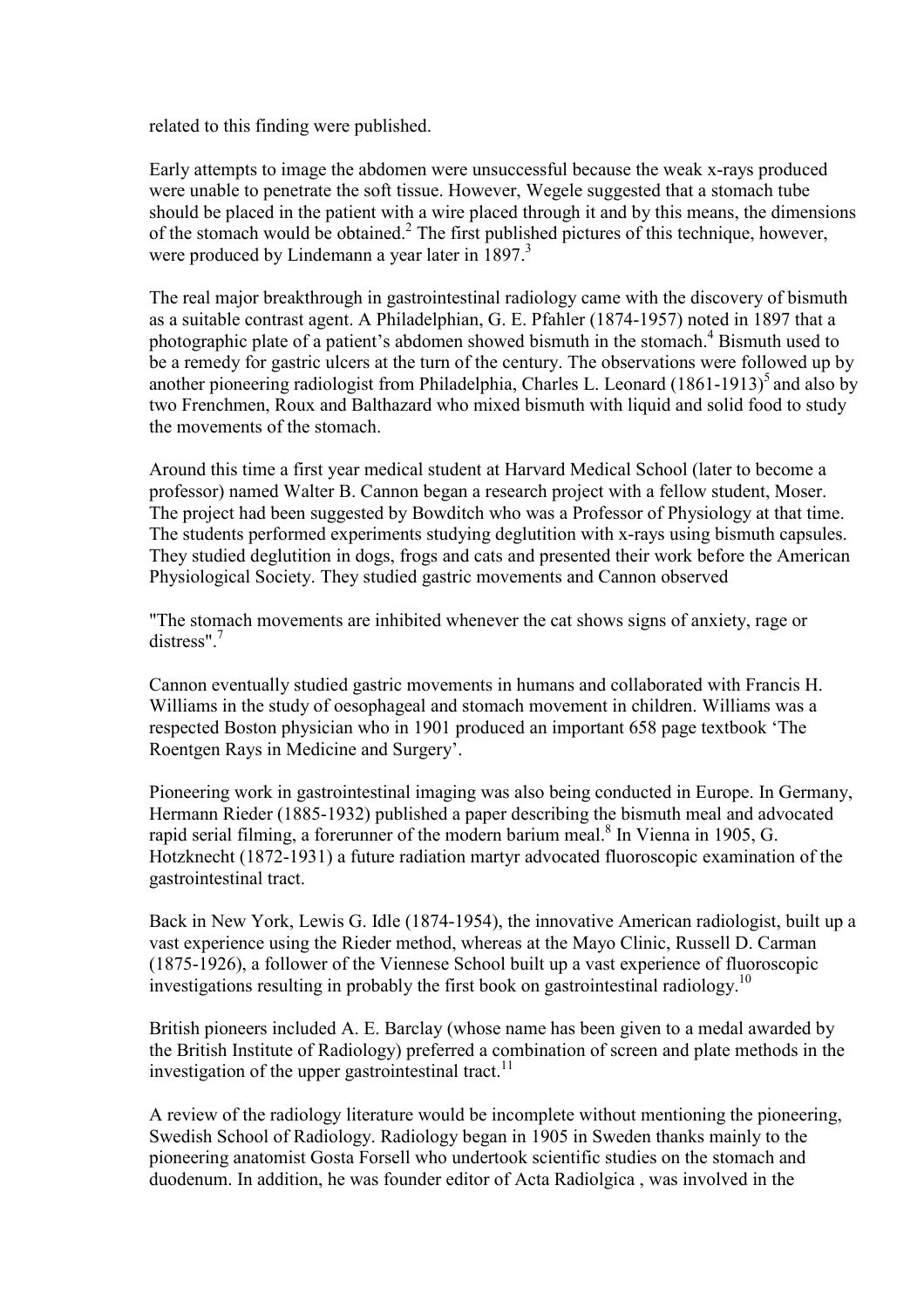planning of the Karolinska Institute and trained Lysholm and Lindgren both subsequently becoming pioneering neuroradiologists in their own right.

The early part of the twentieth century resulted in workers concentrating primarily on the upper gastrointestinal tract. However, it was not long before the colon became an organ of interest.

Schule probably first described a contrast investigation of the large bowel using bismuth and oil enema to image the colon in 1904.<sup>12</sup> Initial studies were all single contrast studies. The value of double contrast studies for studying mucosal detail, however, had been recognised as early as 1906 by Holzknecht who used an effervescent agent for studying the stomach.

The first double contrast enema was described by Laurell of Upsala in 1921. By this time bismuth which was found to be toxic had been replaced by barium.

Fischer in Frankfurt refined the technique of air insufflation and following a visit by Kirklin in 1928, the technique was brought into use at the Mayo Clinic.<sup>13</sup> The technique became firmly established following the publications by Welin in Malmo, Sweden  $14,15$  who showed that polyps could be demonstrated in 12.5% of all patients. Back in England, Young introduced a modification of the Malmo enema at St Mark's Hospital <sup>16</sup> whereas Miller of Indiana University popularised the method in the U.S.A.<sup>17</sup>The Japanese too were great enthusiasts of the double contrast technique following the pioneering studies of Shirakabe who used the double contrast enema study of the colon to study the pathology of intestinal tuberculosis.<sup>18</sup> With the improvement in barium suspensions and effervescent agents, double contrast studies of both the lower and upper gastrointestinal tracts have become routine.

Diagnostic imaging of the small bowel was not really possible until the development of flocculation resistant barium suspensions in the 1950's. Pioneers included Golden who favoured a small volume of oral barium (250mls) and Marshak who favoured larger volumes 500-600mls $^{19, 20}$ 

The first person to describe a technique of duodenal intubation was Pesquera in 1929.<sup>21</sup> It was Schatzki, however, who coined the term small intestinal enema in 1943 reporting on 75 cases.<sup>22</sup> This method of investigating the mucosal detail of the small bowel has been modified by several workers including the British radiologist Scott-Harden who is notable for the introduction of the co-axial tube for easier duodenal intubation.<sup>23</sup> Sellink in America has popularised his simple contrast enteroclysis technique using a modified Bilbao-Dotter tube and Gianturco wire.<sup>24</sup> The technique has been simplified by Nolan, the Oxford radiologist using a trans-nasal 12 French catheter for duodenal intubation.

A historical review of diagnostic imaging of the gastrointestinal tract would be incomplete without at least some mention of endoscopic imaging. Rigid tubes were introduced into the stomach as long ago as 1865 by Kussmaul who used a gastric tube for aspirating the stomach contents of a patient attending his clinic.<sup>26</sup>

The semiflexible gastroscope was introduced in 1932 by Schindler (1888-1968) who produced the first book on the subject entitled 'Lehrbuch und Atlas der Gastroskopie'.<sup>26</sup> Further advanced in instrumentation were made possible with the development of fibre-optic systems by Hopkins<sup>27</sup> and following this, fibre-optic flexible instruments were introduced in Japan, the  $U.S.A.$  and  $U.K.$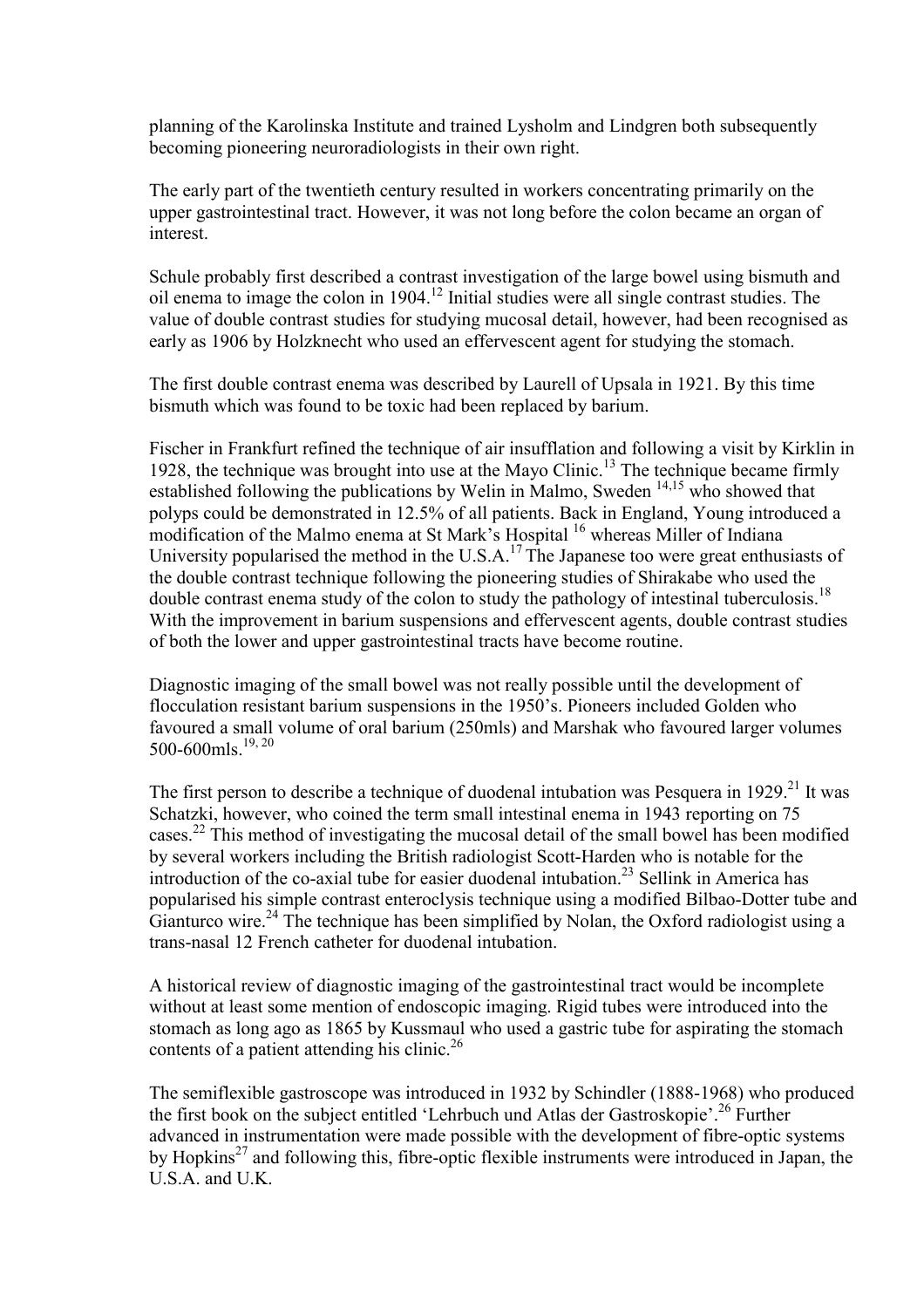By the end of the 1960's a colonoscope with a controllable tip became available enabling the complete colon to be imaged using this technique.<sup>28</sup>

Other new imaging techniques to evaluate the gastrointestinal tract include ultrasonography. Following Edler's initial studies in the 1950's using this technique to study the heart and Donald's studies in the pregnant mother it was realised that the abdomen could be imaged by this method. However, the upper and lower gastrointestinal tracts are poorly imaged by this technique due to intraluminal bowel gas. However, recent studies have shown that ingestion of water may create a sonic window for the diagnosis of mucosal lesions in the stomach.<sup>29</sup>

Computed tomography became available following the pioneering studies of Hounsfield and Cormack and it was soon realised that the gastrointestinal tract could be imaged using this technique. It is particularly useful at defining intramural and extramural extent of masses within the bowel and, of course, can also provide information on lymph node involvement and metastatic spread of tumours and also enables guided biopsies to be obtained for histological diagnosis.

The most recent imaging modality magnetic resonance imaging may prove to be of equal if not greater value than computed tomography but further studies are necessary before firm conclusions can be drawn. What is certain, however, if that if the rapid advances in imaging that have taken place in the past continue; many of the techniques mentioned in this review may prove to be obsolete by the end of the decade.

#### REFERENCES:

1. Glasser, O.

Dr W. C. Roentgen ed 2.

Springfield, Illinois 1958. Charles C. Thomas.

2. Wegele. C.

A Proposal for the Use of Roentgen Procedures in Medicine.

Dtsch Med. Wochenschr 1896 22:287.

3. Lindemann, E.

Demonstration of Roentgen Pictures of the Normal and Distended Stomach.

Dtsch Med Wochenschr 1897 23:266.

4. Skinner, E. H. editor.

American Roentgen Ray Society 1900-1950

Springfield, Illinois 1950. Charles C. Thomas

5. Leonard, C. L.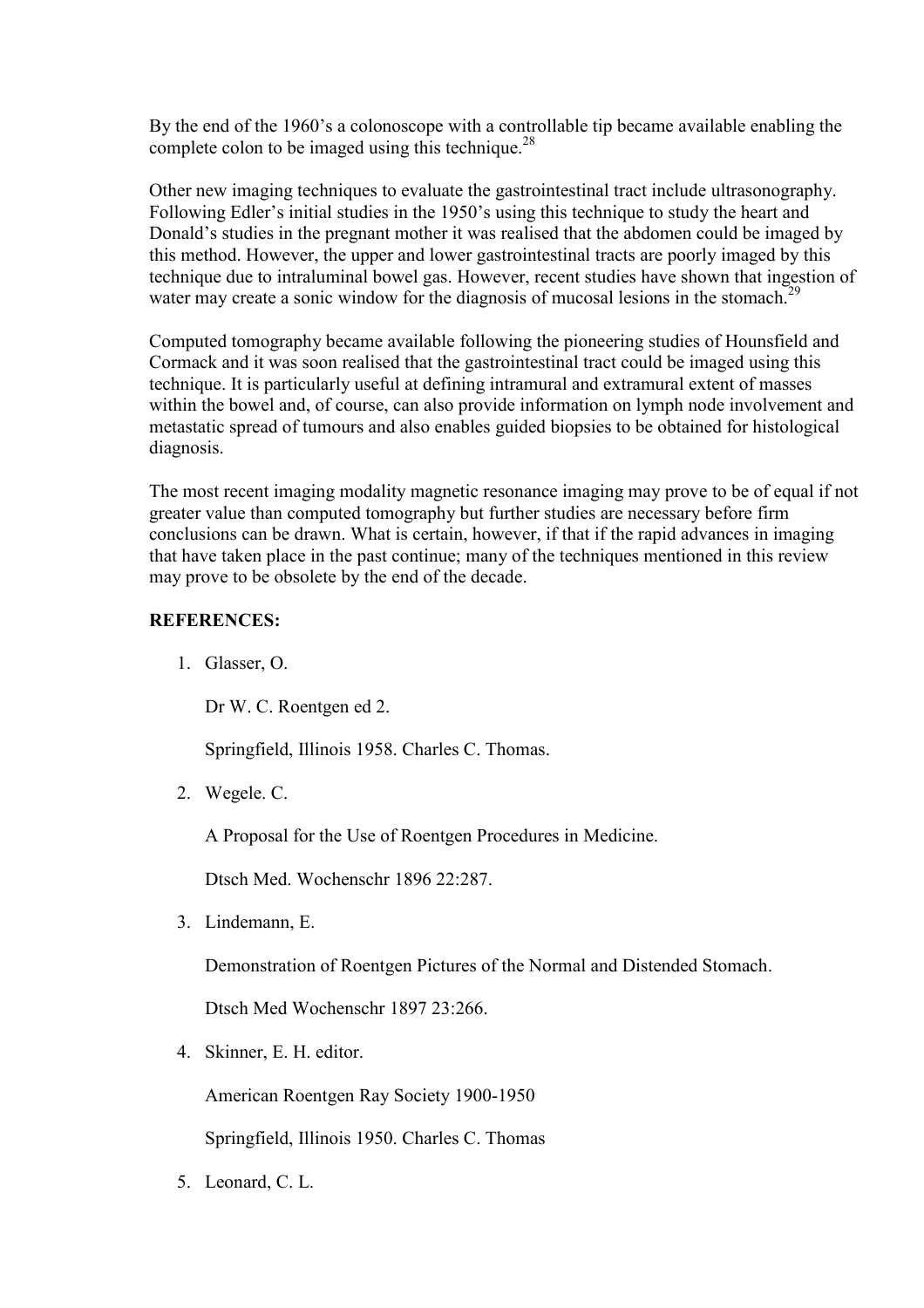The Application of the Roentgen Rays to Medical Diagnosis.

J.A.M.A. 1897 29:1157.

6. Ross, Pl and McMaster P. D.

The Concentrating Activity of the Gallbladder.

J. Exp Med 1921 34:47.

7. Cannon, W. B.

The Movements of the Stomach Studied by Means of Roentgen Rays.

Am. J. Physiol 1898 1:359.

8. Rieder, H.

Radiologic Examinations of the Stomach and Intestines in the Living Man.

Munchen Med Wochenschr 1904 51:1548.

9. Holzknecht, G. and Brauner L.

Die Radiologische Untersuchung des Mapens

Wien Klin Rundschau 1905 19:273.

10. Carman, R. D. and Miller, A.

The Roentgen Diagnosis of Disease of the Alimentary Canal.

Philadelphia 1917. W. B. Saunders.

11. Barclay, A. E.

The Dangerous Art of Palpation.

BR. J. R. 1926 31:385.

12. Schule, A.

Intubation and Radiography of the Large Intestine.

Arch Verdauungskr. 1904 10:111.

13. Simpkins, K. C.

History of the Barium Enema.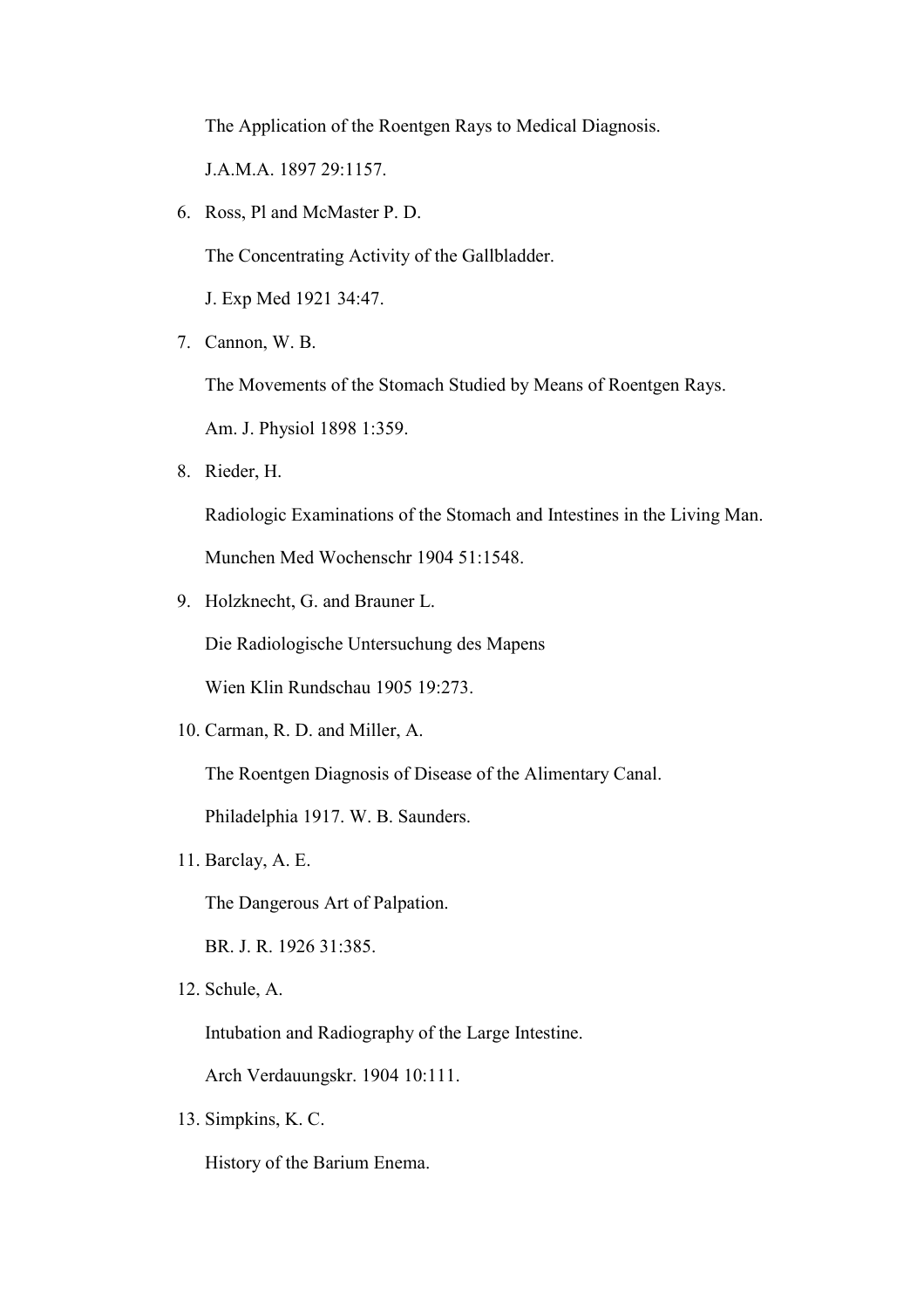A Textbook of Radiological Diagnosis Vol. 4 Chapter 20.

London 1988. H. K. Lewis and Co Ltd.

14. Welin, S. and Welin, G.

The Double Contrast Examination of the Colon: Experiences with the Welin Modification.

Stuttgart 1976. George Thieme Verlag.

15. Welin, S.

Modern Trends in Diagnostic Radiology of the Colon.

Brit. J. Radiol. 1958 31 453-459

16. Young, A. C.

The Malmo Enema at St Mark's Hospital: A Preliminary Report.

Proc Roy Soc Med 1964 57 275-278

17. Miller, R. E.

Examination of the Colon

Curr Probl Radiol 1975 5:3

18. Laufer, I.

Double Contrast Examination of the Gastrointestinal Tract in Alimentary Tract Radiology

Vol 1 Ed. Margulis, A. R., Burherre, H. J. 4th Edn 1989 C. V. Mosby Company

19. Golden, R.

Radiological Examination of the Small Intestine.

Springfield Thomas 1959.

20. Marshak, R. H. and Linder, A. E.

Radiology of the Small Intestine

London: Saunders 1970

21. Pesquera, G. S. (1929)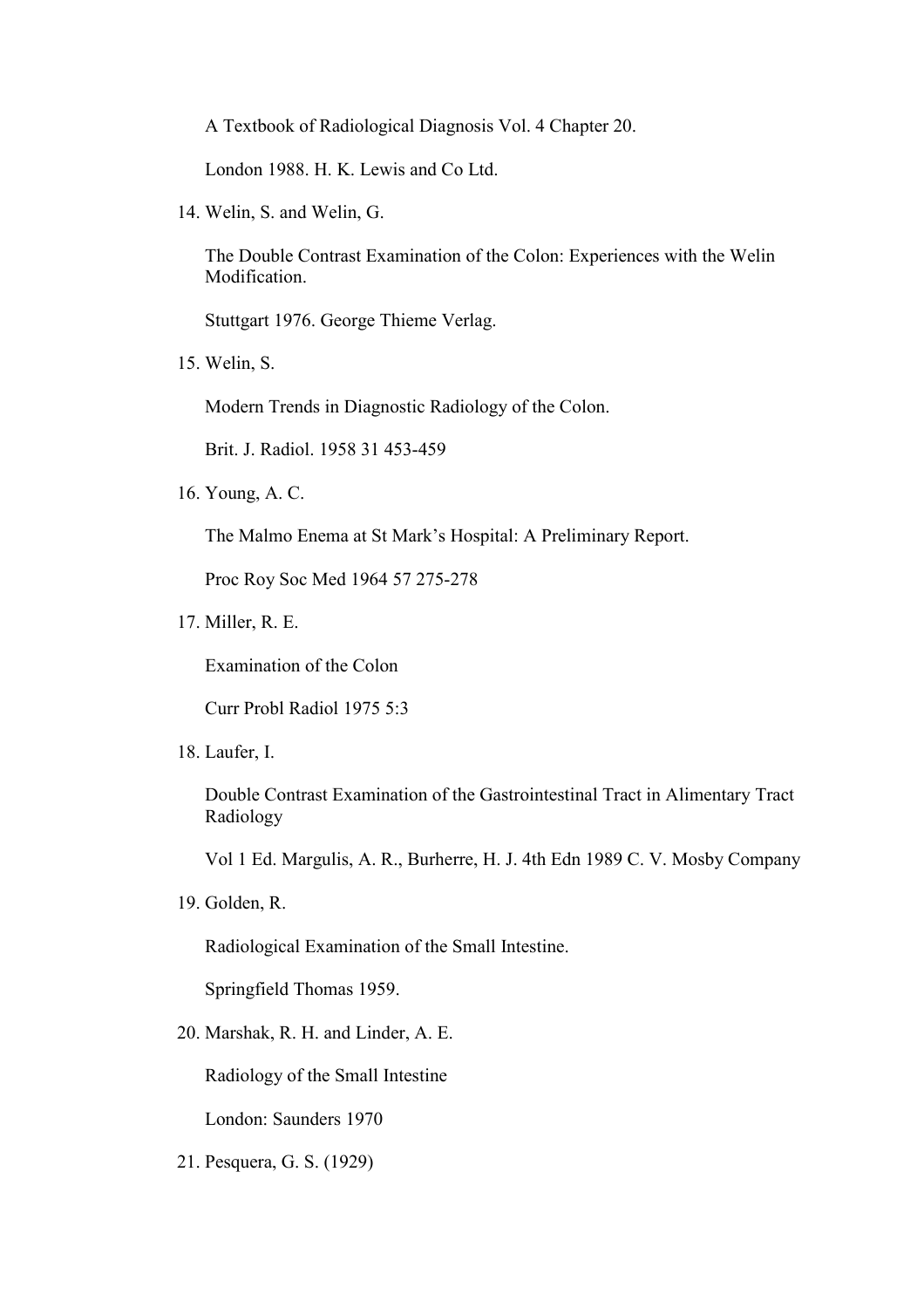A Method for the Direct Visualisation of Lesions in the Small Intestine.

Amer. J. Roentgerol 22 254-257

22. Schatzki, R. (1943)

Small Intestinal Enema.

Amer. J. Roentgerol. 50 743-751

23. Scott-Harden, W. G. (1960)

Examination of the Small Bowel. In Modern Trends in Diagnostic Radiology. Ed McLaren, J. W. 3rd series.

London: Butterworth p. 84-87

24. Sellink, J. L. and Miller, R. E. (1982)

Radiology of the Small Bowel: Technique and Atlas.

The Hague: Martinus Nijhoff.

25. Nolan, D. J. (1979)

Rapid Duodenal and Jejunal Intubation.

Clin. Radiol. 30 183-185

26. Gibbs, D. D.

The History of Gastrointestinal Endoscopy in 'Modern Topics in Gastrointestinal Endoscopy'. p. 1-15

27. Hopkins, H. H. and Kapary, N. G.

A Flexible Fibrescope Using Static Scanning

Nature (Lond) 1954 173 39.

28. Dean, A. C. B. and Shearman, D. J. C.

Clinical Evaluation of a New Fibreoptic Colonoscope

Lancet 1970 I 550

29. Warren, P. S., Garrett, W. J., Kossoff, G.

The Liquid Filled Stomach: An Ultrasonic Window to the Upper Abdomen.